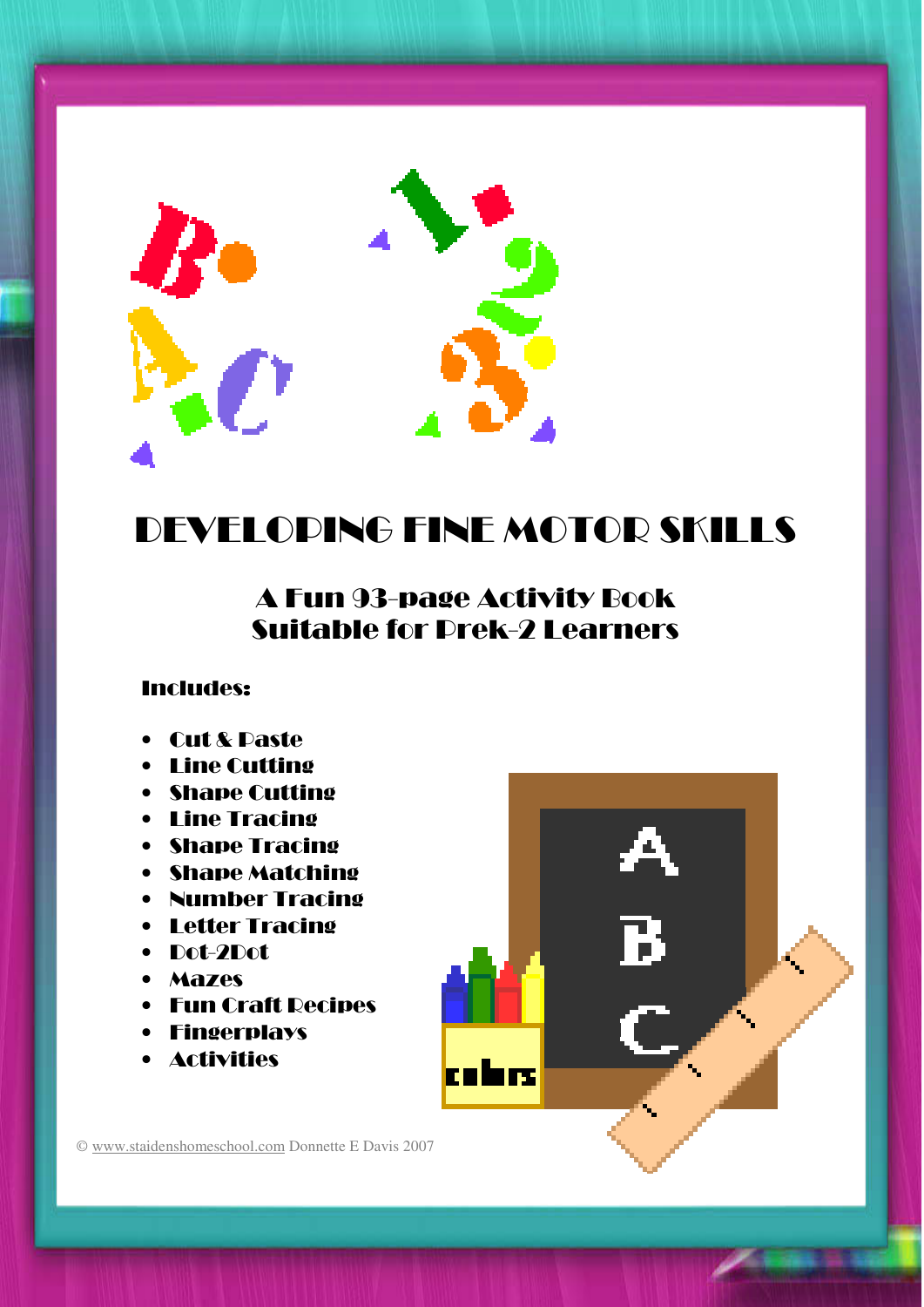

## INTRODUCTION : DEVELOPING FINE MOTOR SKILLS

# A - CUTTING ACTIVITIES

## B - PLACING AND PASTING

## C - TRACING AND COLOURING

# D - SELF-CARE SKILLS

## E - FINGER TRACING

## F - PRE-WRITING

## G – WRITING

# H – FUN RECIPES

# I - FINGERPLAYS

# J – LETTER & NUMBER ACTIVITIES

# K – NUMBER & COLOUR ACTIVITIES



© Donnette E Davis 2007 St Aiden's Homeschool, South Africa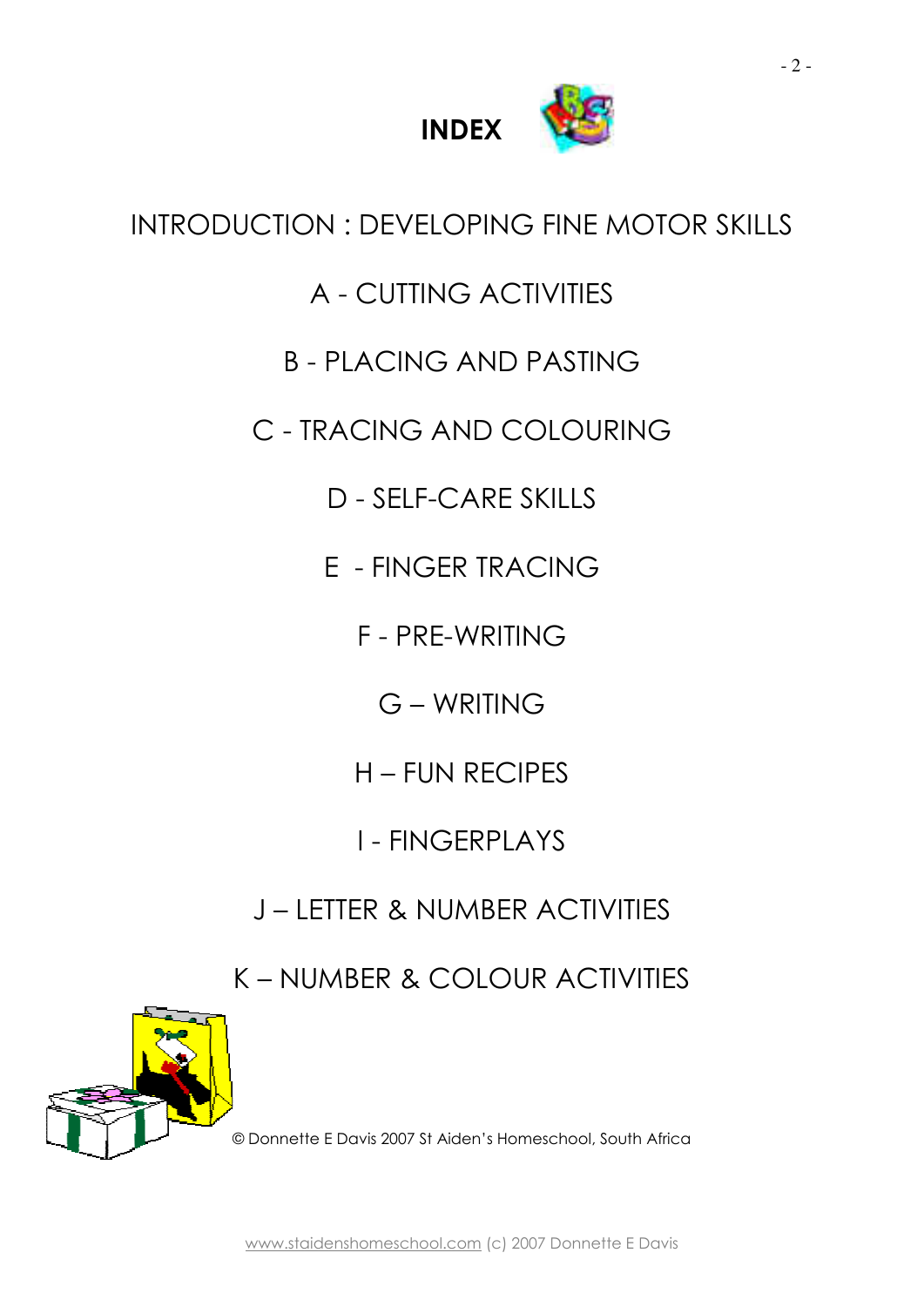## INTRODUCTION

## Developing Fine Motor Skills

Fine motor skills can be defined as small muscle movements: those that occur in the finger, in coordination with the eyes. Teaching fine motor skills is similar to teaching other skills because the instructor must always try to be patient and understanding. Fine motor skills won't develop over-night, but with time and practice. Here are some suggestions for developing fine motor skills, and some activities to use to practice them:

### A. Cutting

Use a thick black line to guide cutting the following:

- 1. A fringe from a piece of paper
- 2. Cut off corners of a piece of paper
- 3. Cut along curved lines
- 4. Cut lines with a variety of angles
- 5. Cut figures with curves and angles
- 6. Cut clay with blunt scissors
- B. Placing and Pasting
	- 1. Place a variety of forms (eg. blocks, felt, paper, string, yarn, cereal, cotton) on outlines
	- 2. Match shapes, colour, or pictures to a page and paste them within the outlines
- C. Tracing and Colouring
	- 1. Use a thick black line if needed
	- 2. Trace and then colour shapes, increasing the size and complexity gradually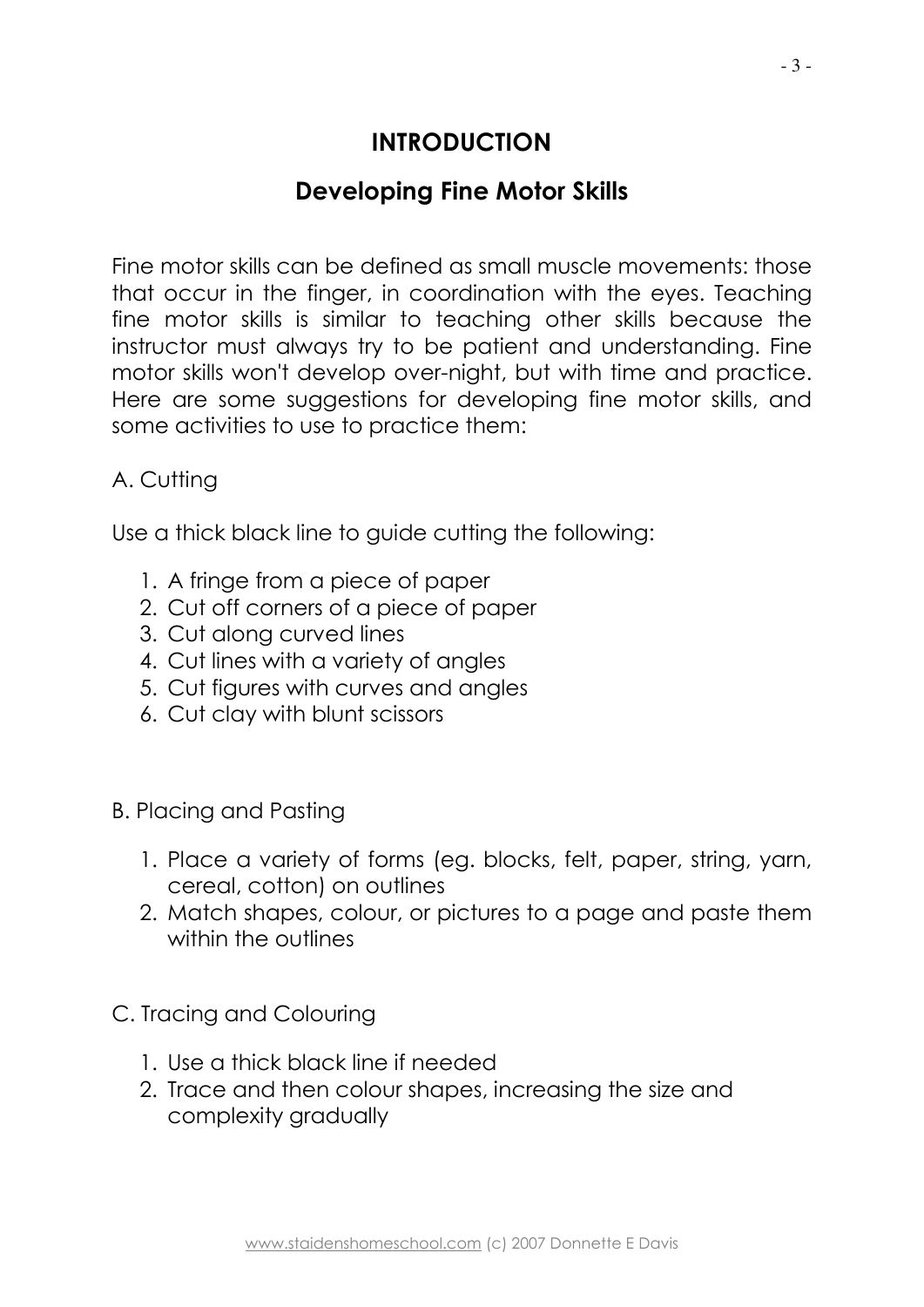- D. Self-Care Skills (not listed in order of difficulty)
	- 1. Buttoning
	- 2. Lacing
	- 3. Tying
	- 4. Fastening Snaps
	- 5. Zipping
	- 6. Carrying
	- 7. Using a screwdriver
	- 8. Locking and unlocking a door
	- 9. Winding a clock
	- 10. Opening and closing jars
	- 11. Vacuuming a rug
	- 12. Rolling out dough or other simple cooking activities
	- 13. Washing plastic dishes
	- 14. Sweeping the floor
	- 15. Dressing
	- 16. Bathing
- E. Finger Tracing
	- 1. Many times when a child is unable to do a worksheet, it helps to trace the pattern with his finger before he tries it with a pencil.
	- 2. Have the child trace a pattern in sand, cornmeal, finger paint, etc. The textures give the child kinesthetic feedback.
- F. Pre-Writing
	- 1. Dot-to-dot drawings of pictures, objects, shapes, numbers, letters, etc.
	- 2. Typing exercises
	- 3. Tile and mosaic work
	- 4. Folding activities
	- 5. Fine colouring
	- 6. Have the child do repetitious strokes (with an increasingly smaller writing tool) similar to those found in manuscript or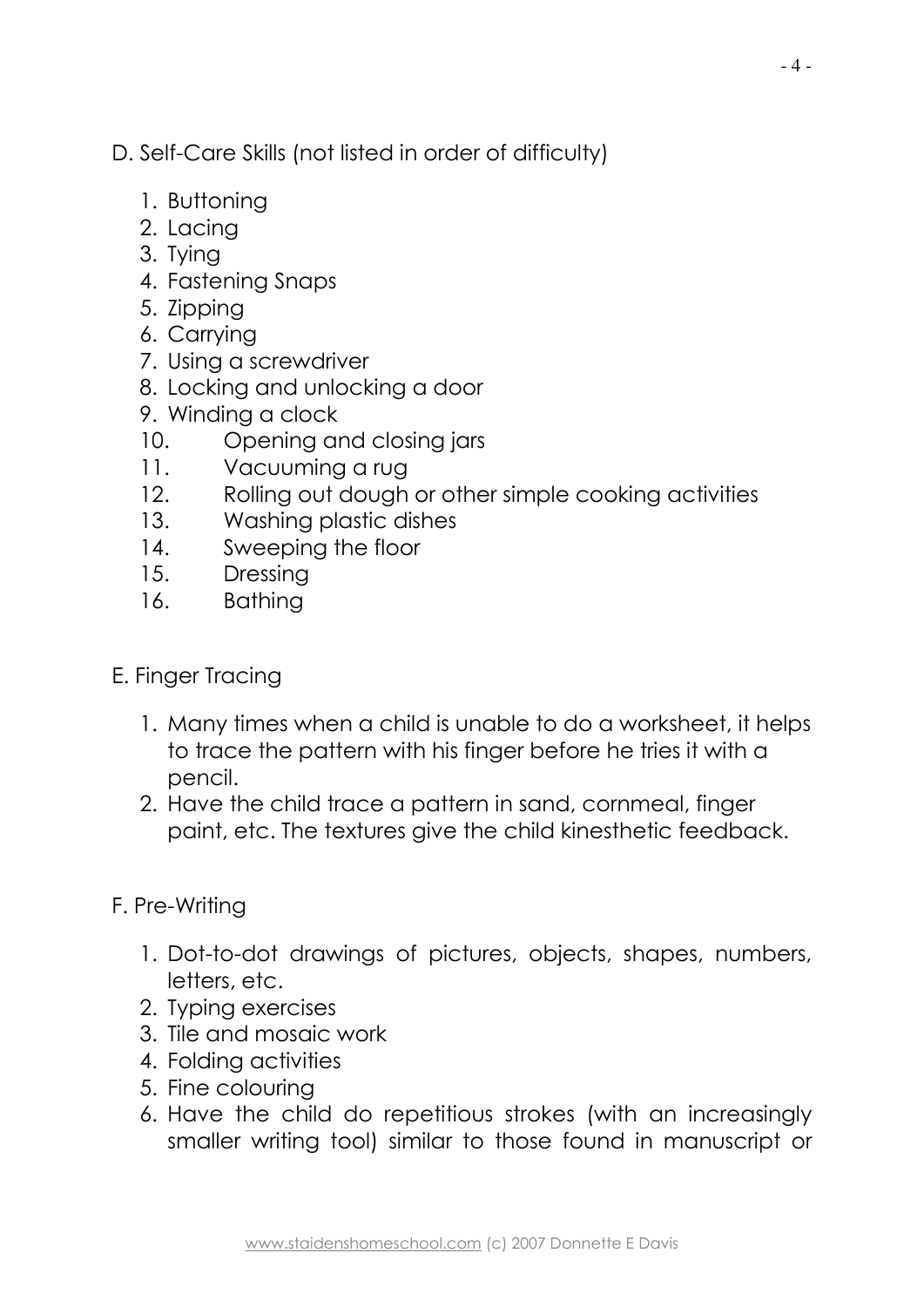cursive letters. Emphasize accuracy, spacing and flow or rhythm. Sometimes doing it to music helps.

#### G. Writing

- 1. Have the child write in the air and in front of his eyes (arm outstretched) with his finger.
- 2. To increase his tactile awareness, have him trace over letters on textured surfaces. Have him manipulate 3-dimensional letters when blindfolded.
- 3. When a writing tool is introduced, letters which involve similar strokes should be taught first (moving simple to complex). Next, combinations of letters in short words, sentences and finally spontaneous writing. (Remember to use words which are within the child's reading vocabulary).

Things to remember:

Upright working surfaces promote fine motor skills. Examples of these are: vertical chalkboards; easels for painting; flannel boards; lite bright; magnet boards (or fridge); windows and mirrors; white boards, etc. Kids can also make sticker pictures; do rubber inkstamping; use reuseable vinyl stickers to make pictures; complete puzzles with thick knobs; use magna-doodle and etch-a-sketch as well. The benefits for these include: having the child's wrist positioned to develop good thumb movements; they help develop good fine motor muscles; the child is using the arm and shoulder muscles.

If at all possible the shapes and pictures that are to be coloured and cut out should be printed on thin cardstock, which make for a sturdier handling capacity for little hands.

In general, it is more fun to learn while you play. Keep that in mind when teaching fine motor skills. Try to incorporate activities like dress-up to teach zipping and buttons; card creations to practice writing or tracing skills; cutting and pasting to make a creation other than just a plain piece of paper, etc. Be creative and have fun!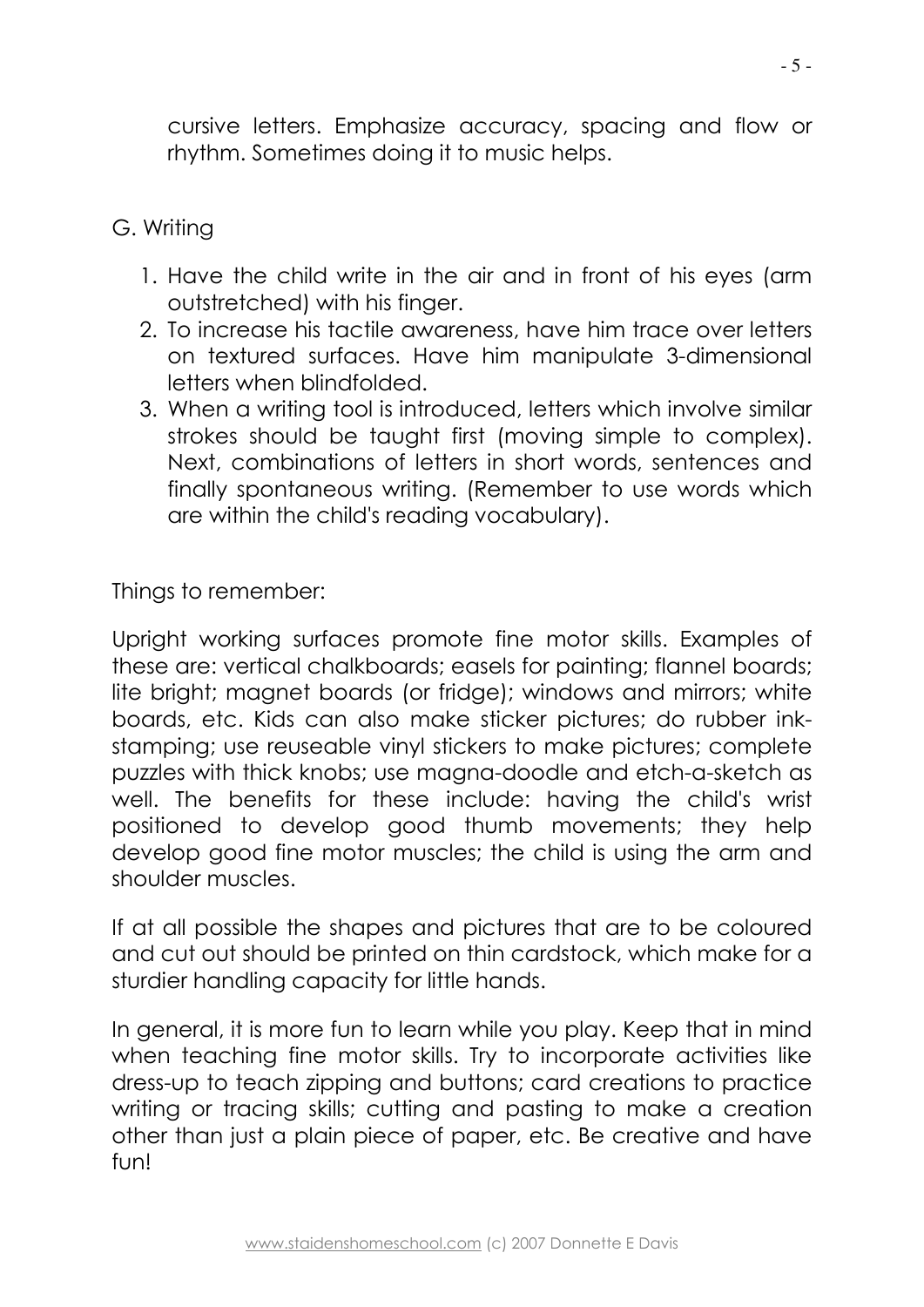Age Rating : All children develop as individuals. Parents and caregivers should use the age ratings below as a guideline, taking the abilities, temperament and interests of their children into account.

 $\textbf{1}$ **Ages 5+** Easy cut and paste project for early grade school children learning about the seasons.

+Ages 4+ Can complete the entire project with little guidance.

Age 3 Cutting out the cards will be an appropriate challenge. Some guidance will be required in assembly.

 $\pm$ Age 2 Will enjoy applying glue and pasting the cards into the appropriate squares with guidance.

Will likely not be able to cut out the cards,

Will enjoy cutting the scraps up into tiny pieces -- copying the adult who is cutting out the cards.

Preschool children are encouraged to practice scissor cutting to strengthen hand muscles and coordination for later skills such as writing. Fine motor skills (those skills that involve the small muscle movements of his hands and fingers in coordination with his eyes) are developed through cut and paste activities.

If an aspect of the project is frustrating to the child provide assistance - try to keep things fun. Sing songs, read stories or watch shows about the seasons to supplement the project - again focusing on extra activities that the child enjoys to help keep them motivated.

Activities with Fine Motor Manipulatives

Pre-kindergartners benefit from experiences that support the development of fine motor skills in the hands and fingers. Children should have strength and dexterity in their hands and fingers before being asked to manipulate a pencil on paper. Working on dexterity and strength first can eliminate the development of an inappropriate pencil grasp, which is becoming more commonplace as young children are engaged in writing experiences before their hands are ready. The following activities involve the use of manipulatives which will support young children's fine motor development, and will help to build the strength and dexterity necessary to hold a pencil appropriately.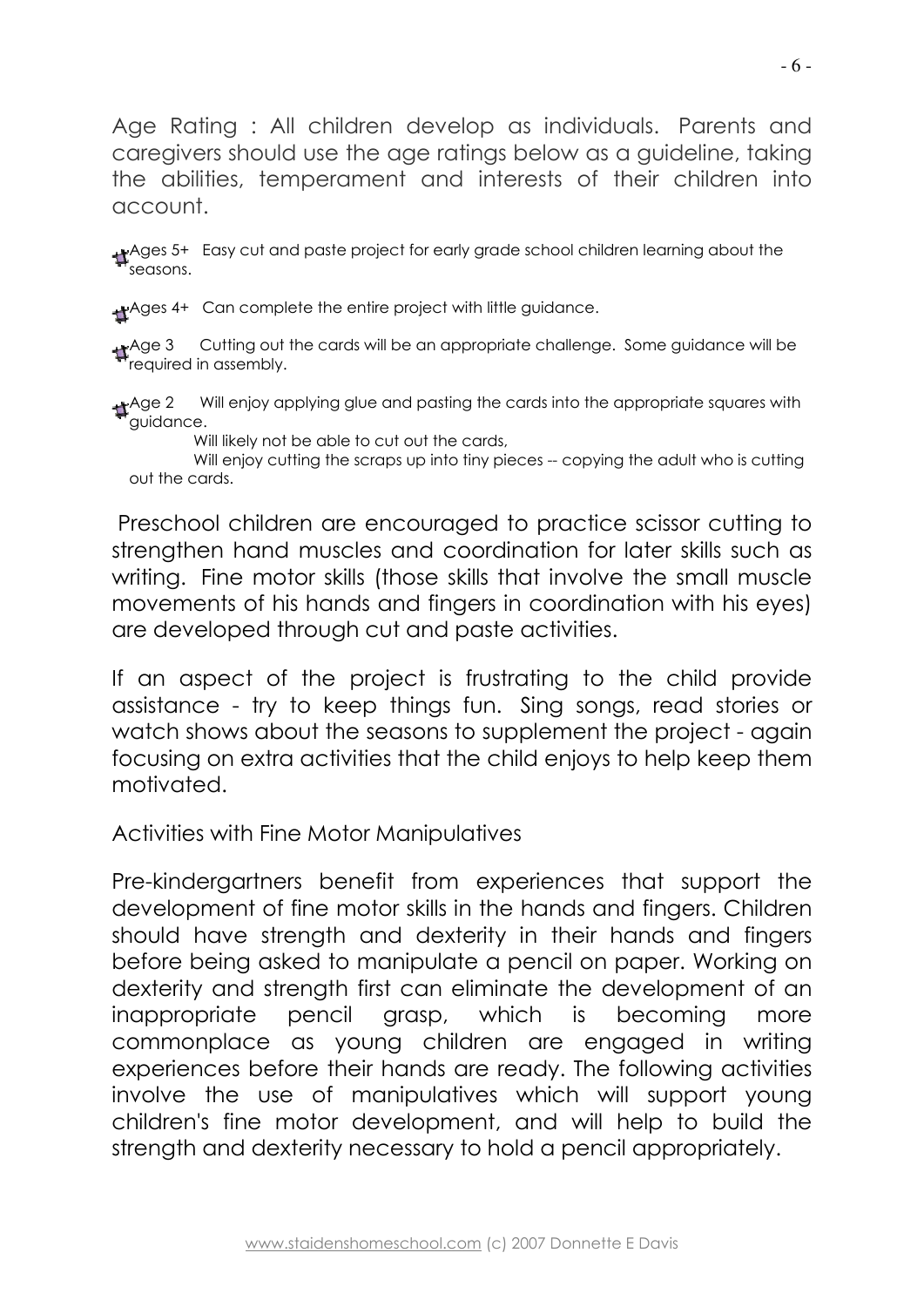### Fine Motor Activities

- Moulding and rolling play dough into balls using the palms of the hands facing each other and with fingers curled slightly towards the palm.
- Rolling play dough into tiny balls (peas) using only the finger tips.
- Using pegs or toothpicks to make designs in play dough.
- Cutting play dough with a plastic knife or with a pizza wheel by holding the implement in a diagonal volar grasp. (see attached diagram)
- Tearing newspaper into strips and then crumpling them into balls. Use to stuff scarecrow or other art creation.
- Scrunching up 1 sheet of newspaper in one hand. This is a super strength builder.
- Using a plant sprayer to spray plants, (indoors, outdoors) to spray snow (mix food colouring with water so that the snow can be painted), or melt "monsters". (Draw monster pictures with markers and the colours will run when sprayed.)
- Picking up objects using large tweezers such as those found in the "Bedbugs" game. This can be adapted by picking up Cheerios, small cubes, small marshmallows, pennies, etc., in counting games.
- Shaking dice by cupping the hands together, forming an empty air space between the palms.
- Using small-sized screwdrivers like those found in an erector set.
- Lacing and sewing activities such as stringing beads, Cheerios, macaroni, etc.
- Using eye droppers to "pick up" coloured water for colour mixing or to make artistic designs on paper.
- Rolling small balls out of tissue paper, and then gluing the balls onto construction paper to form pictures or designs.
- Turning over cards, coins, checkers, or buttons, without bringing them to the edge of the table.
- Making pictures using stickers or self-sticking paper reinforcements.
- Playing games with the "puppet fingers" -the thumb, index, and middle fingers. At circle time have each child's puppet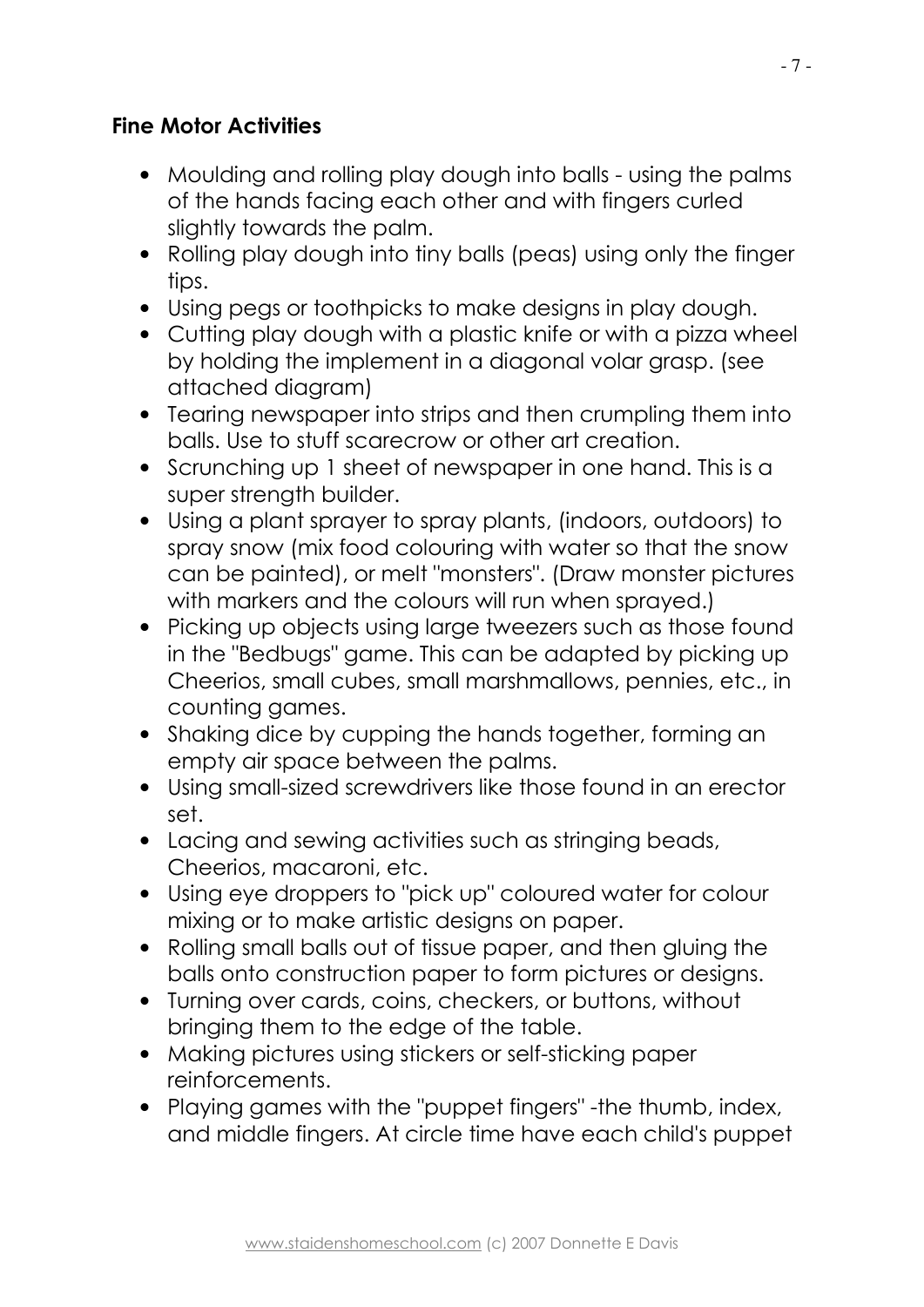fingers tell about what happened over the weekend, or use them in songs and finger plays.

#### Scissor Activities

When scissors are held correctly, and when they fit a child's hand well, cutting activities will exercise the very same muscles which are needed to manipulate a pencil in a mature tripod grasp. The correct scissor position is with the thumb and middle finger in the handles of the scissors, the index finger on the outside of the handle to stabilize, with fingers four and five curled into the palm.

- Cutting junk mail, particularly the kind of paper used in magazine subscription cards.
- Making fringe on the edge of a piece of construction paper.
- Cutting play dough with scissors.
- Cutting straws or shredded paper.

### Sensory Activities

The following activities ought to be done frequently to increase postural muscle strength and endurance. These activities also strengthen the child's awareness of his/her hands.

- Wheelbarrow walking, crab walking
- Clapping games (loud/quiet, on knees together, etc.)
- Catching (clapping) bubbles between hands
- Pulling off pieces of thera-putty with individual fingers and thumb

Drawing in a tactile medium such as wet sand, salt, rice, or "goop". Make "goop" by adding water to cornstarch until you have a mixture similar in consistency to toothpaste. The "drag" of this mixture provides feedback to the muscle and joint receptors, thus facilitating visual motor control.

Picking out small objects like pegs, beads, coins, etc., from a tray of salt, sand, rice, or putty. Try it with eyes closed too. This helps develop sensory awareness in the hands.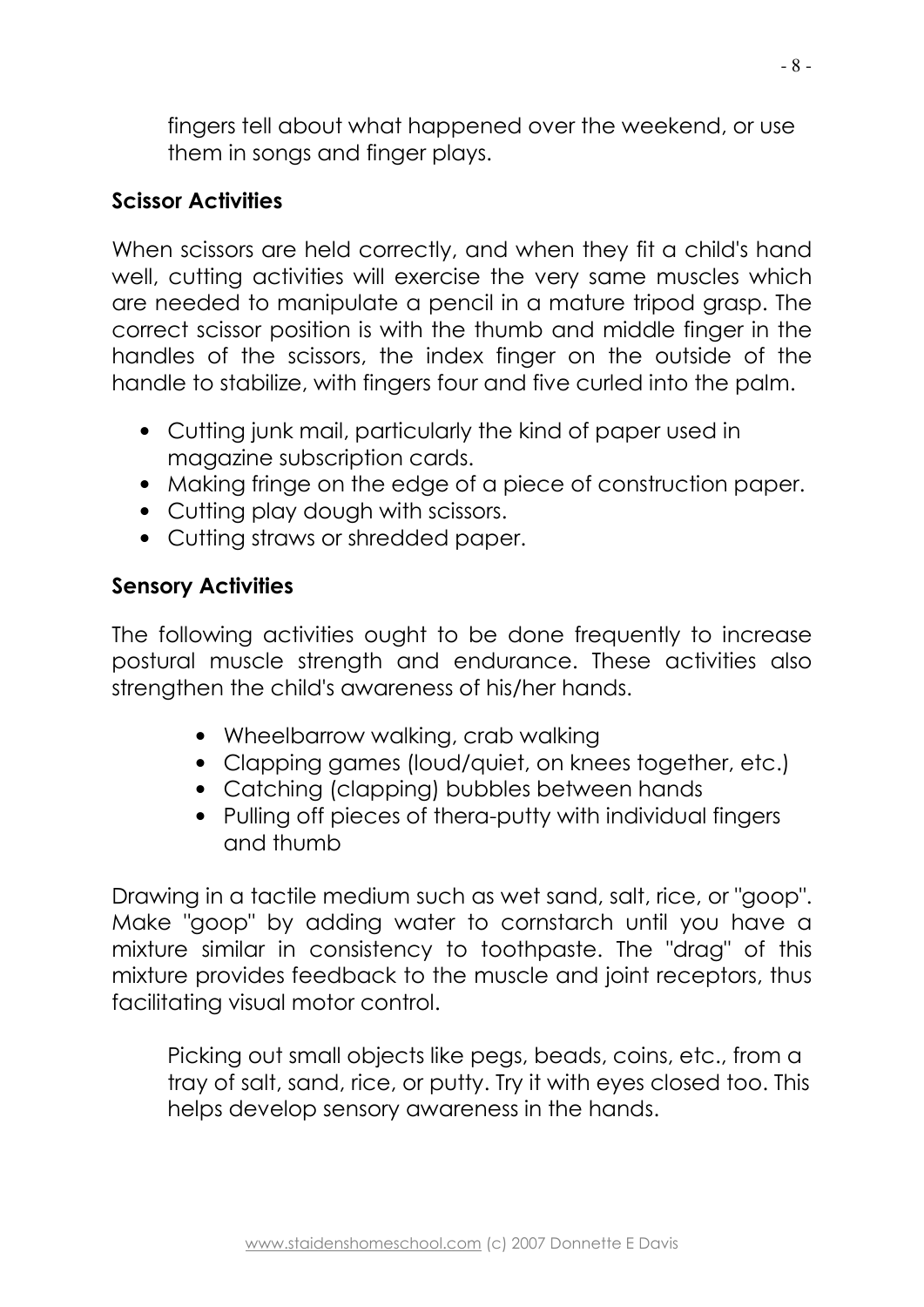#### Midline Crossing

Establishment of hand dominance is still developing at this point. The following activities will facilitate midline crossing:

- Encourage reaching across the body for materials with each hand. It may be necessary to engage the other hand in an activity to prevent switching hands at midline.
- Refrain specifically from discouraging a child from using the left hand for any activity. Allow for the natural development of hand dominance by presenting activities at midline, and allowing the child to choose freely.
- Start making the child aware of the left and right sides of his body through spontaneous comments like, "kick the ball with your right leg." Play imitation posture games like "Simon Says" with across the body movements.
- When painting at easel, encourage the child to paint a continuous line across the entire paper- also from diagonal to diagonal.

This information was obtained via various professionals & internet resources.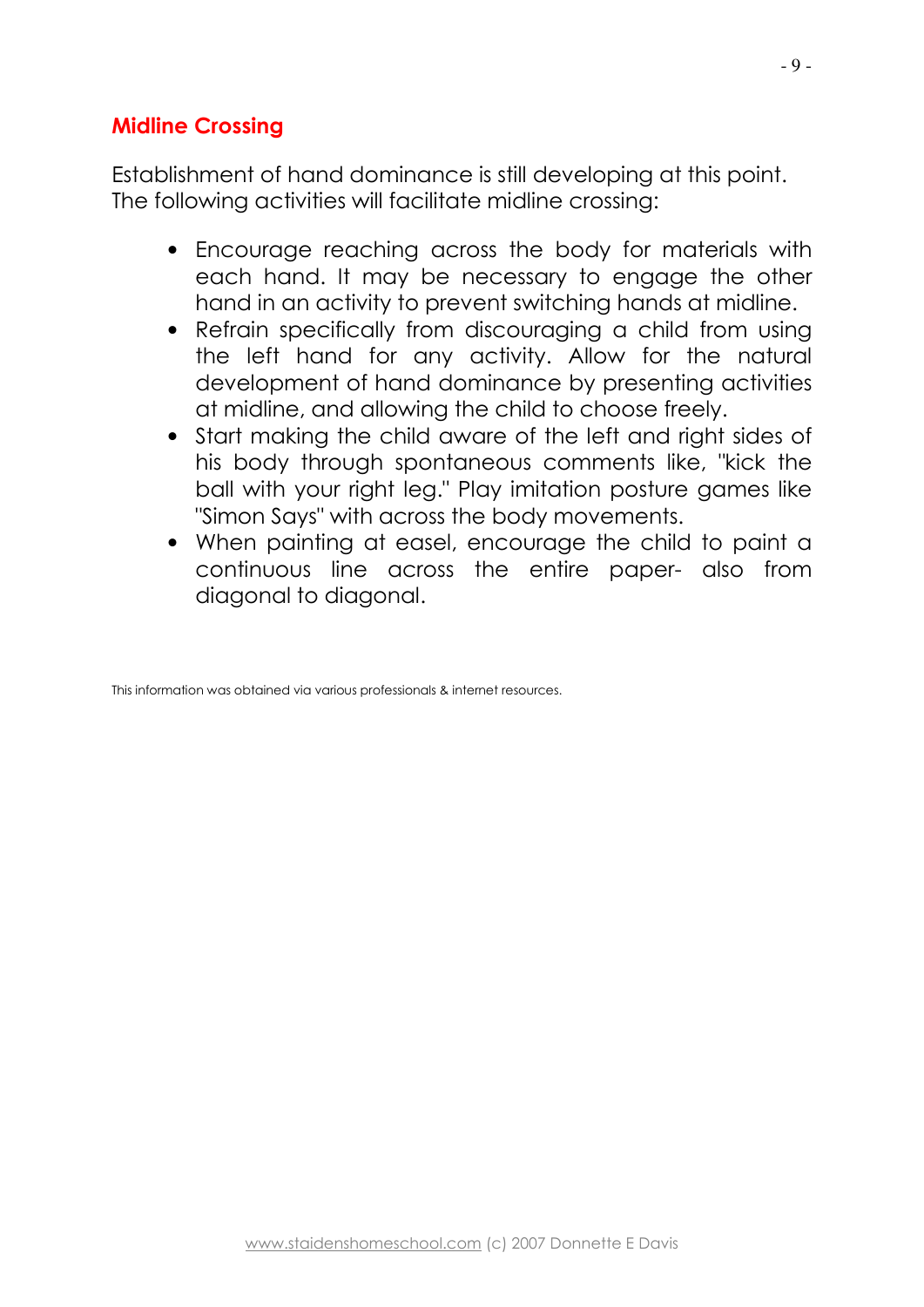### Section A. Cutting

Use the following activity pages to guide your child through cutting. Adult supervision required. In most instances encourage the child to cut along the solid line from one edge of the page to the other. As your child progresses you will find cutting activities with dotted lines, dots and then finally "points".

Print as many pages as is required until your child is comfortable holding the scissors and can trace & cut along the lines with confidence.

If at all possible the shapes and pictures that are to be coloured and cut out should be printed on thin cardstock, which make for a sturdier handling capacity for little hands.

For your convenience, each page will be printed separately from instructions pages so that you can choose & print pages as you need them. Have fun!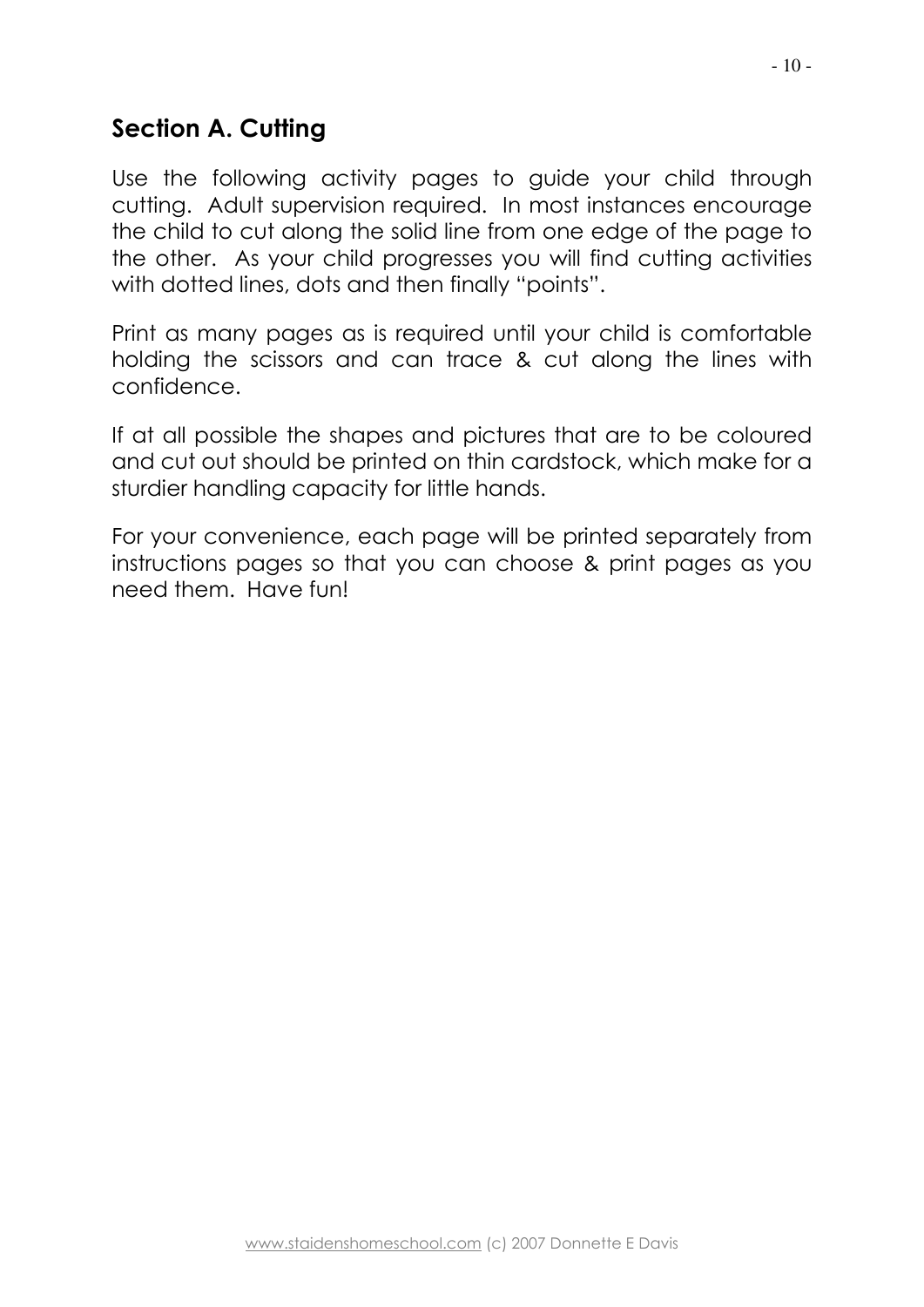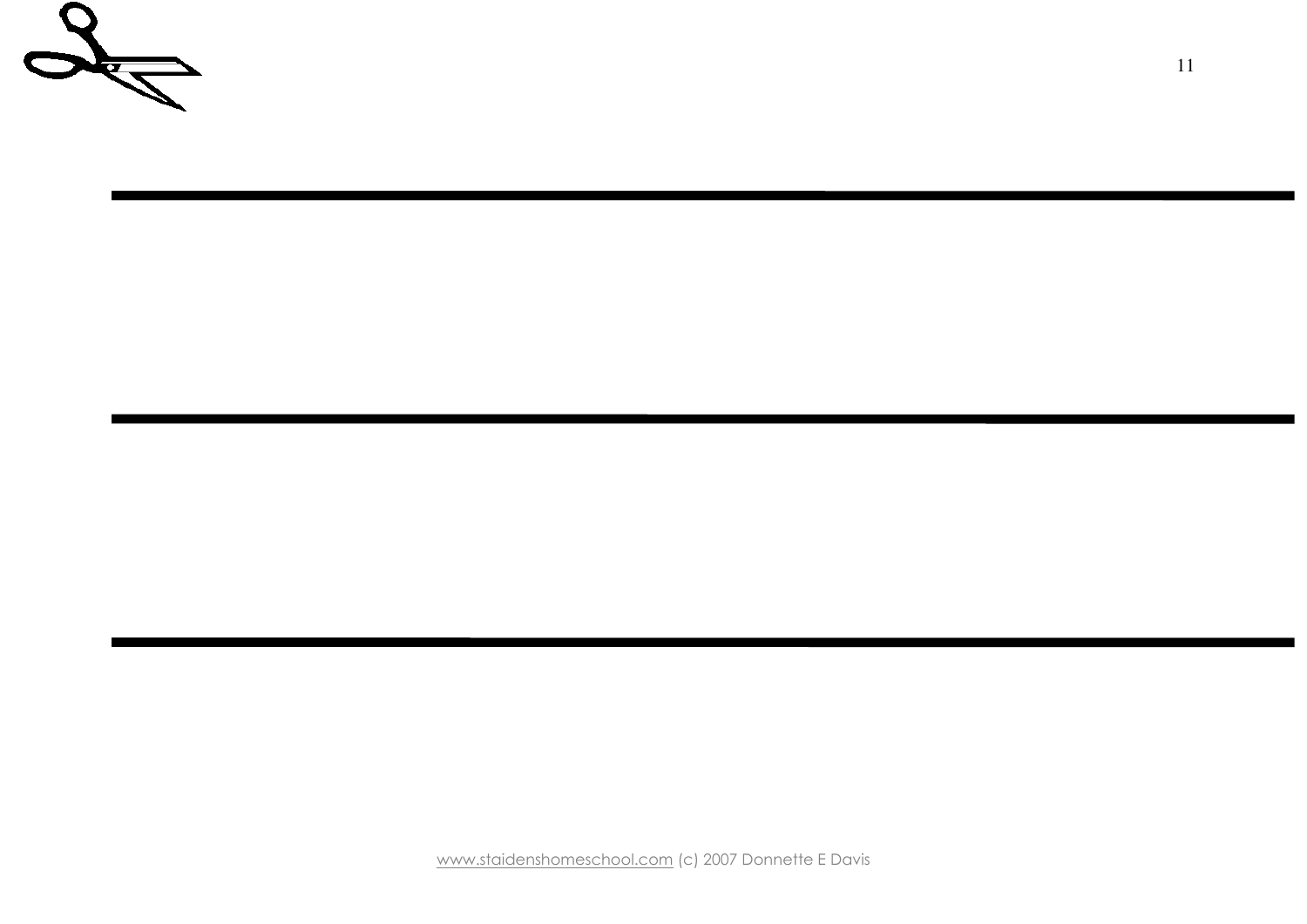



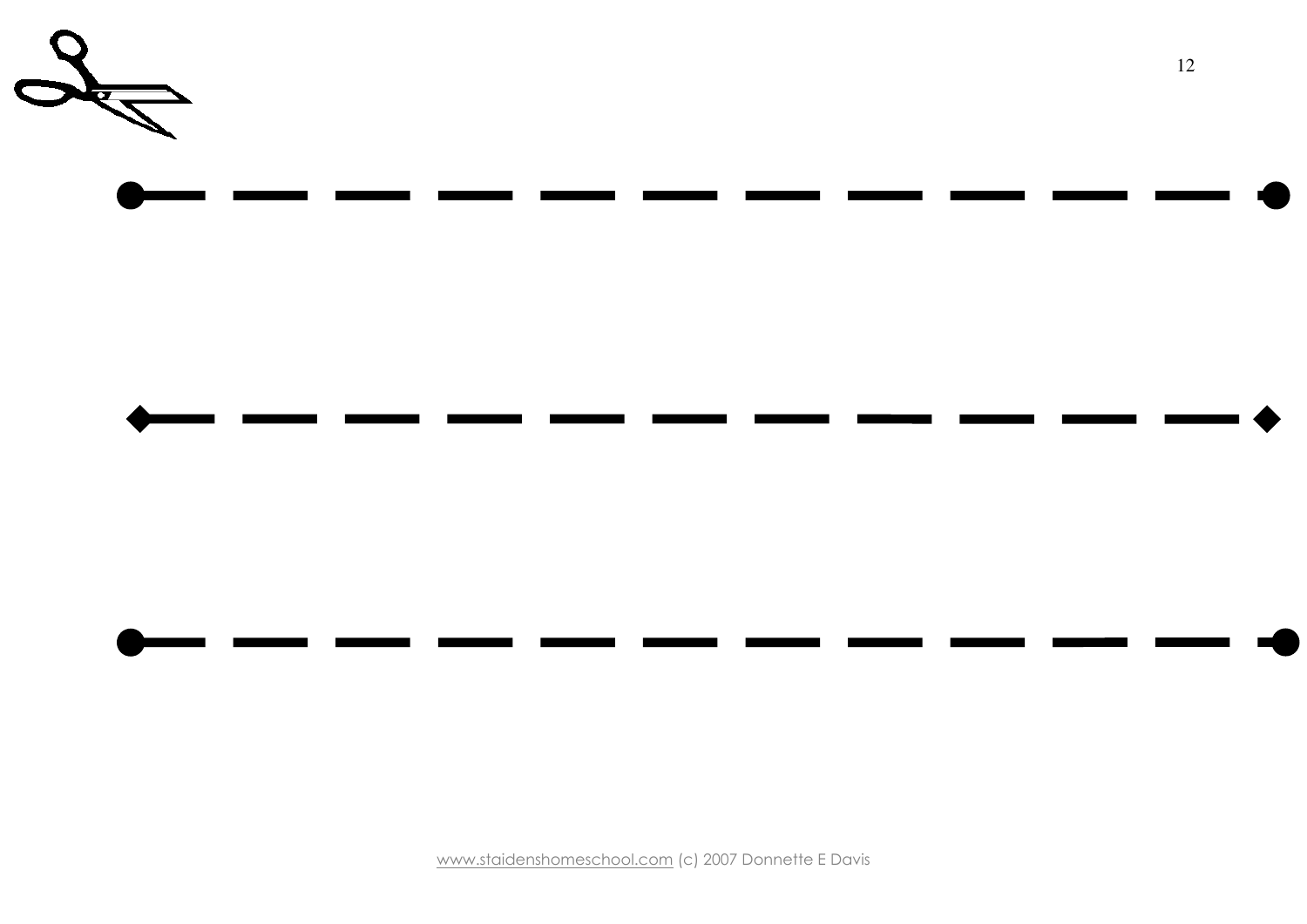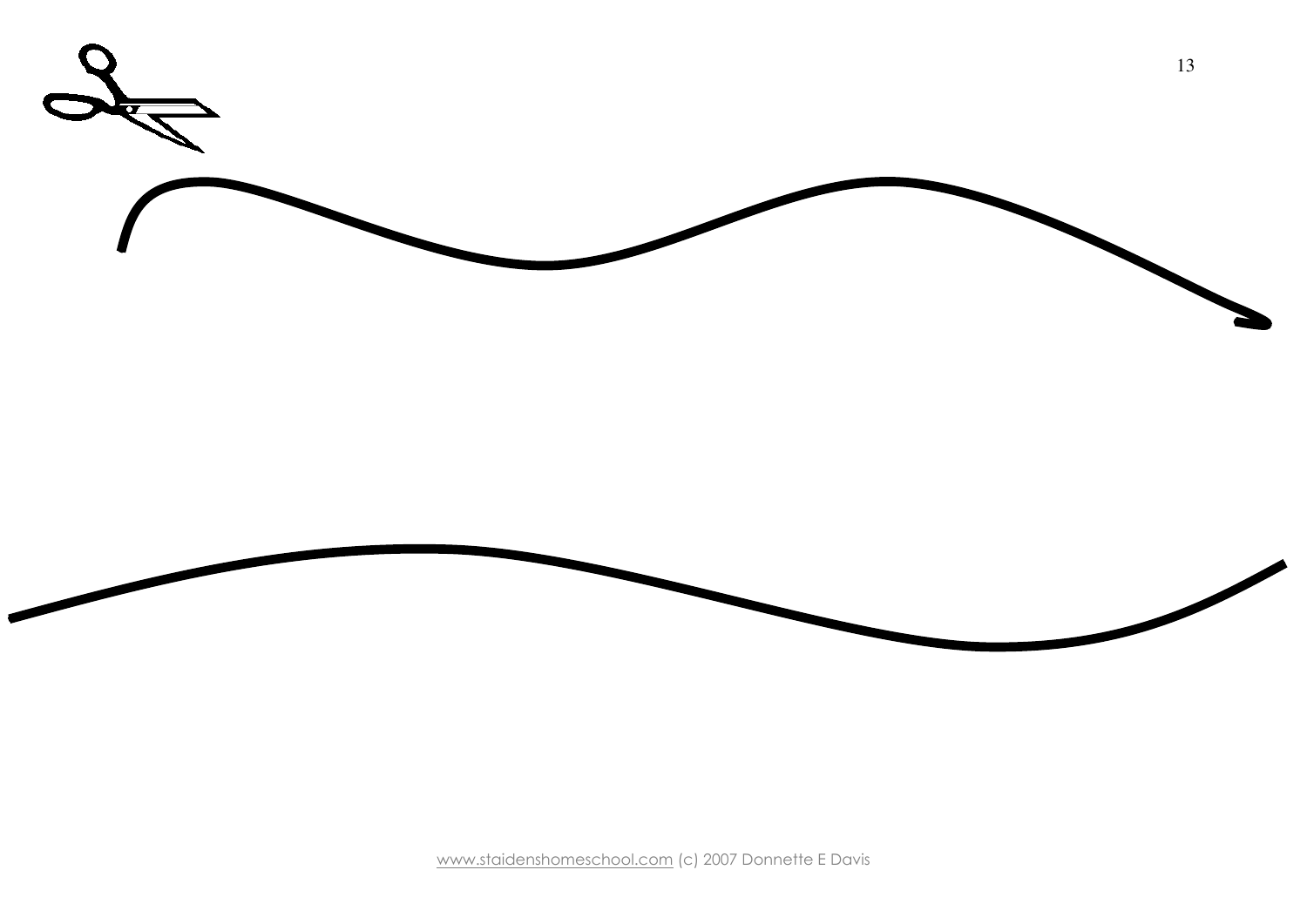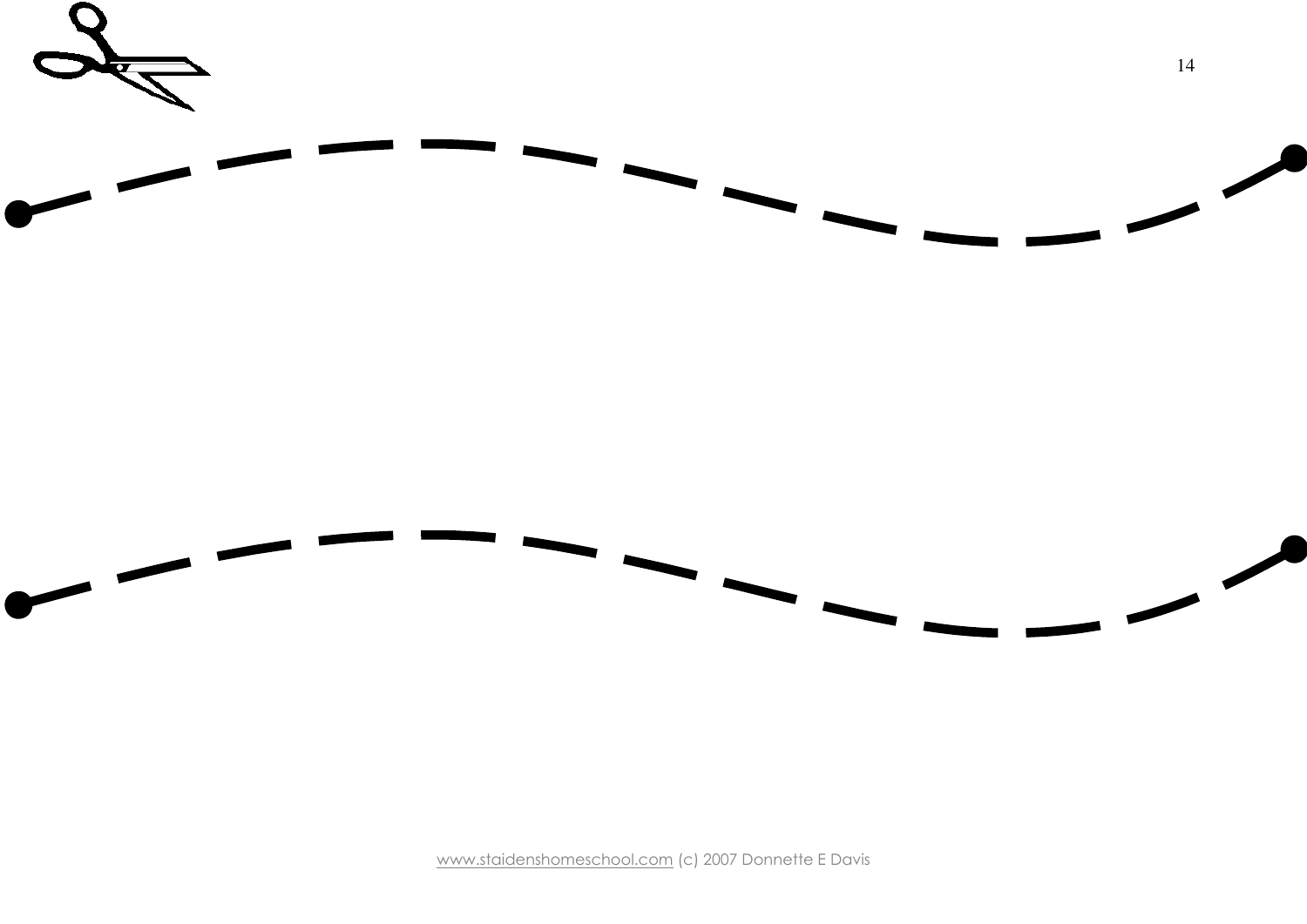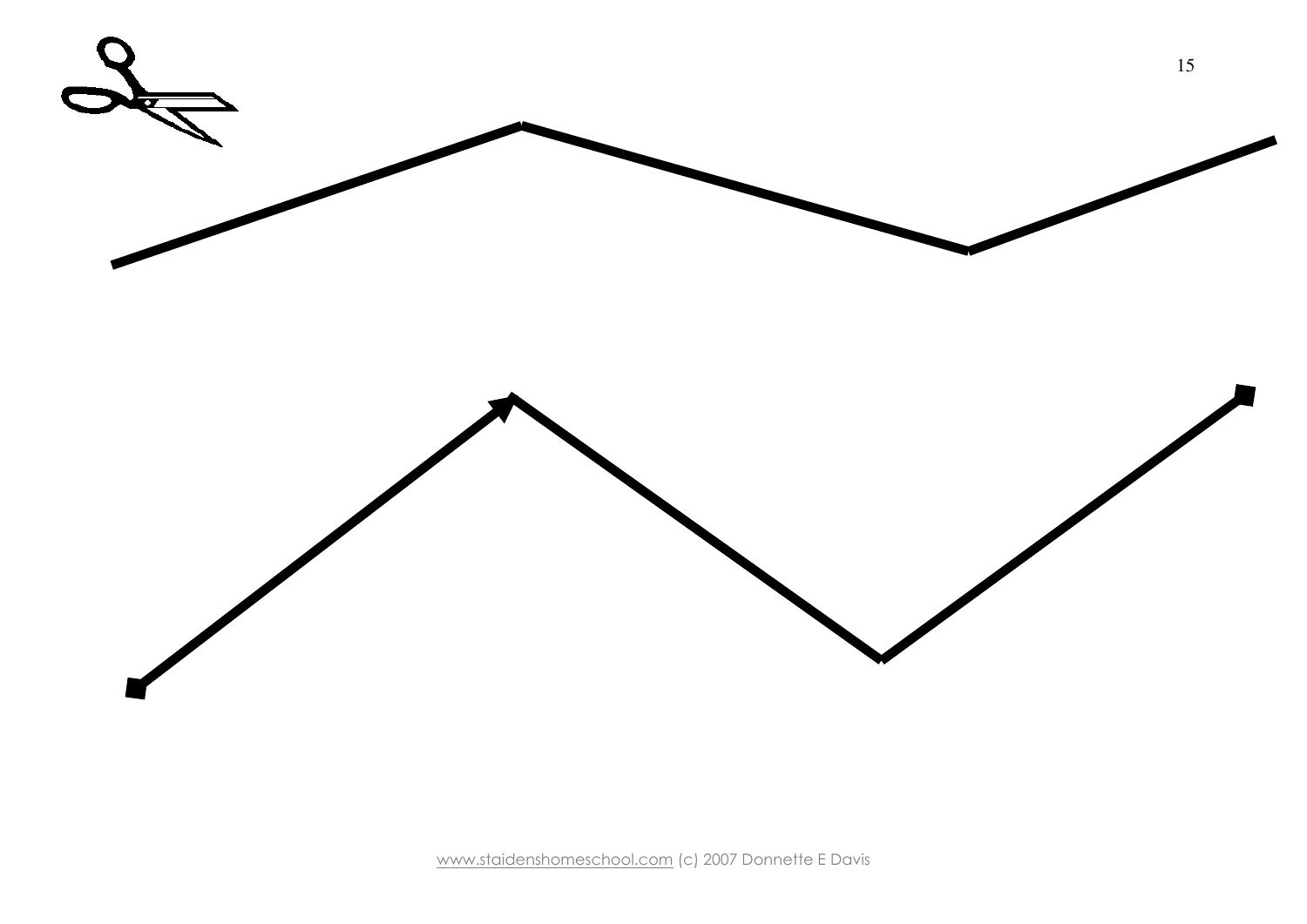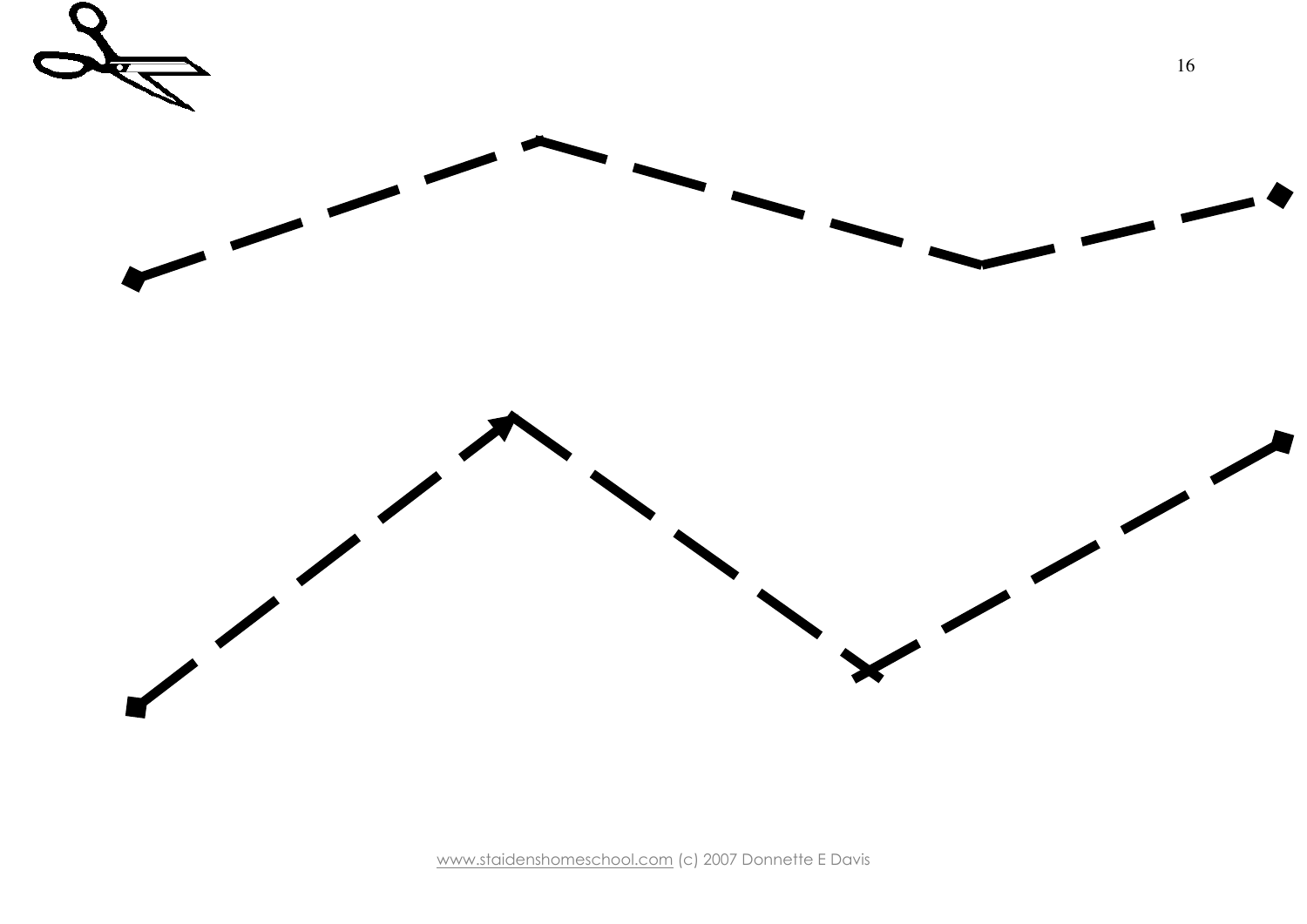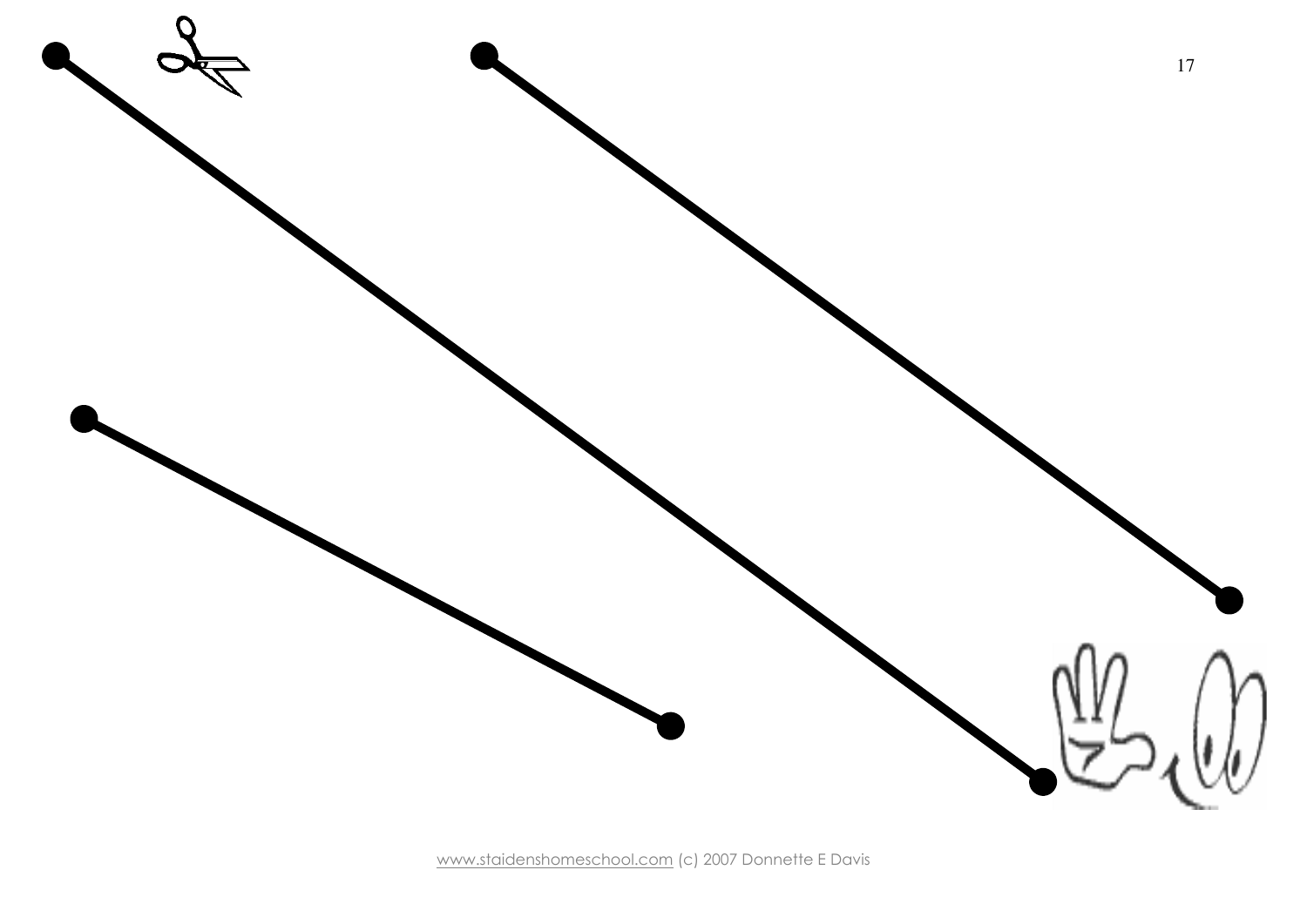Now we will try cutting basic shapes. Colour in the shapes before cutting them out.

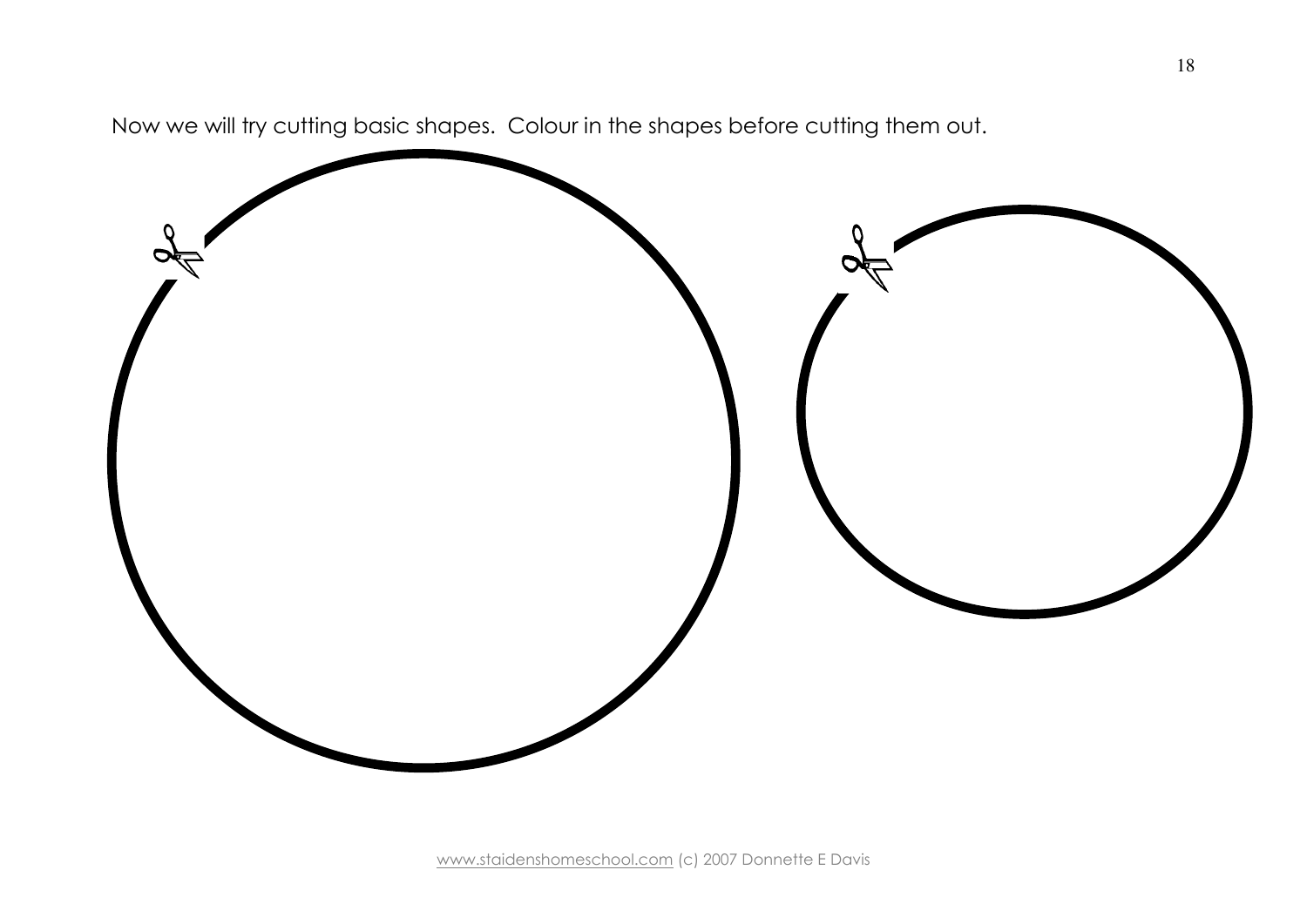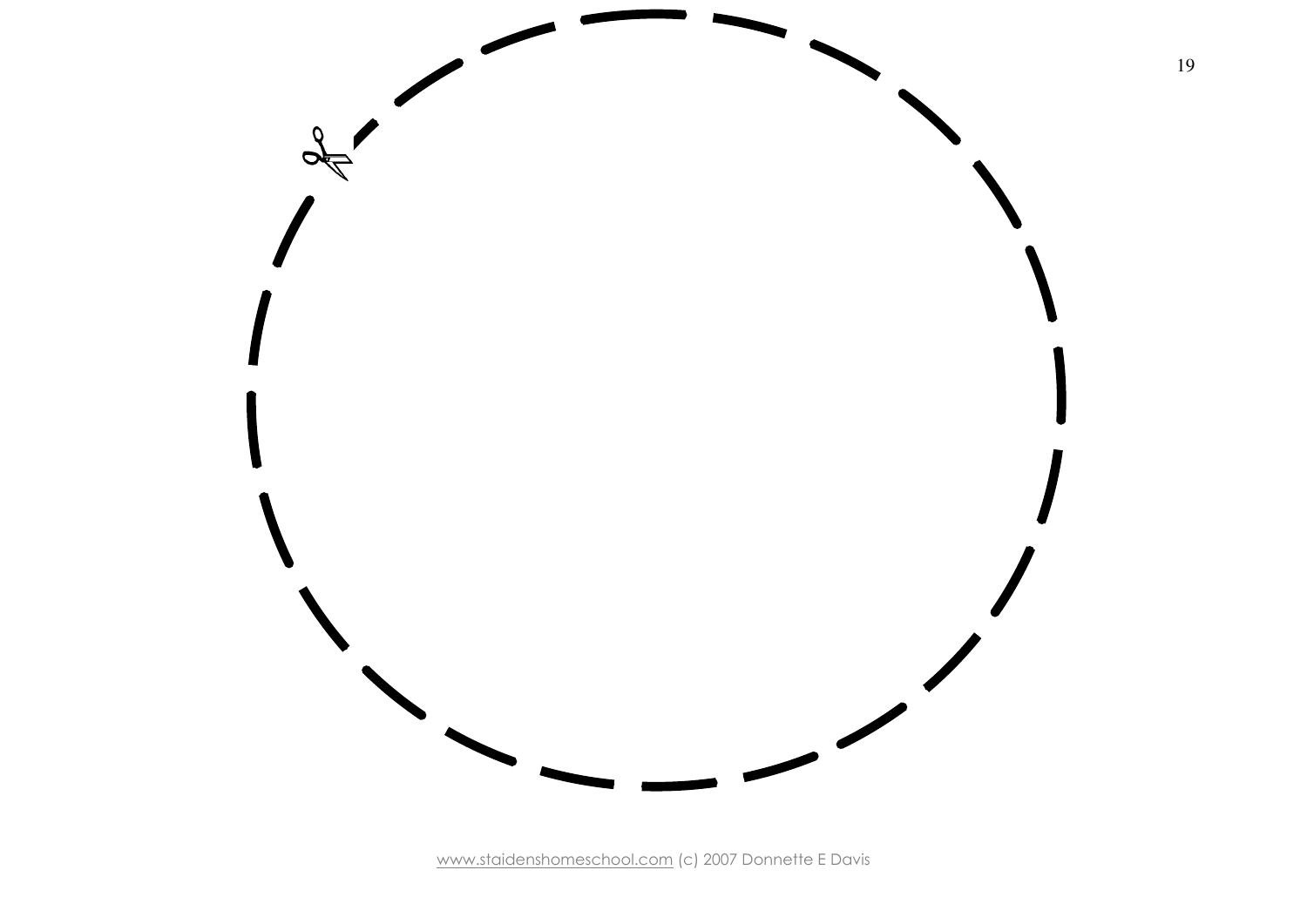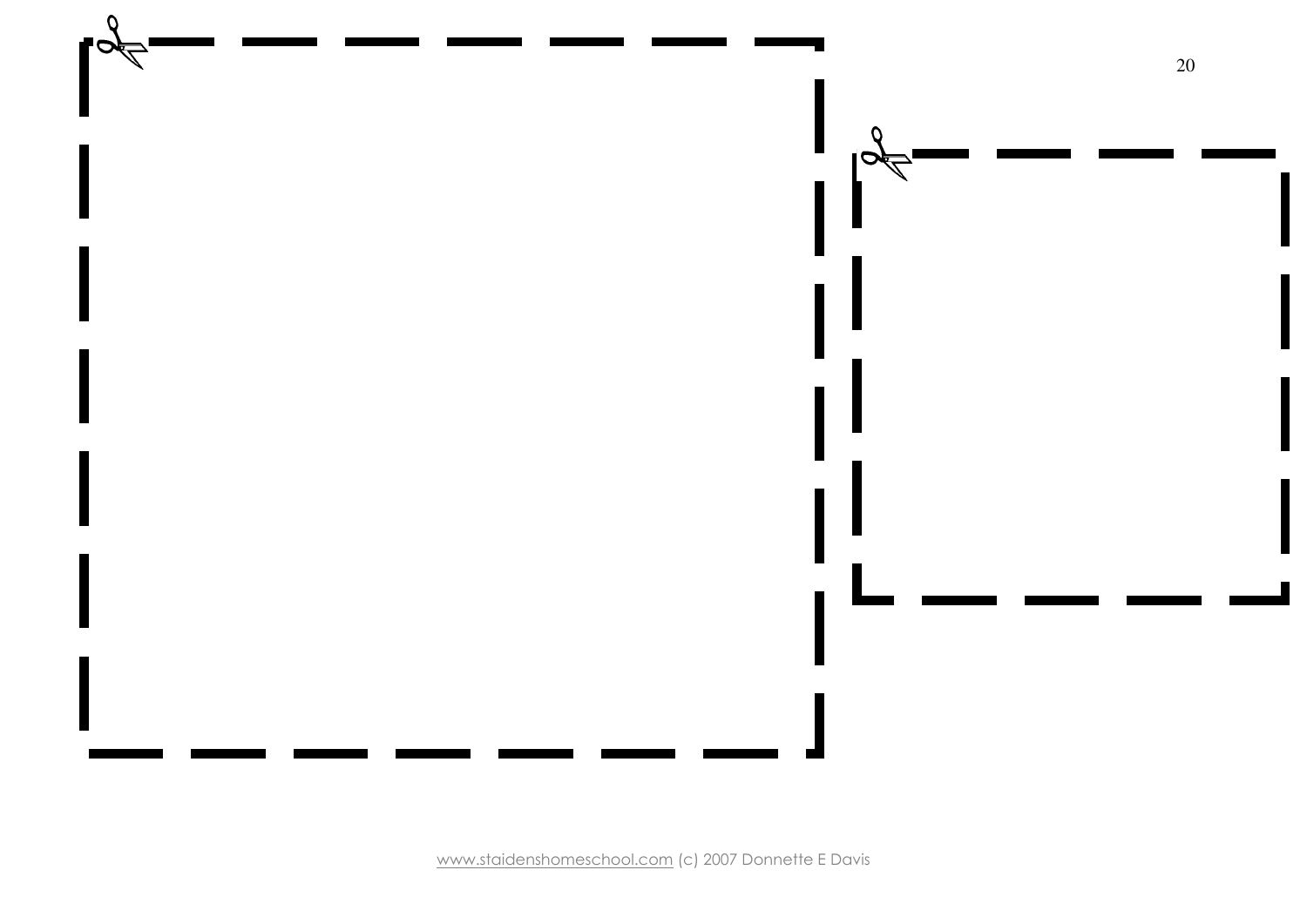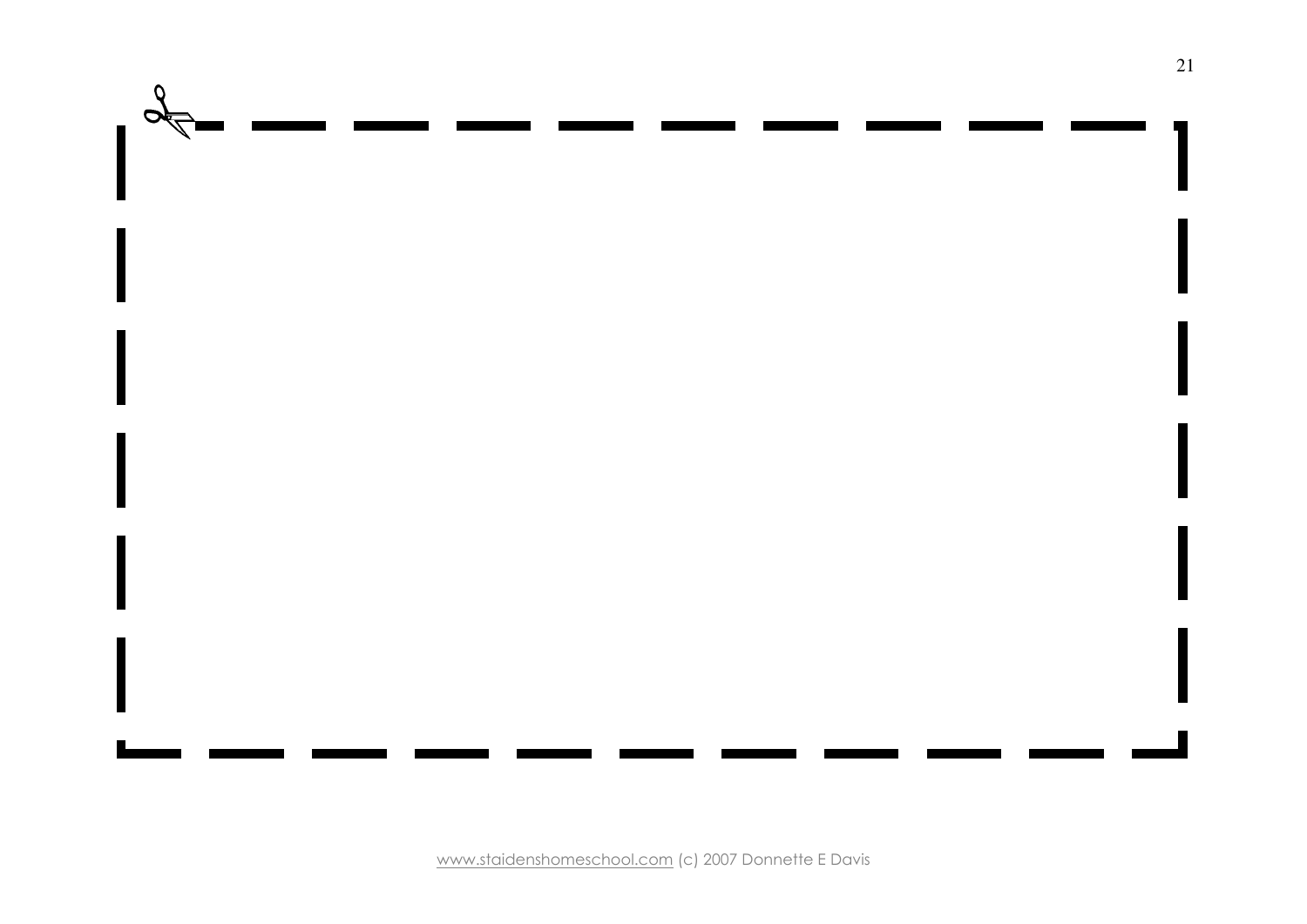

Start this cutting exercise with the largest rectangle, and then when that has been cut, try cutting out the smaller shapes, one by one until you reach the spider web.

22

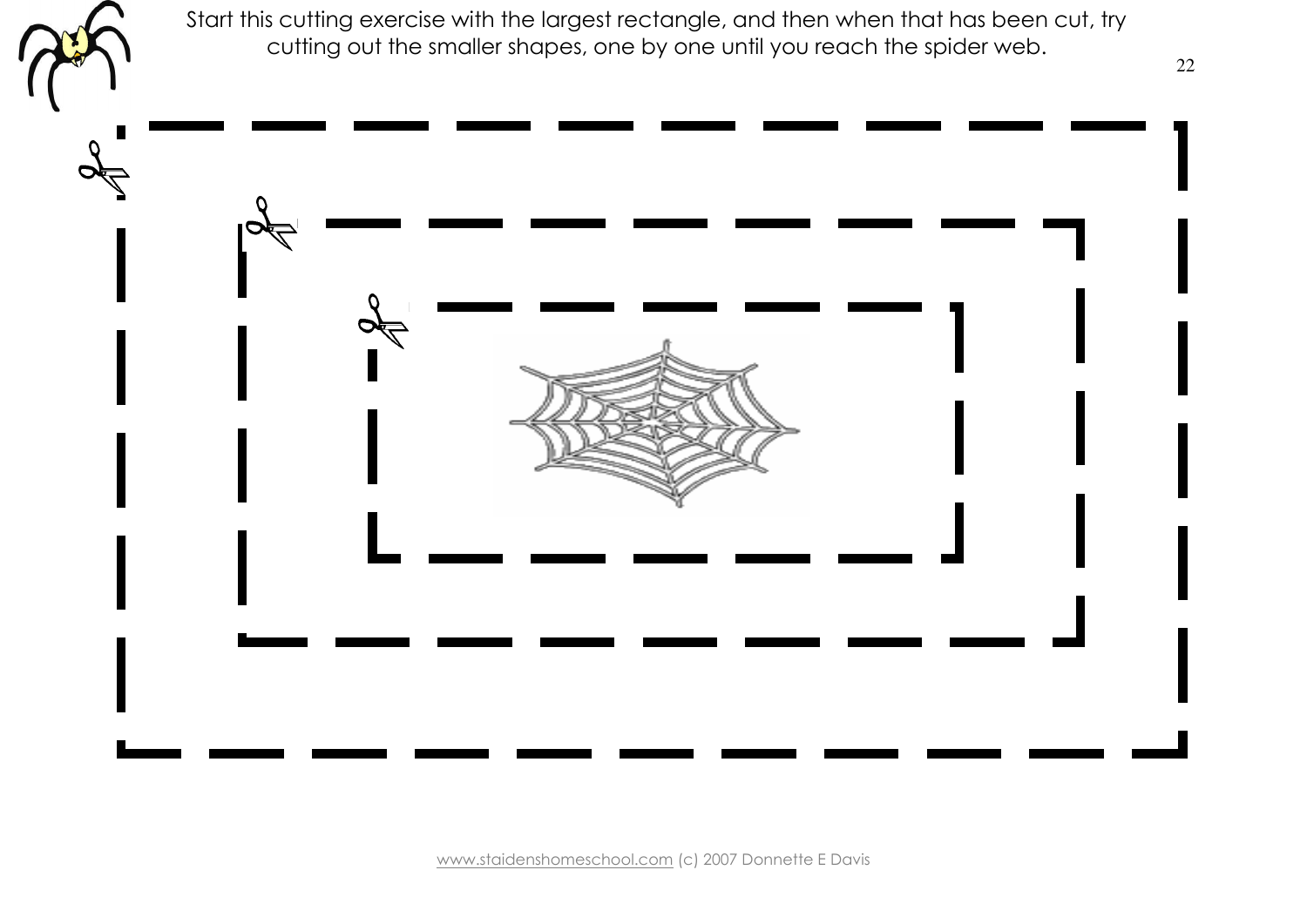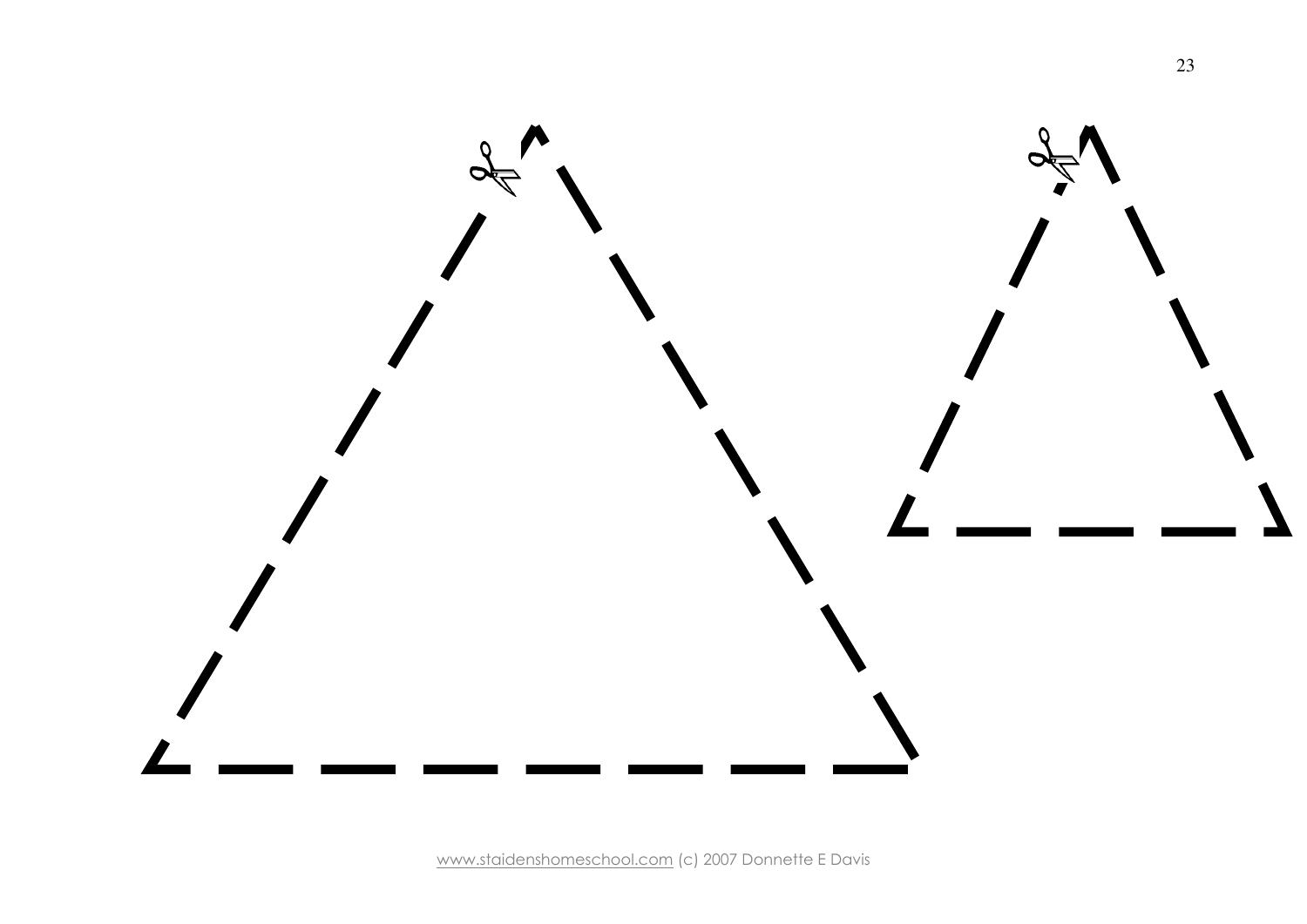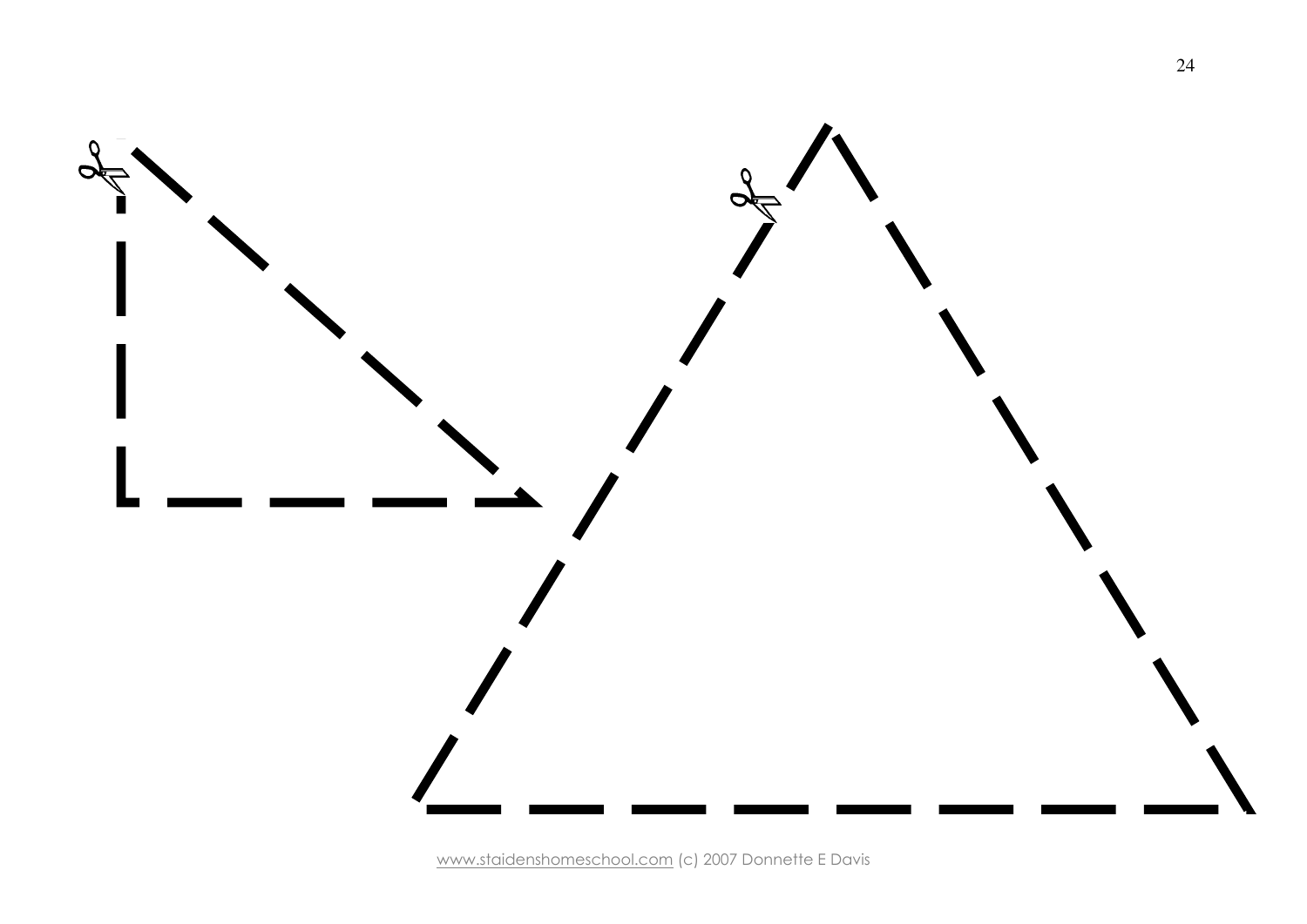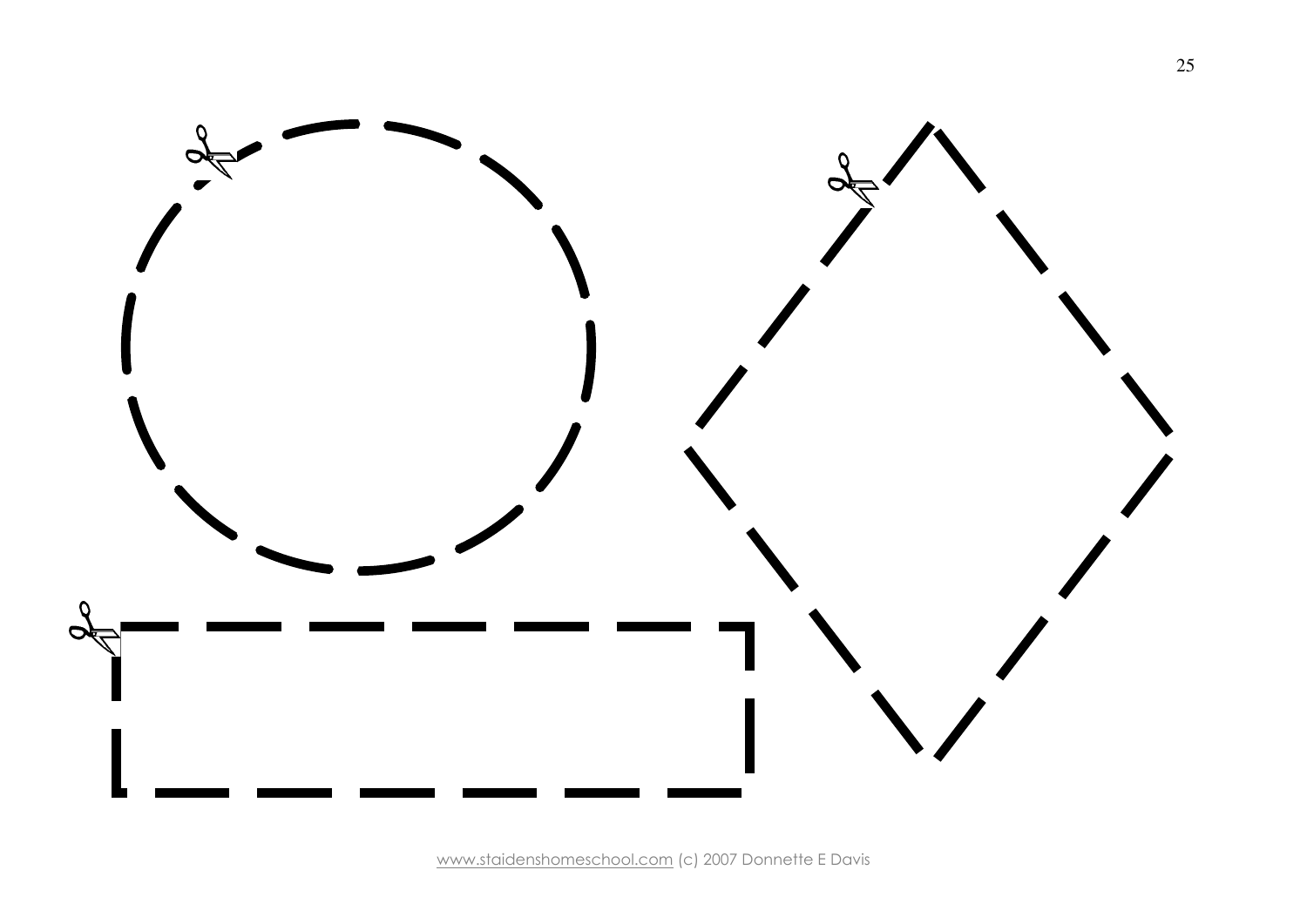### SECTION B. Cutting, Placing and Pasting

- 1. Place a variety of forms (eg. blocks, felt, paper, string, yarn, cereal, cotton) on outlines
- 2. Match shapes, colour, or pictures to a page and paste them within the outlines

Cut out the shapes on this page. Paste them on the next page in the spaces of the shapes that match. Have fun!

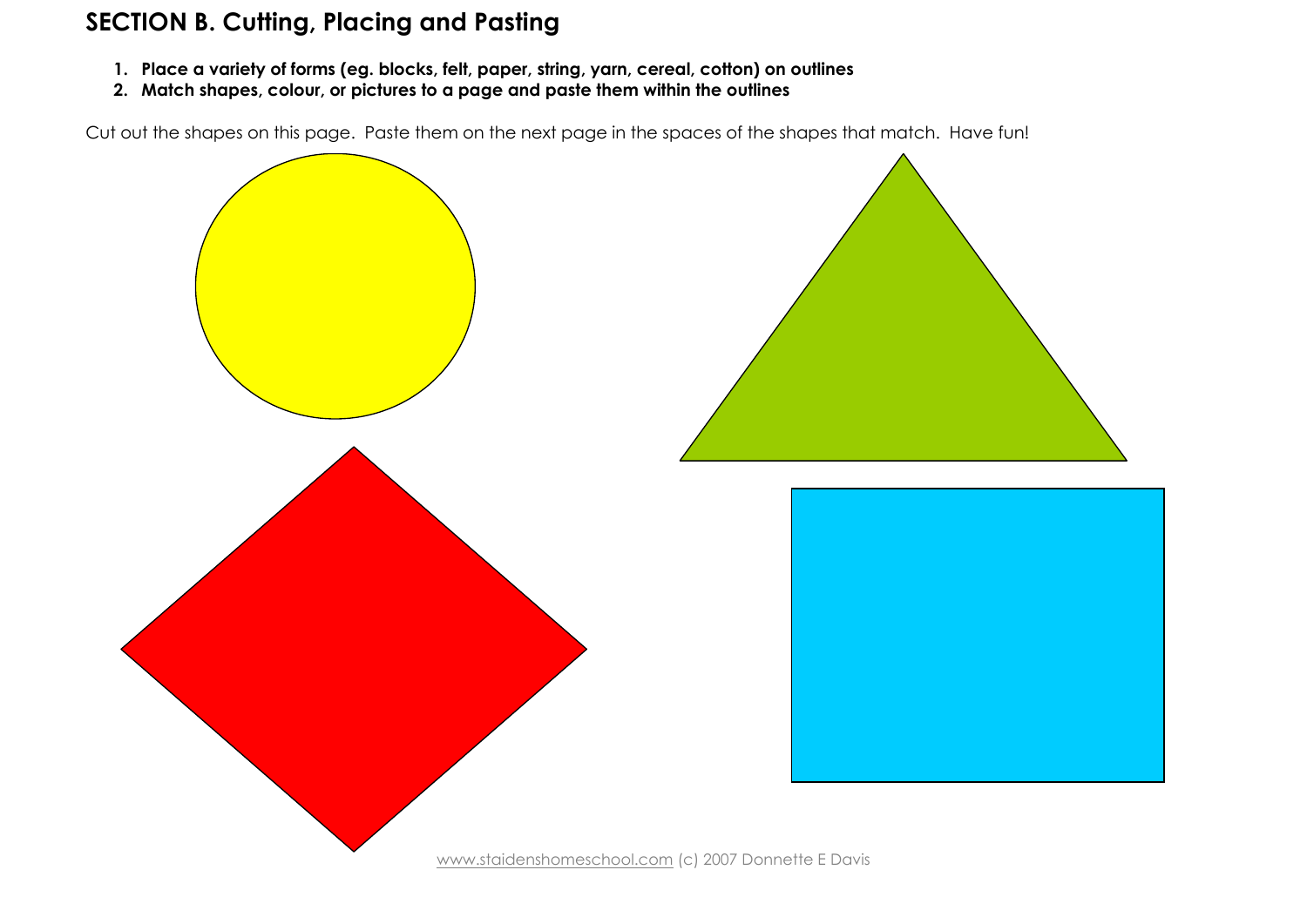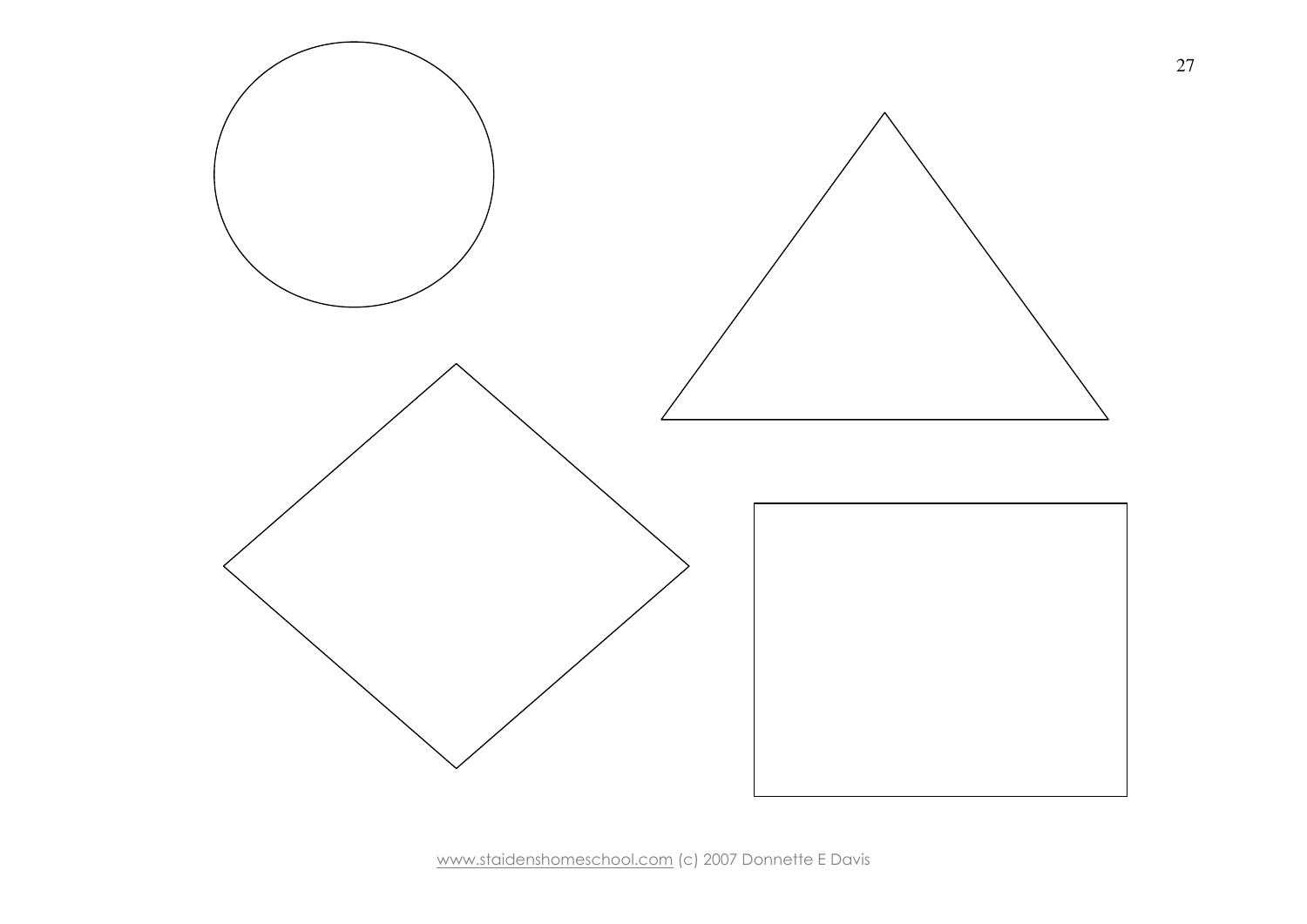Now we will cut out the shapes on this page and paste them on the correct corresponding shapes on the following page

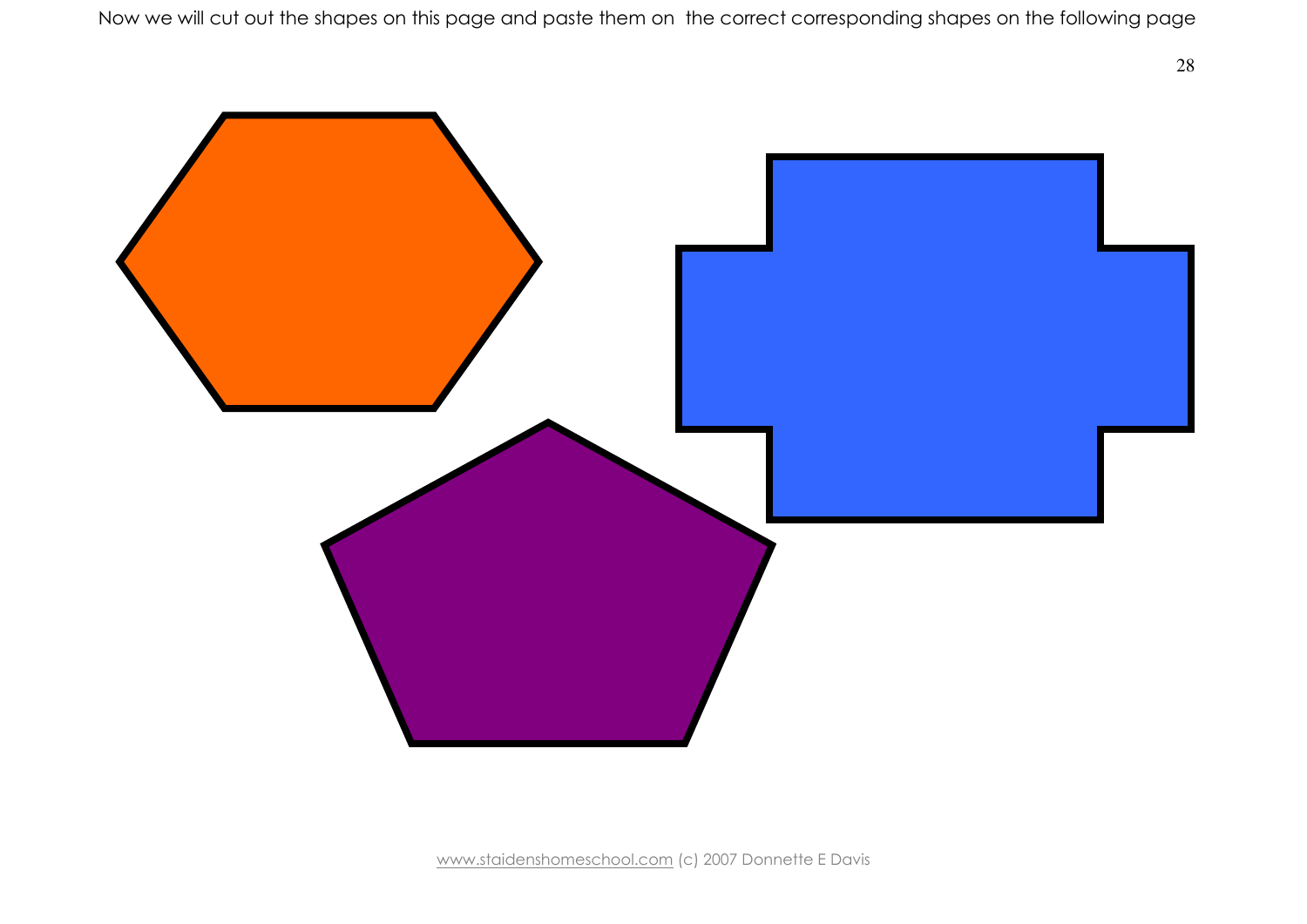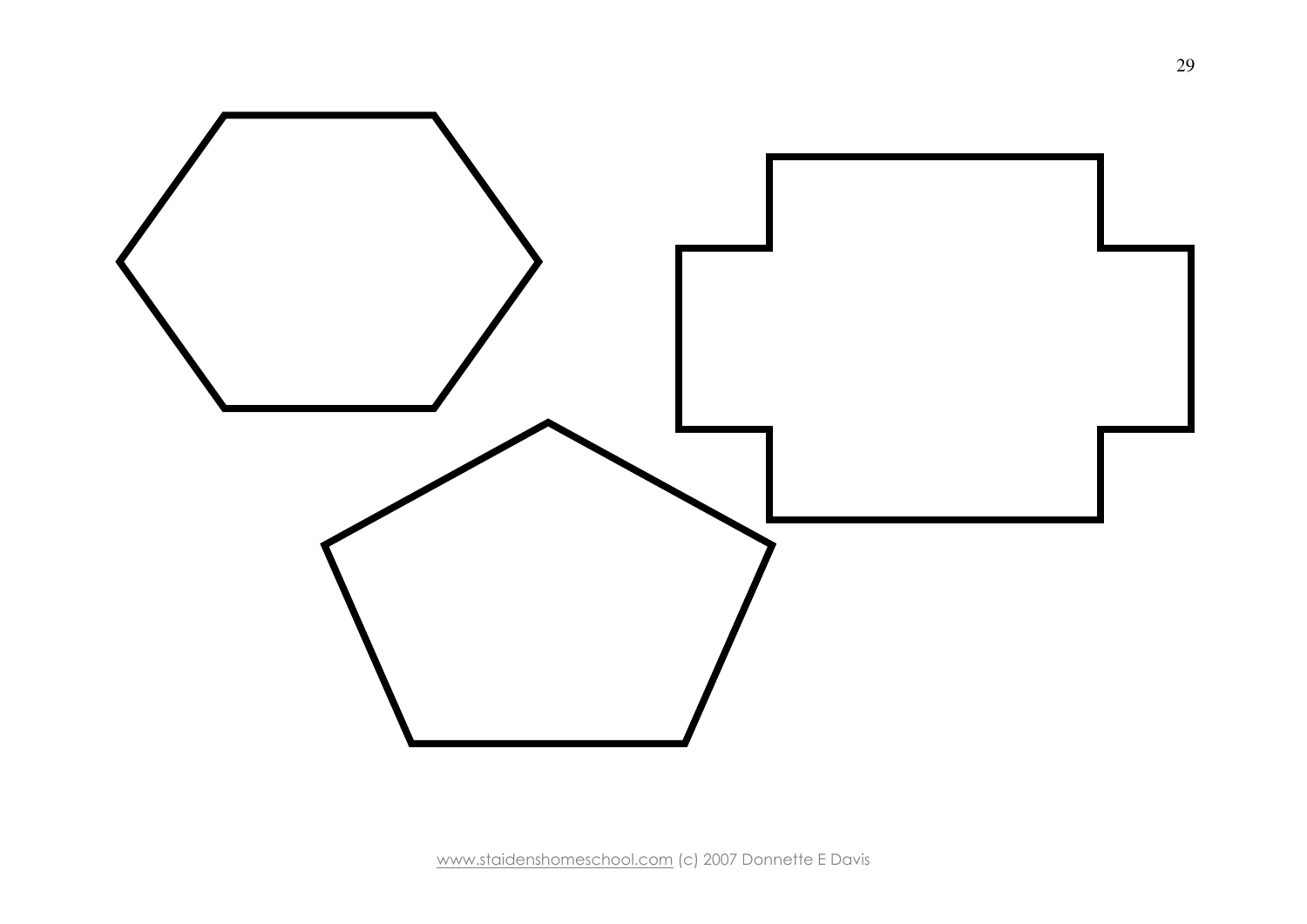This is a little more tricky. Cut out the shapes and paste them on the following page to form a picture.

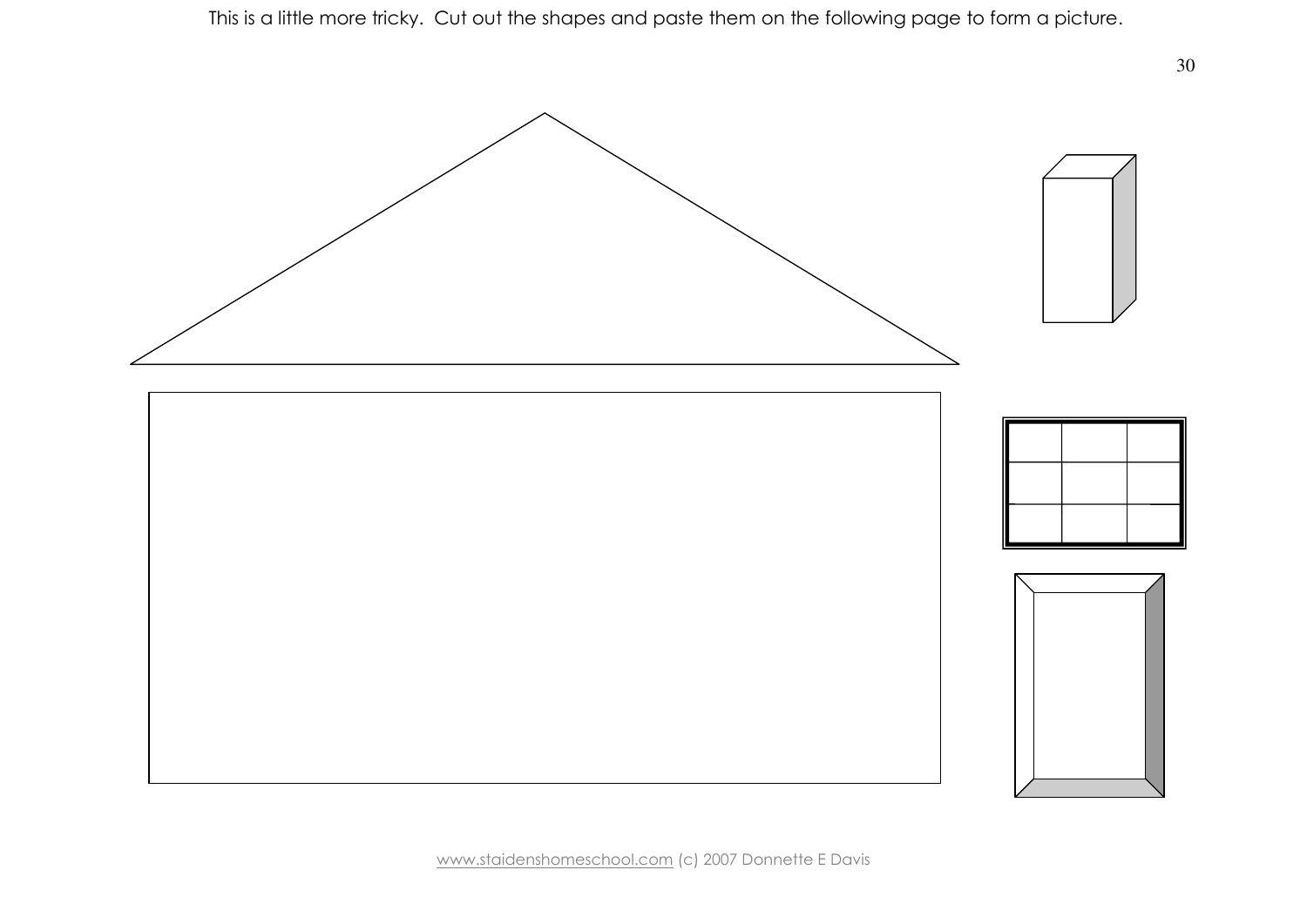

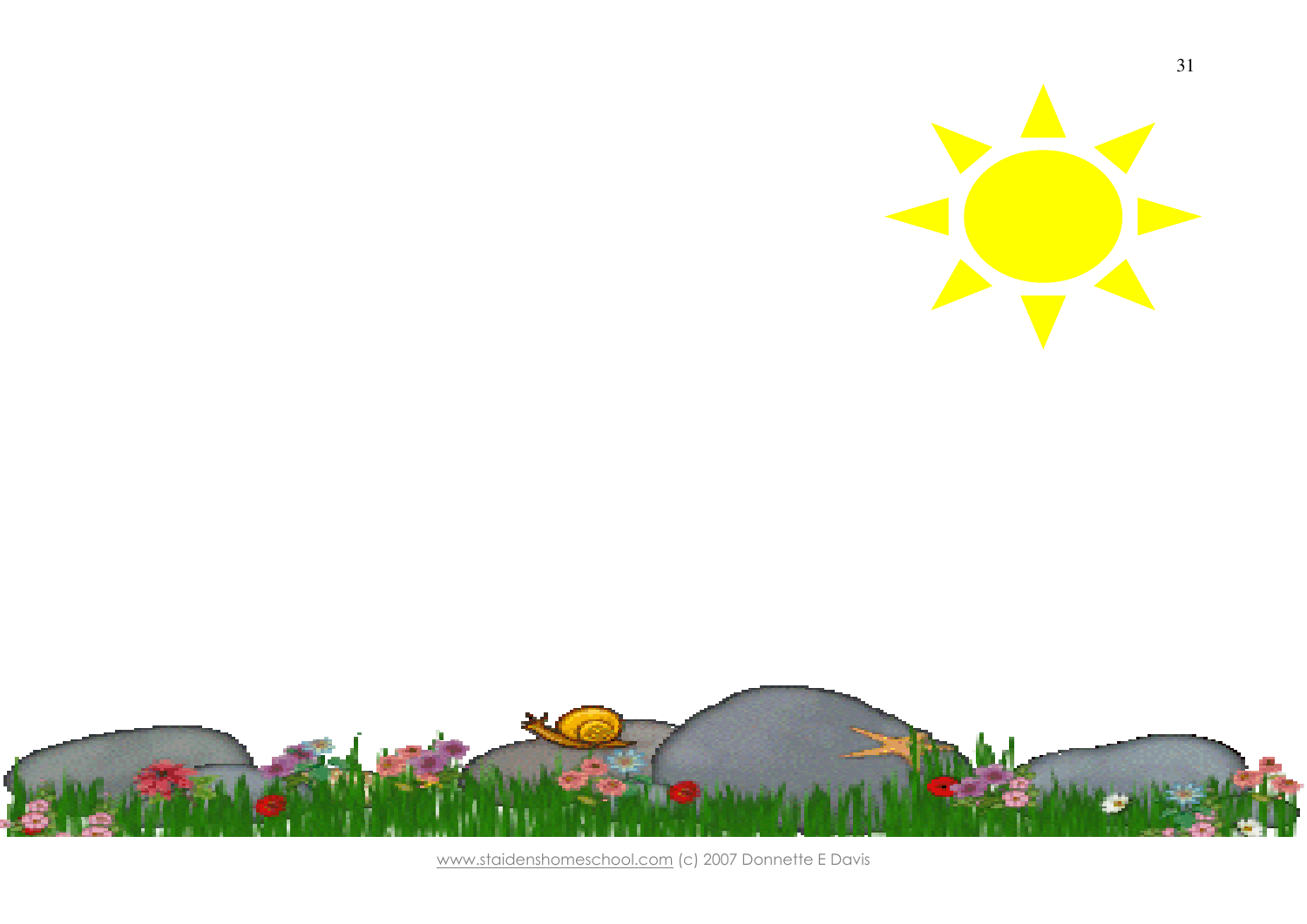### FRINGING

Cut out the rectangle below. Cut on the lines of all the little rectangles WITHOUT cutting them off. In other words just cut on either side of the little rectangle but not on the line that joins it to the main rectangle. This will give the big rectangle a fringe, kind of like hair  $\odot$ 



Cut only along the dotted lines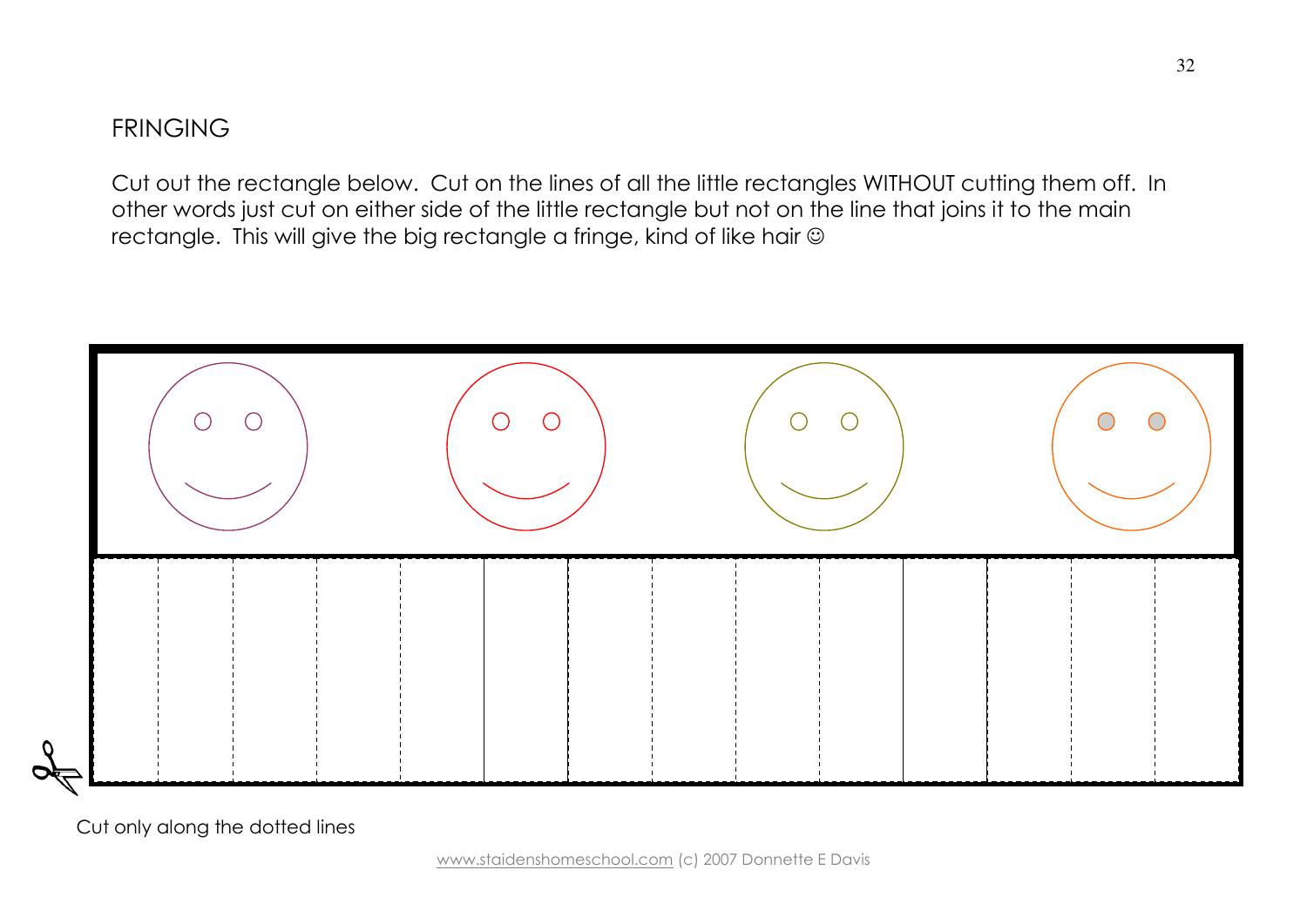First colour all the different triangles, cut them out and then fit them like a jigsaw puzzle and paste them on the following page to complete the square.

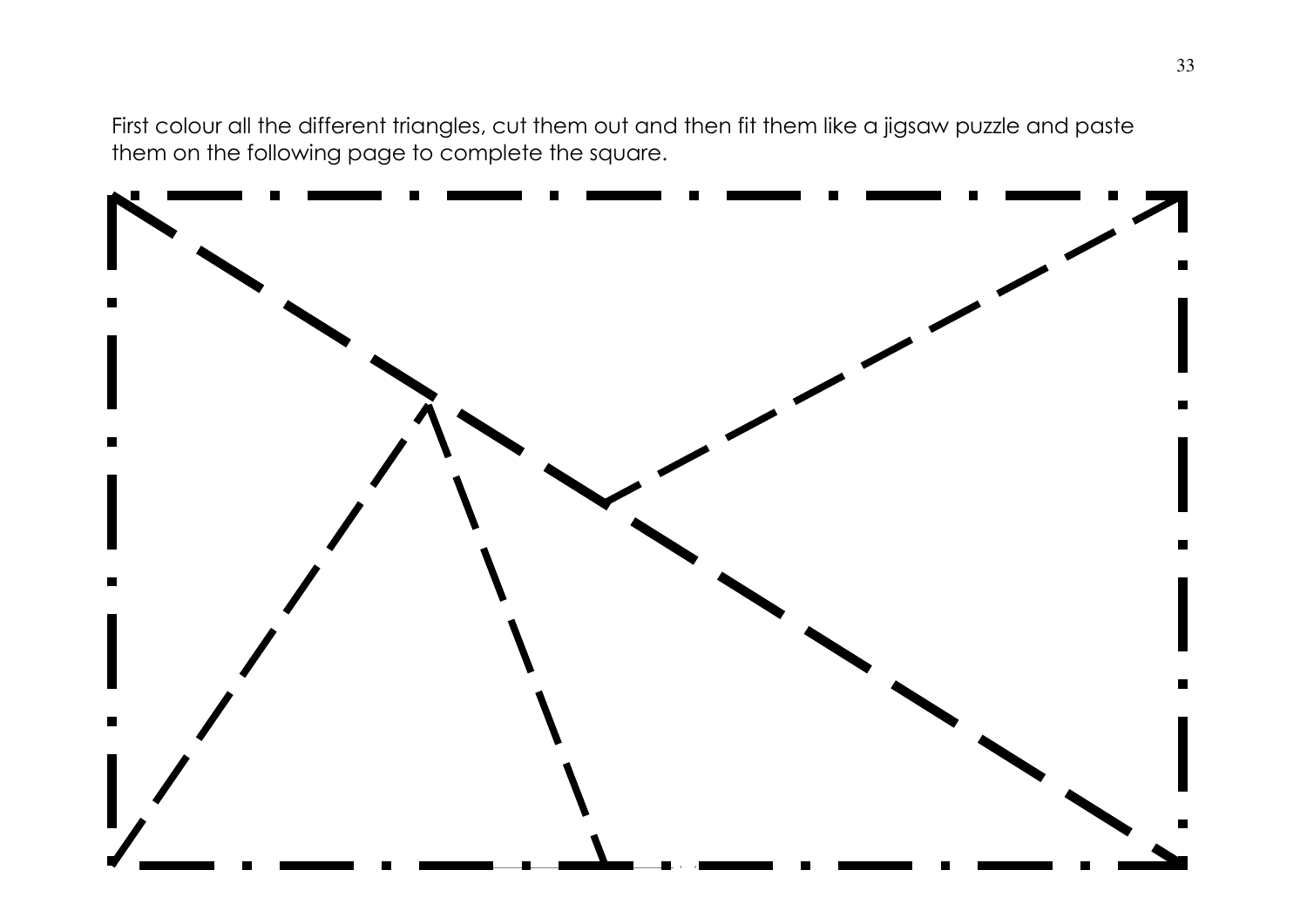| $\blacksquare$      |  | ■ |  |  |
|---------------------|--|---|--|--|
| $\blacksquare$      |  |   |  |  |
| $\blacksquare$<br>I |  |   |  |  |
| $\blacksquare$      |  |   |  |  |
| $\blacksquare$      |  |   |  |  |
| I<br>$\blacksquare$ |  |   |  |  |

34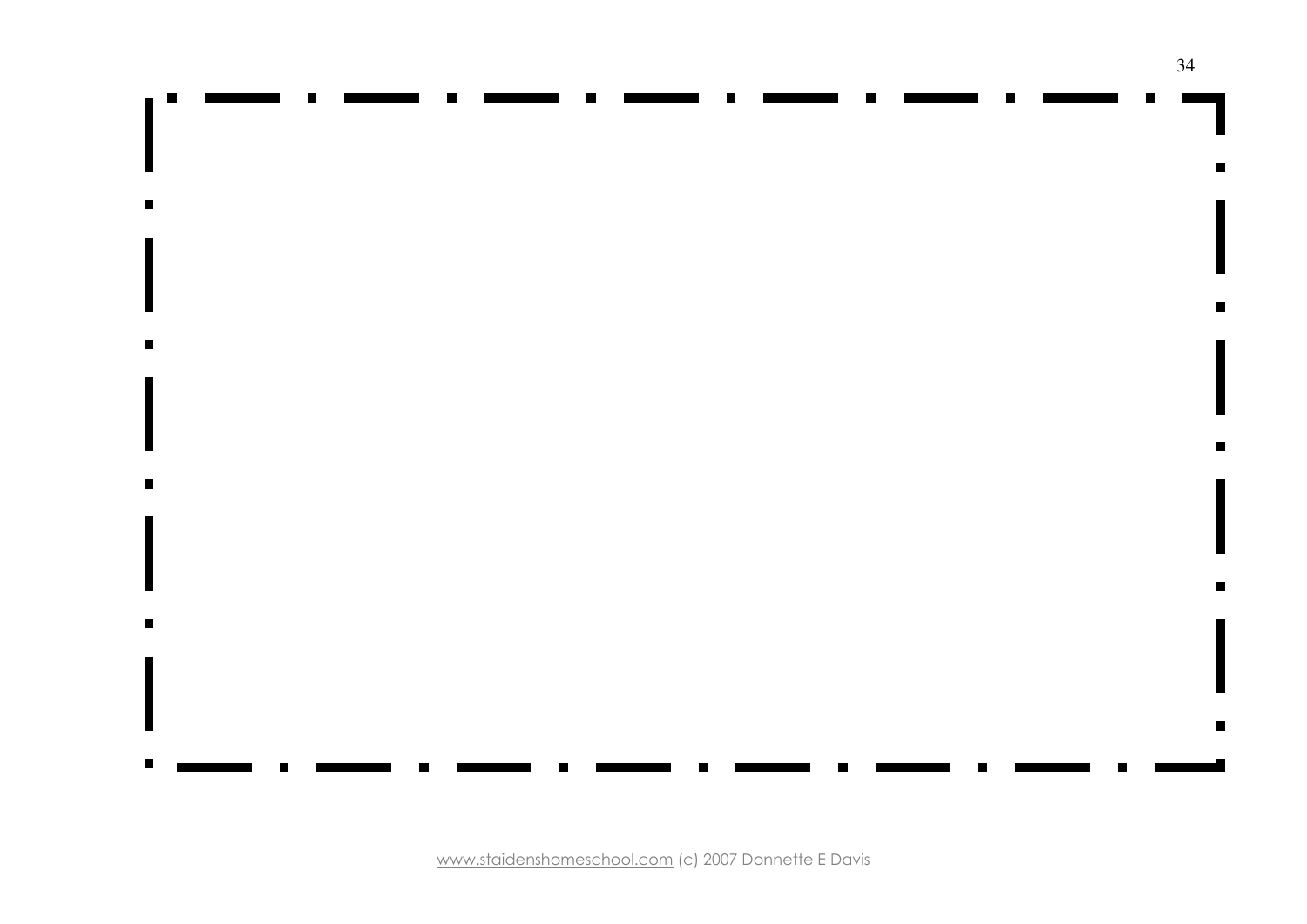### SECTION C. Tracing and Colouring

The next few pages will have tracing & colouring activities. Use a thick black line to trace if needed . Trace and then colour shapes, increasing the size and complexity gradually

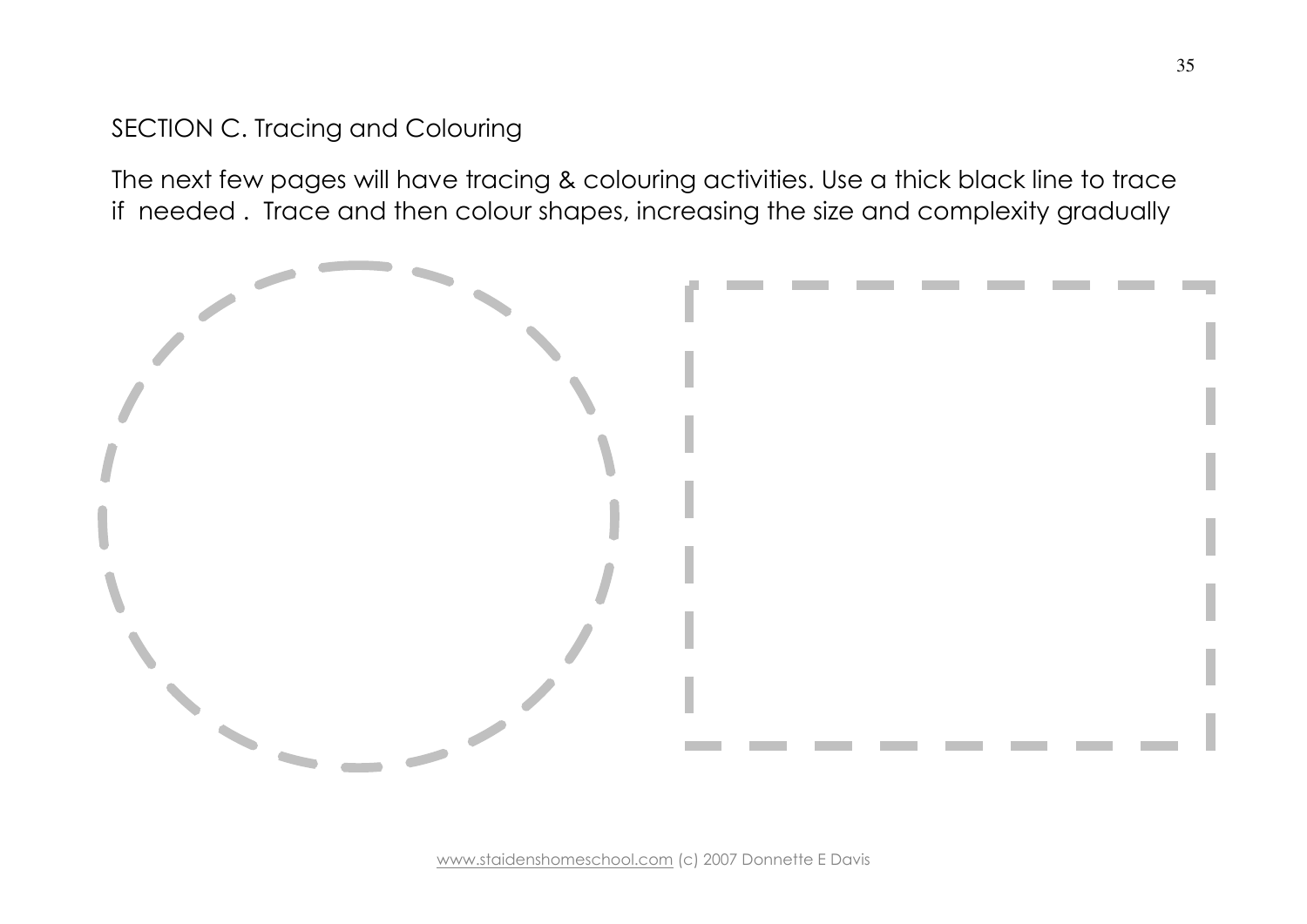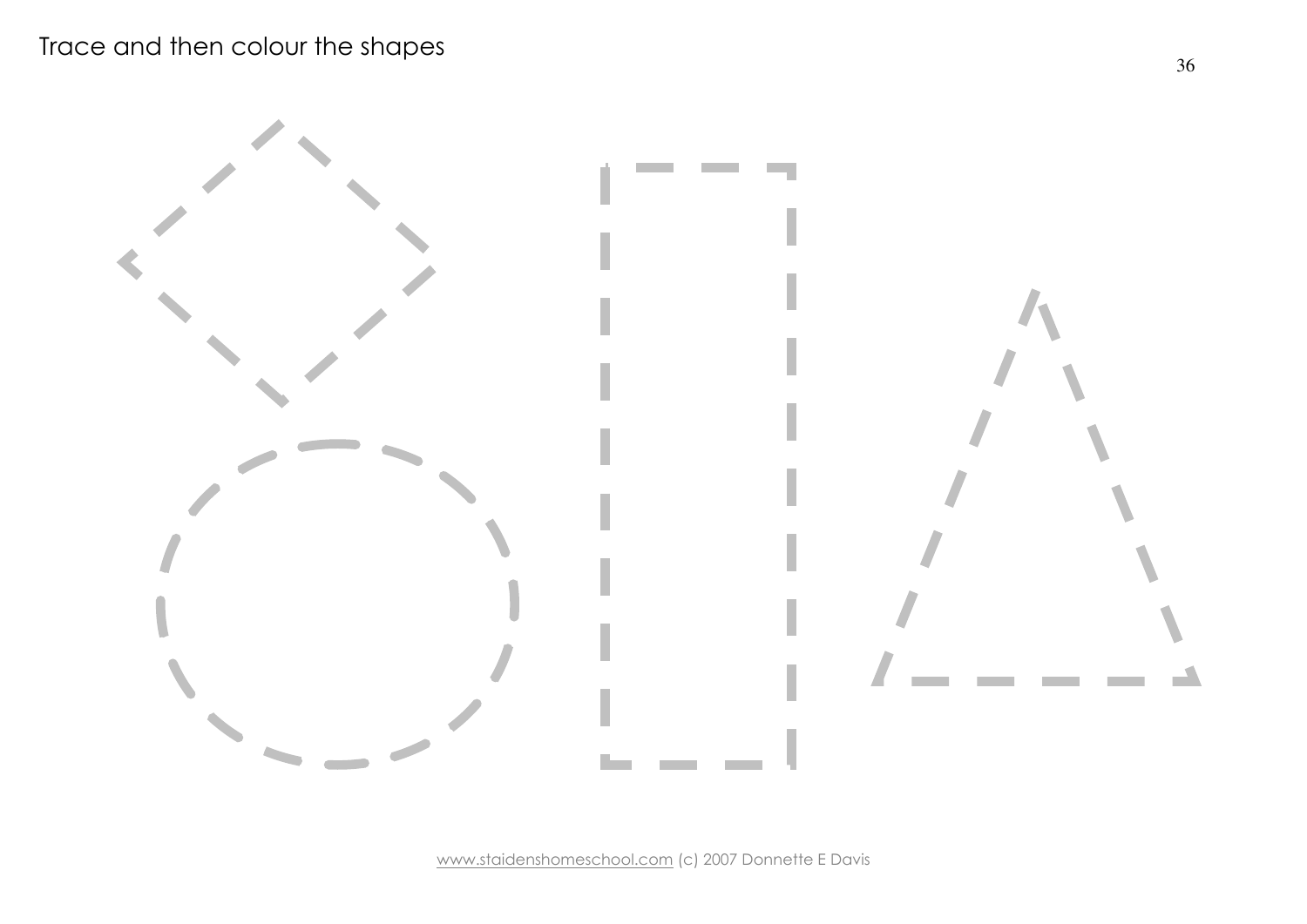Trace and then colour the shapes



www.staidenshomeschool.com (c) 2007 Donnette E Davis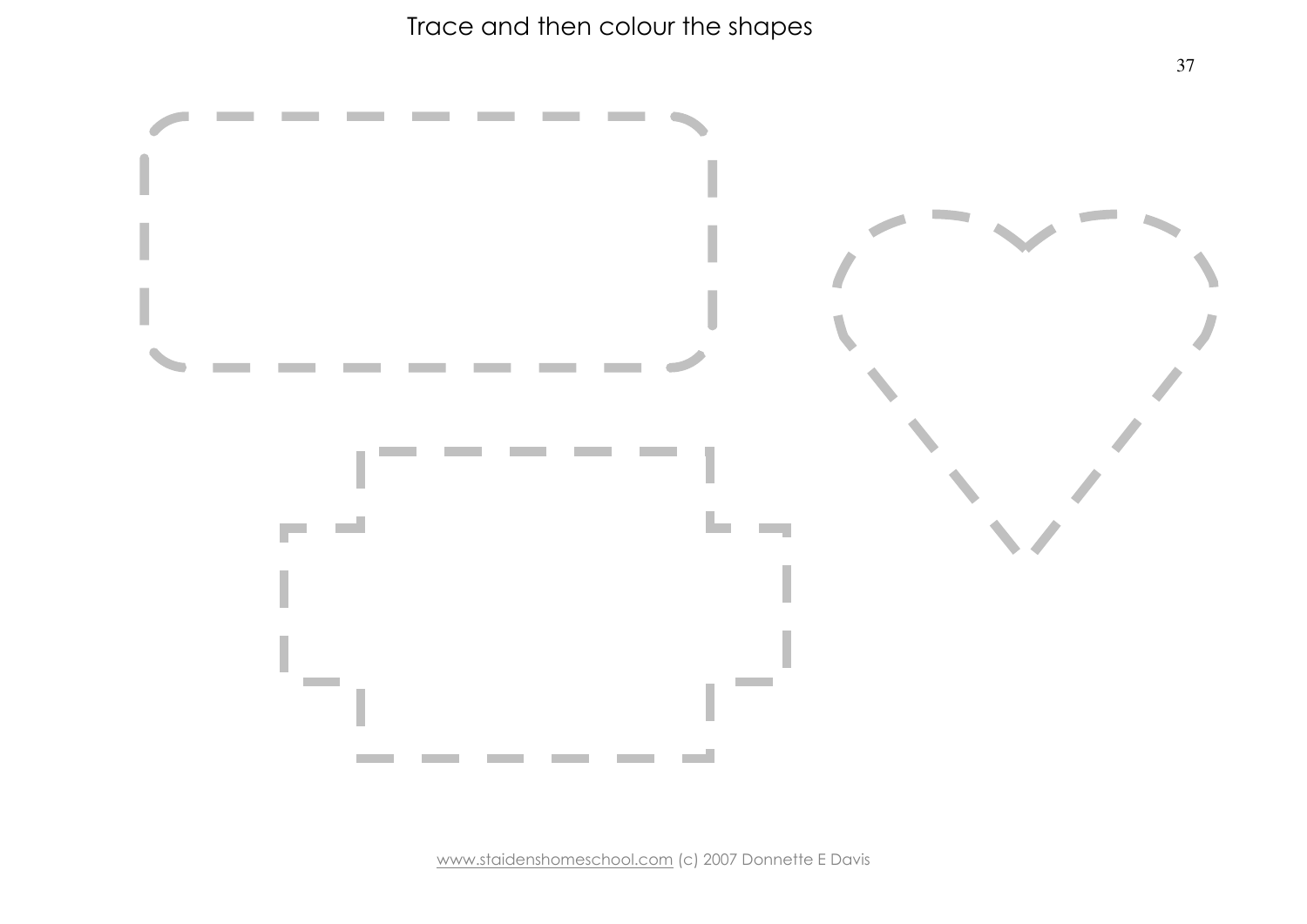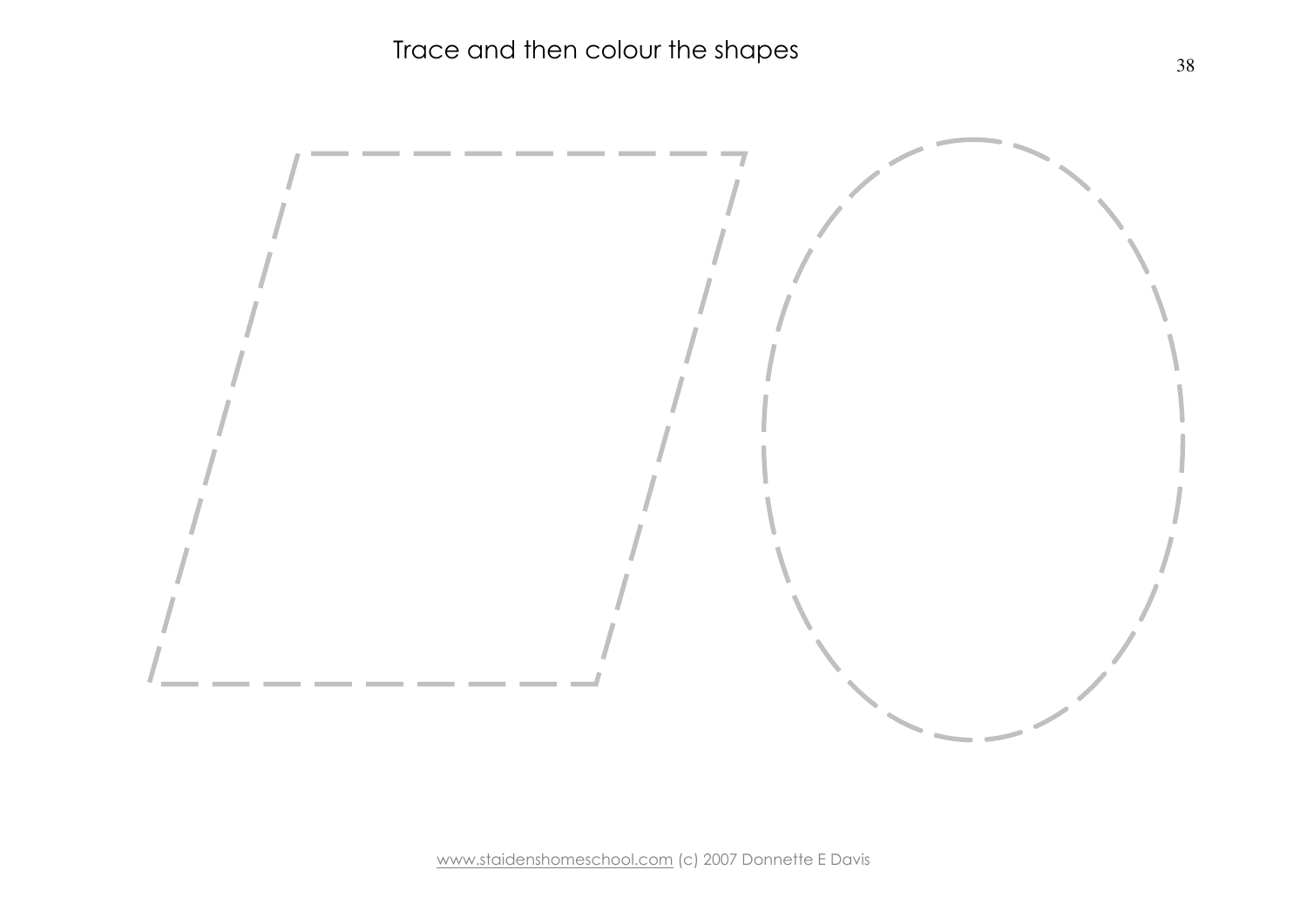## Sections D & E contain activities for you to do with your child outside of a workbook environment. SECTION F. Pre-Writing

- Dot-to-dot drawings of pictures, objects, shapes, numbers, letters, etc.
- Typing exercises
- Tile and mosaic work. For this we provide a page of coloured "tiles" which are just basic shapes that we have coloured in. The child can cut them all out and then choose which he or she prefers to create their own masterpiece. It is not necessary to use all the "tiles" we provide in this book.
- If at all possible the shapes and pictures that are to be coloured and cut out should be printed on thin cardstock, which make for a sturdier handling capacity for little hands.
- Folding activities
- Fine colouring
- Have the child do repetitious strokes (with an increasingly smaller writing tool) similar to those found in manuscript or cursive letters. Emphasize accuracy, spacing and flow or rhythm. Sometimes doing it to music helps.
- $\bullet$  In this workbook we will include a number of pages relating to each of these activities including letter tracing practice. Again print out as many times as you require as practice makes perfect  $\odot$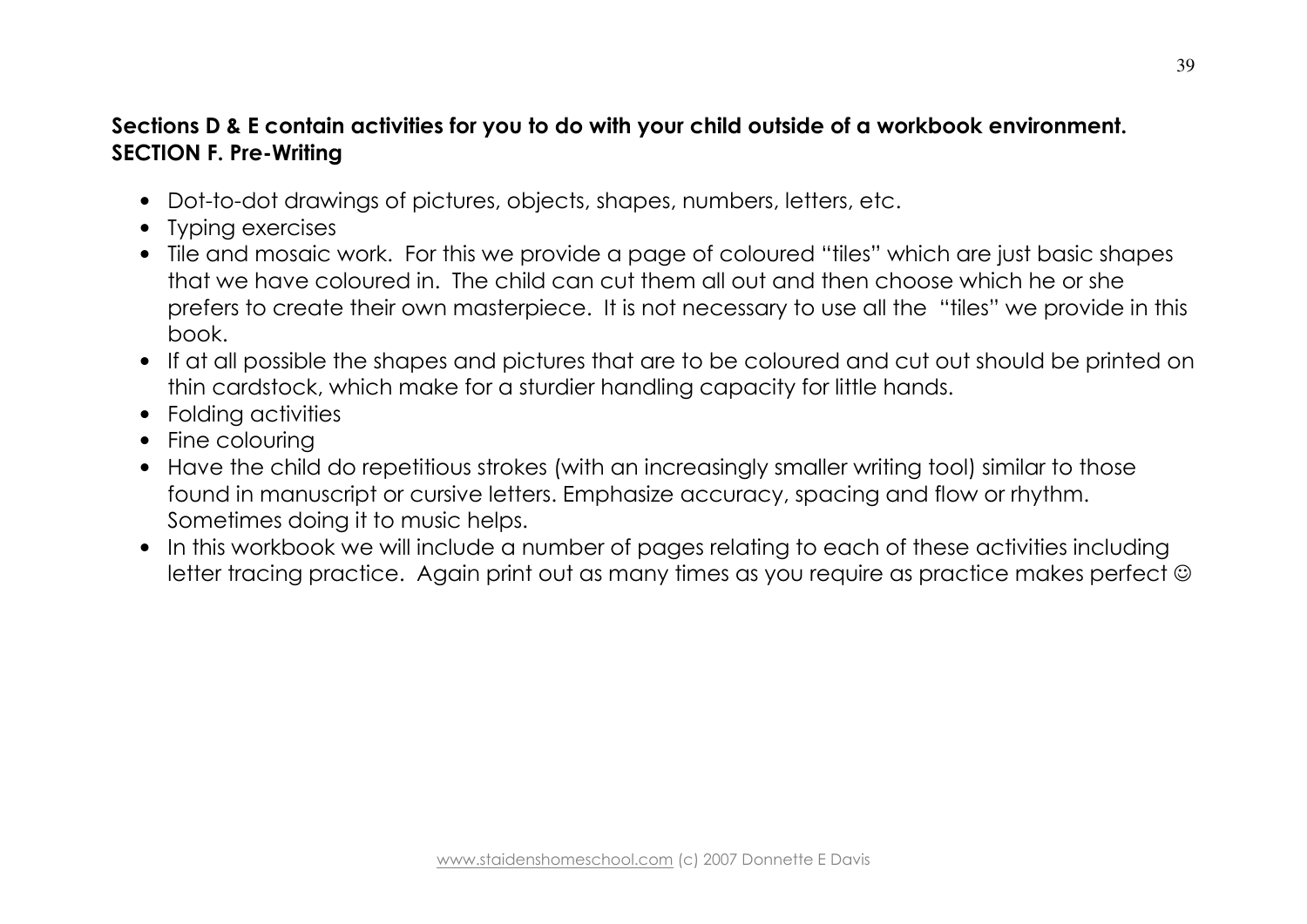www.staidenshomeschool.com (c) 2007 Donnette E Davis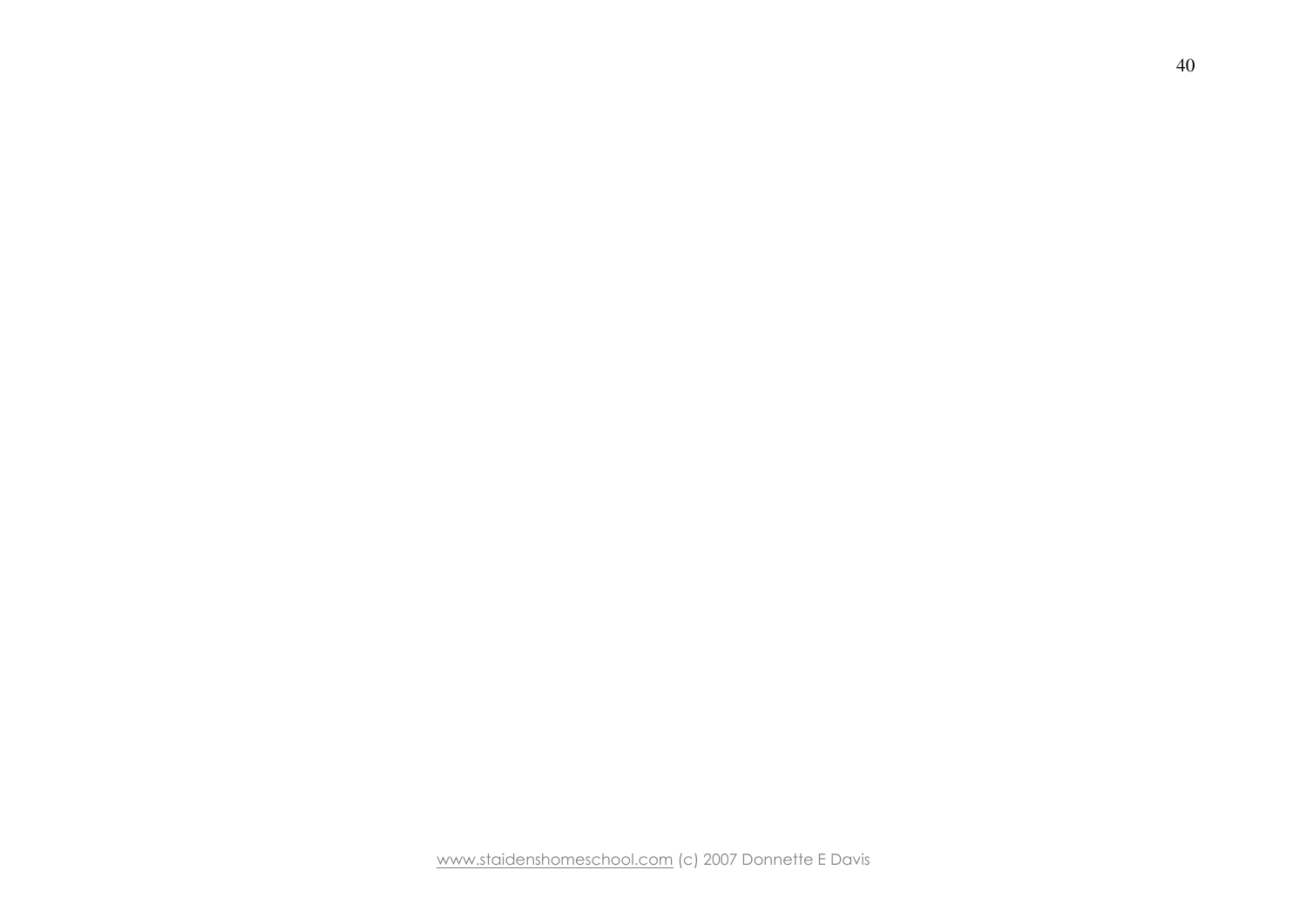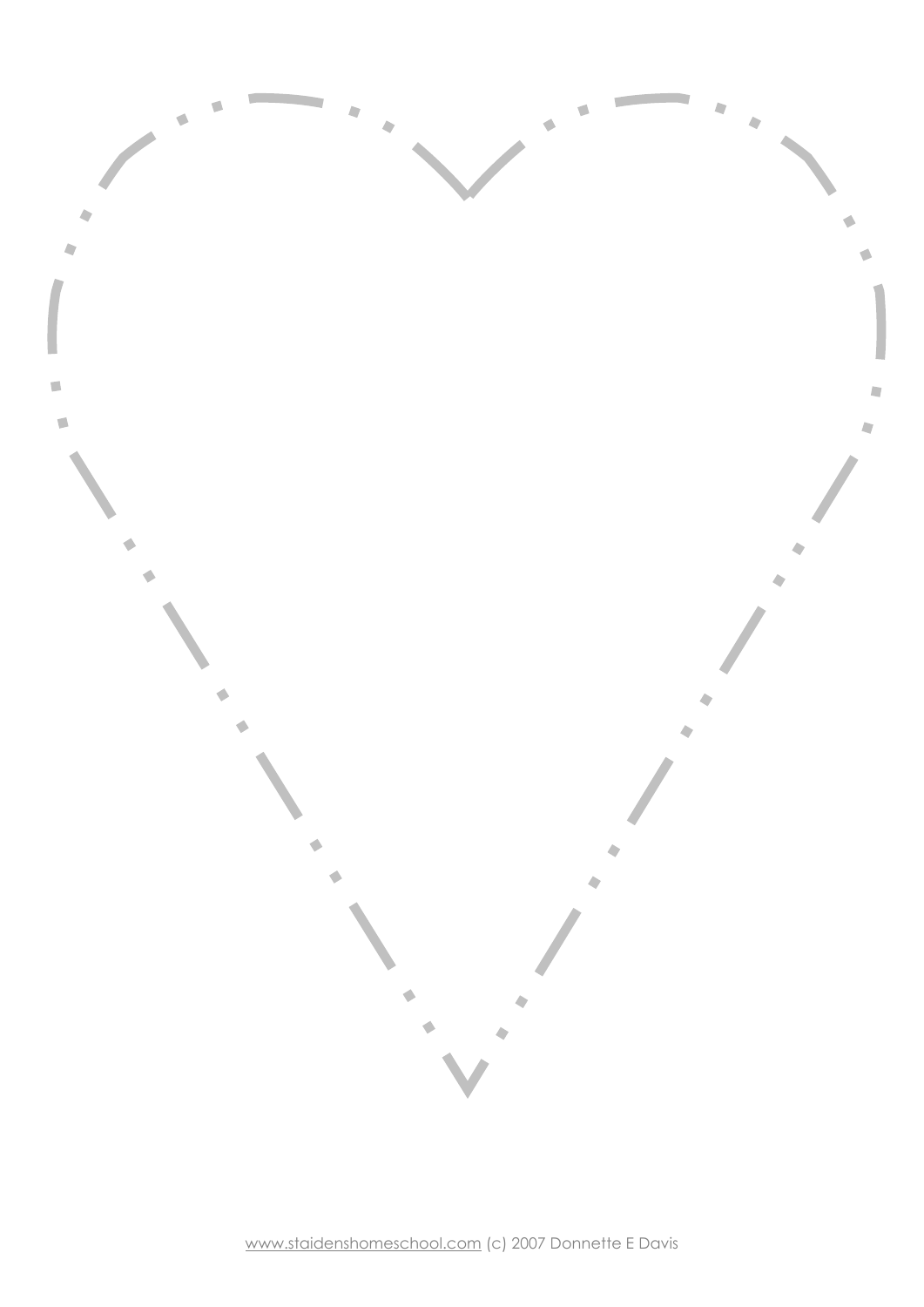Draw lines from each egg, starting with number one until all the eggs are joined.

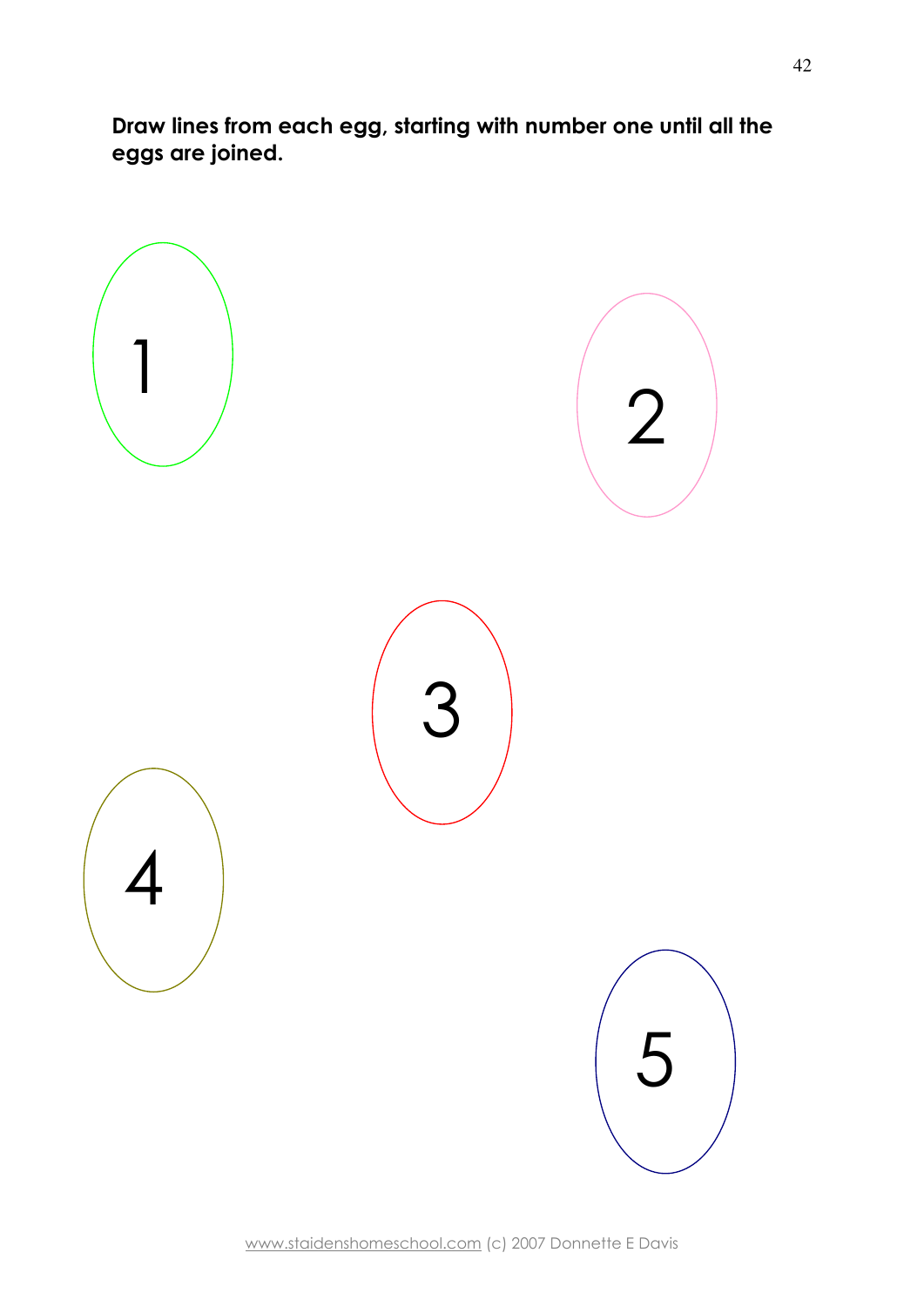Trace over the lines in your favourite colour.

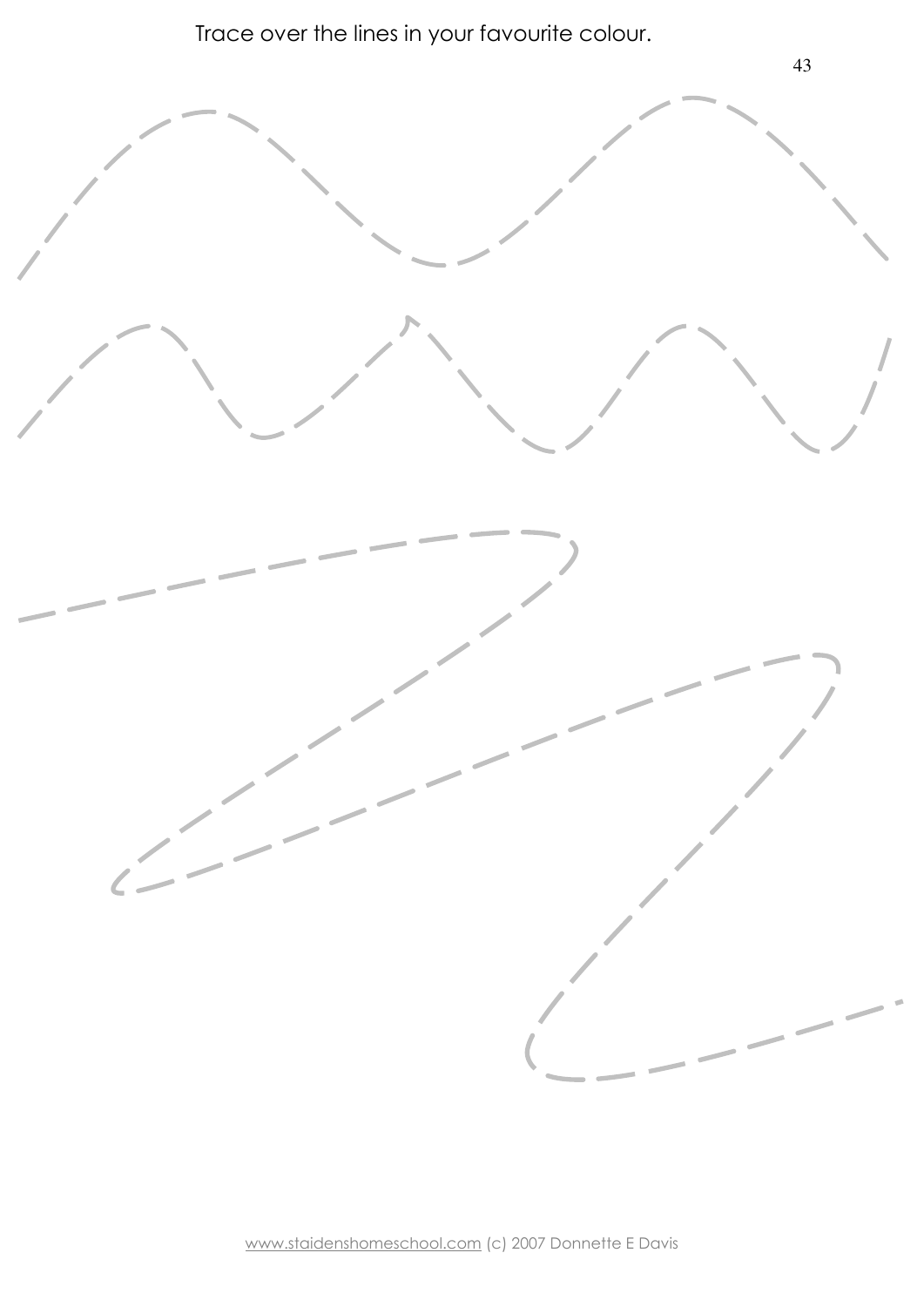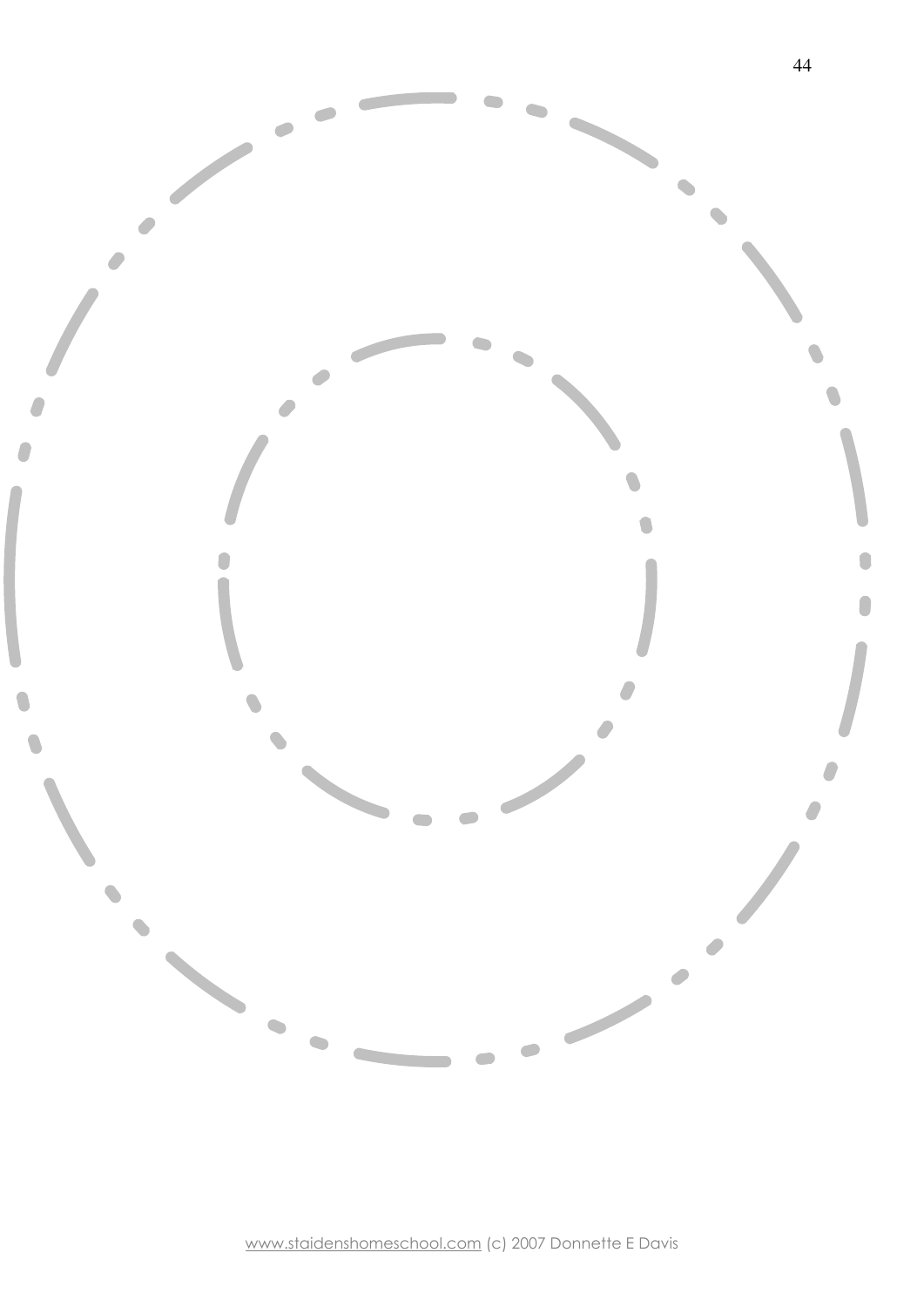Trace over the lines to find the path from the bear to the picnic

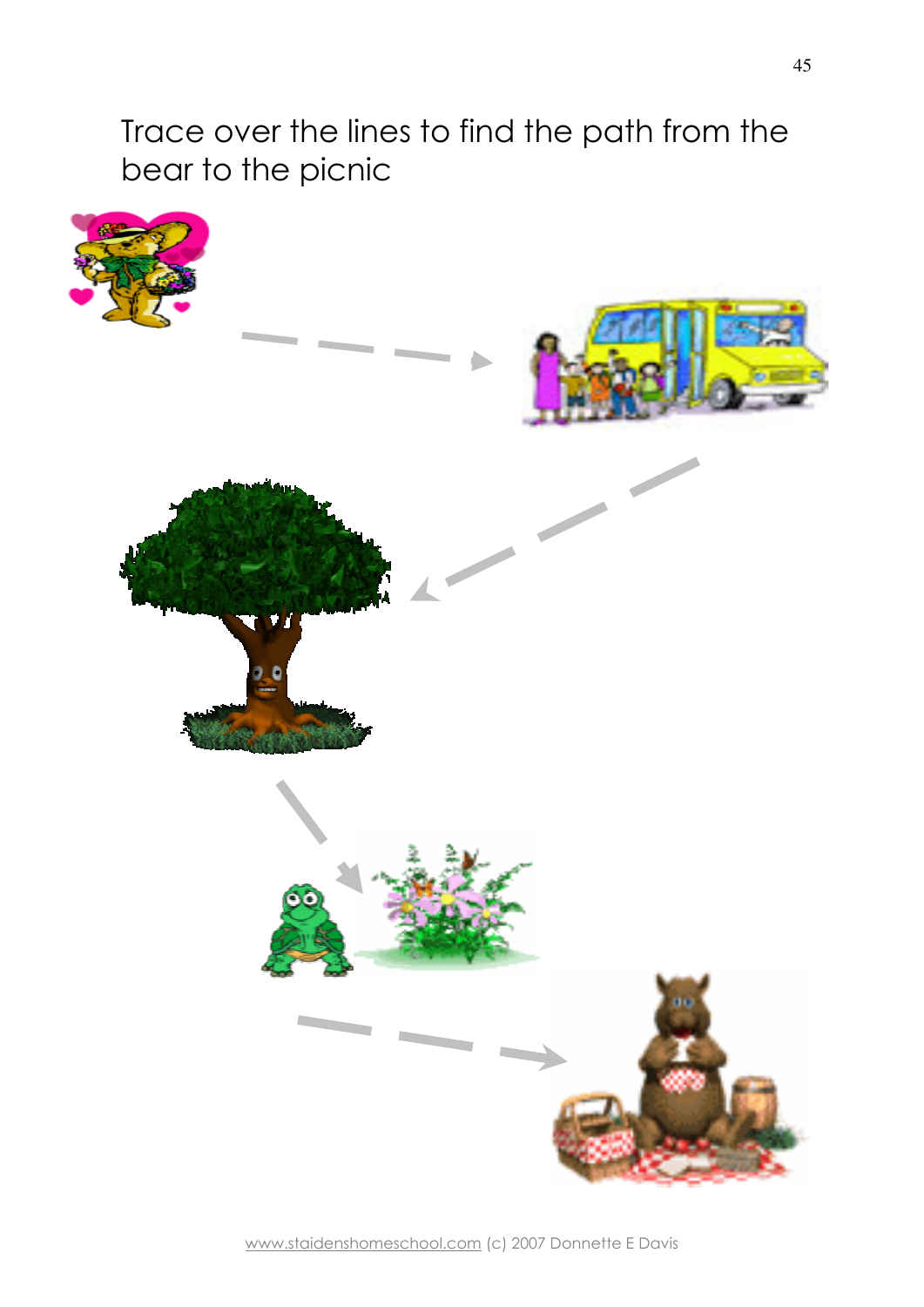$\ddot{\phantom{0}}$ 

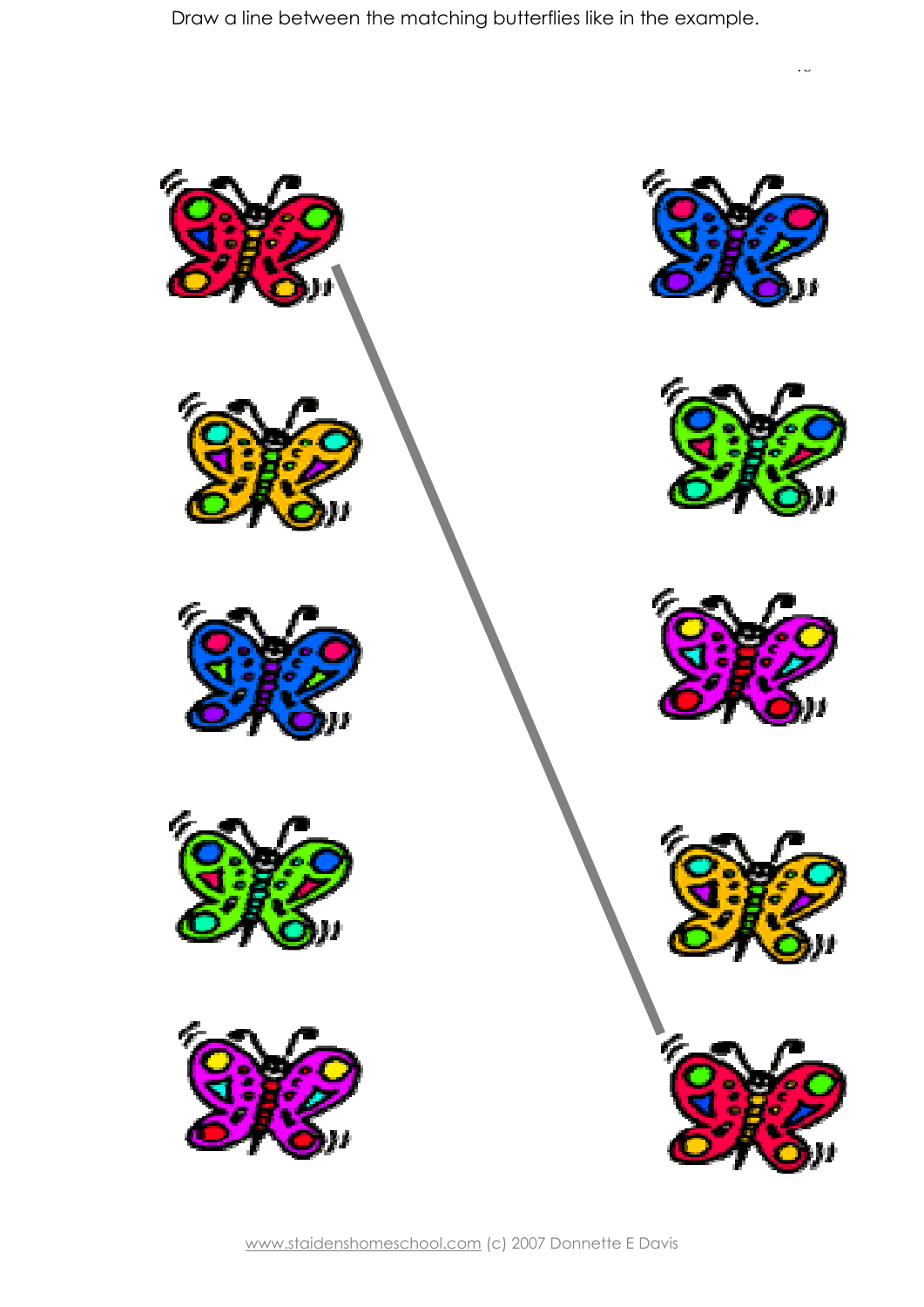Colour the circles, cut them out and paste them on the next page from the biggest to the smallest

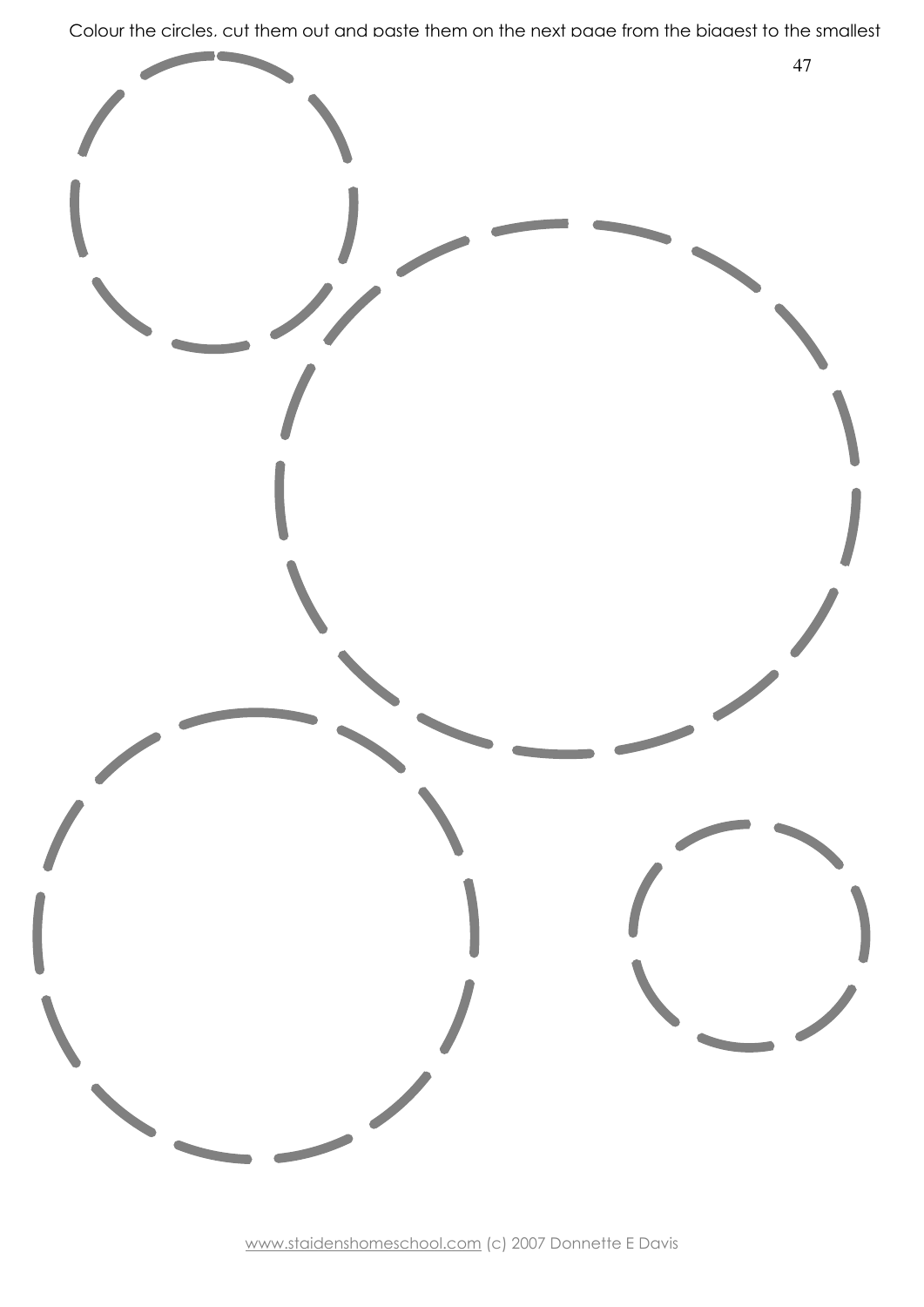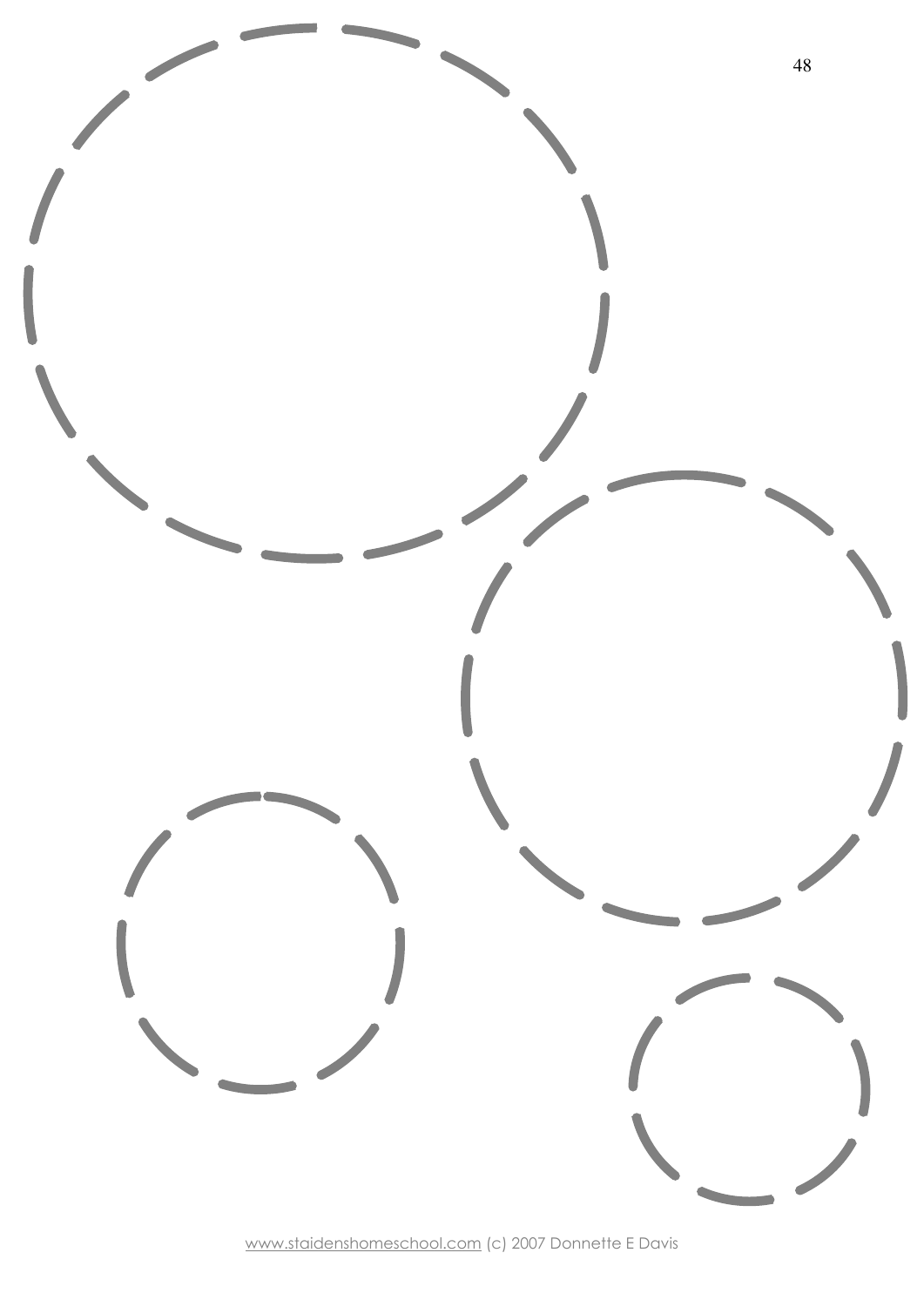

Here are some dot-to-dot pages, choose the appropriate level for your child.

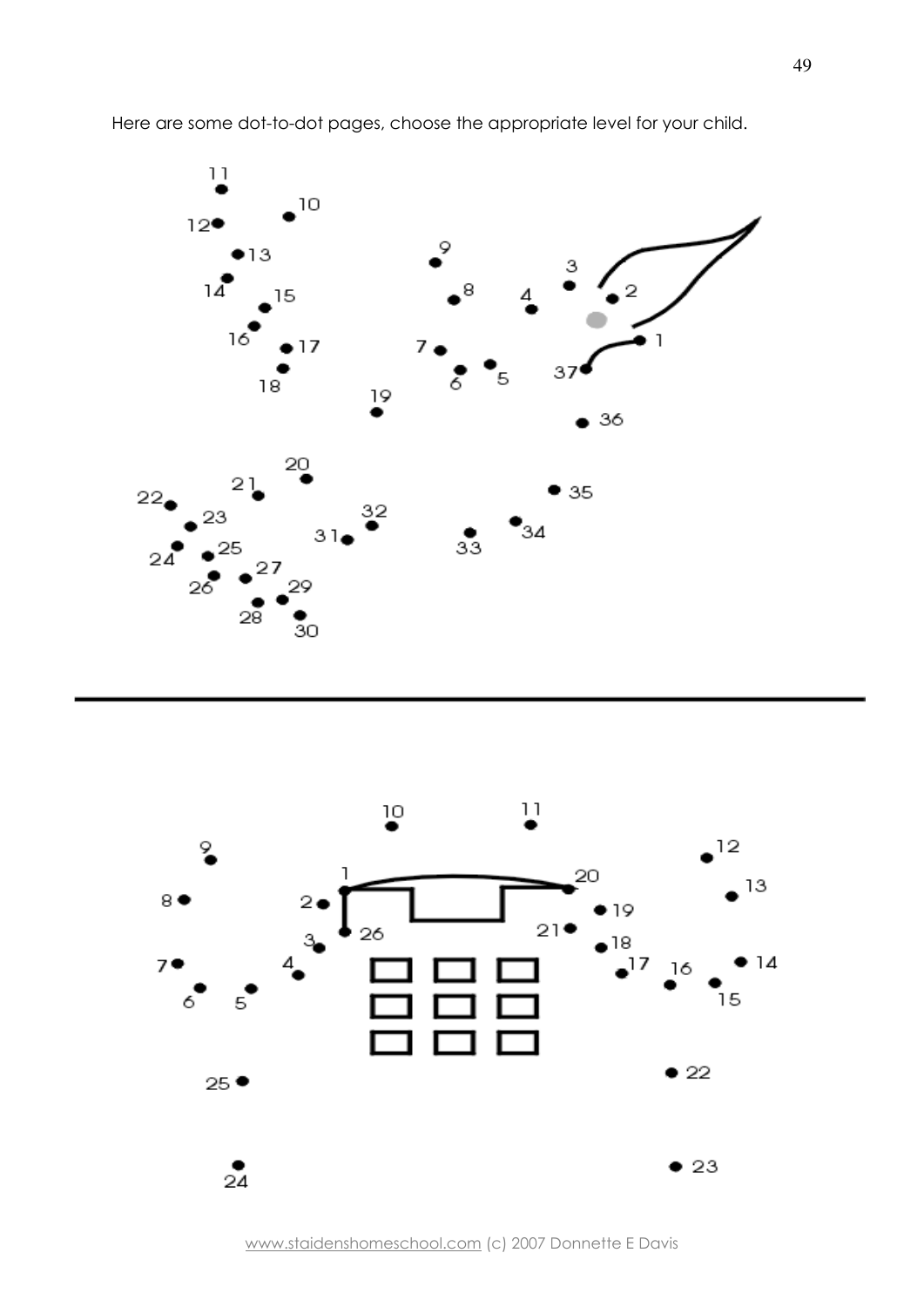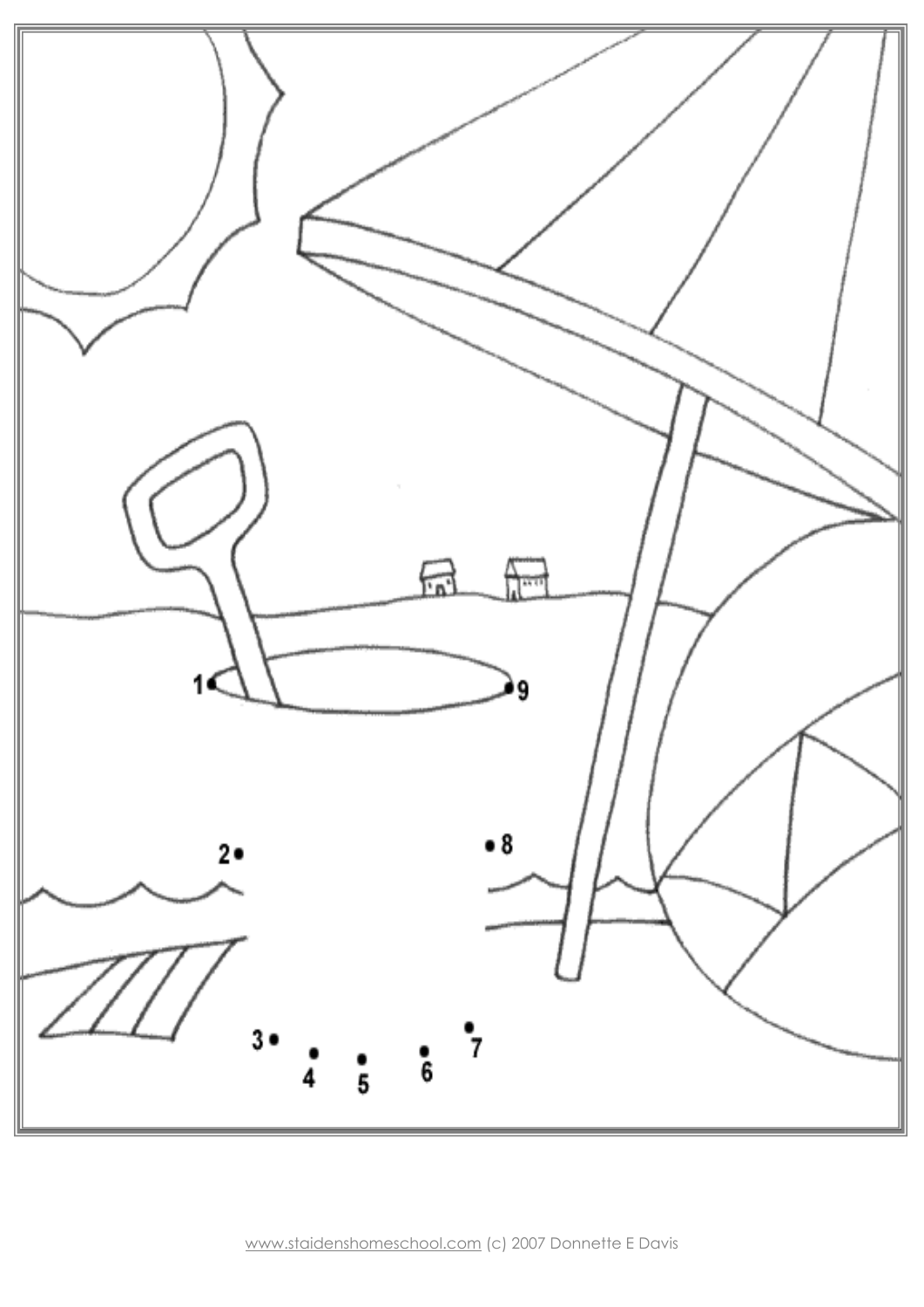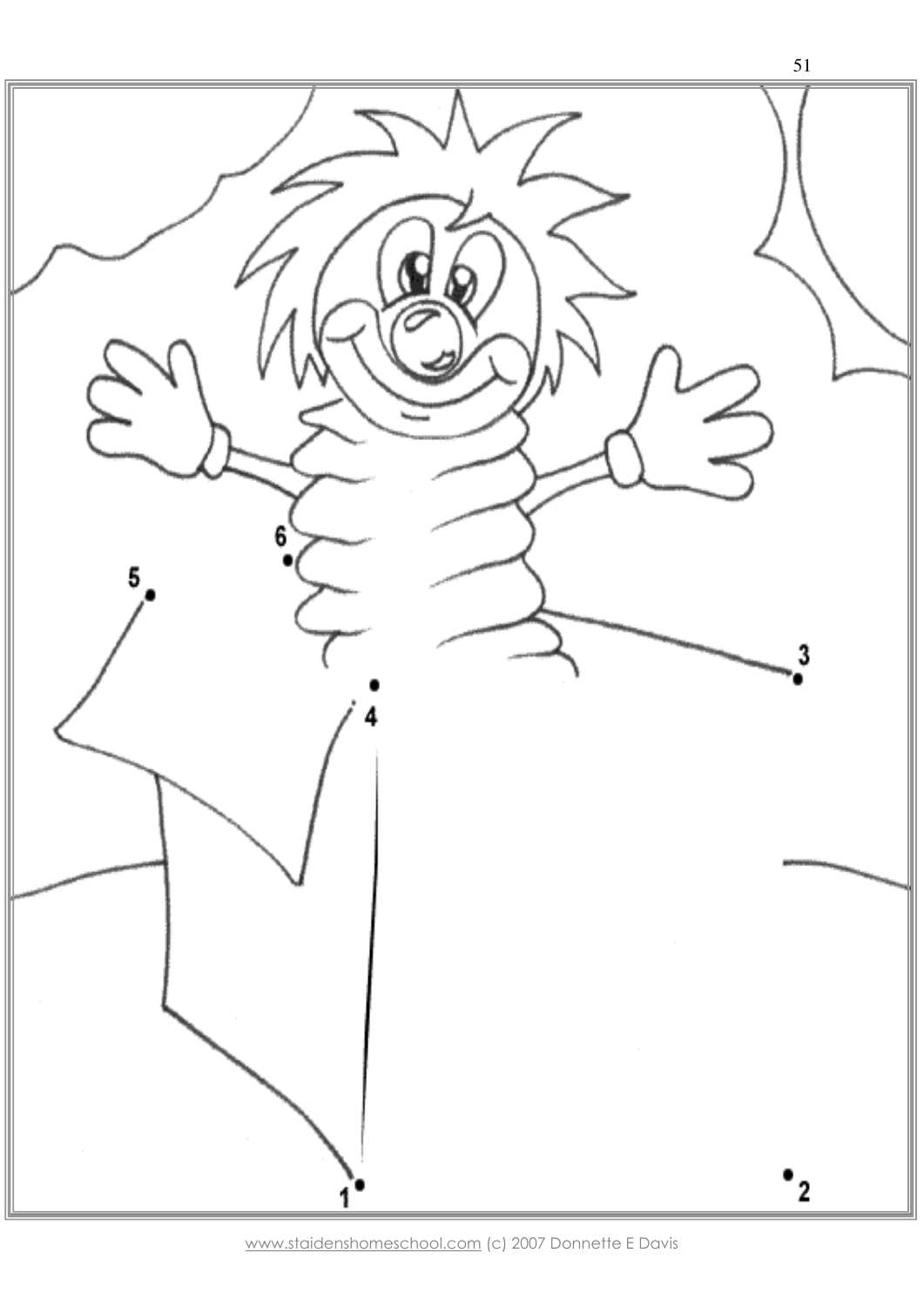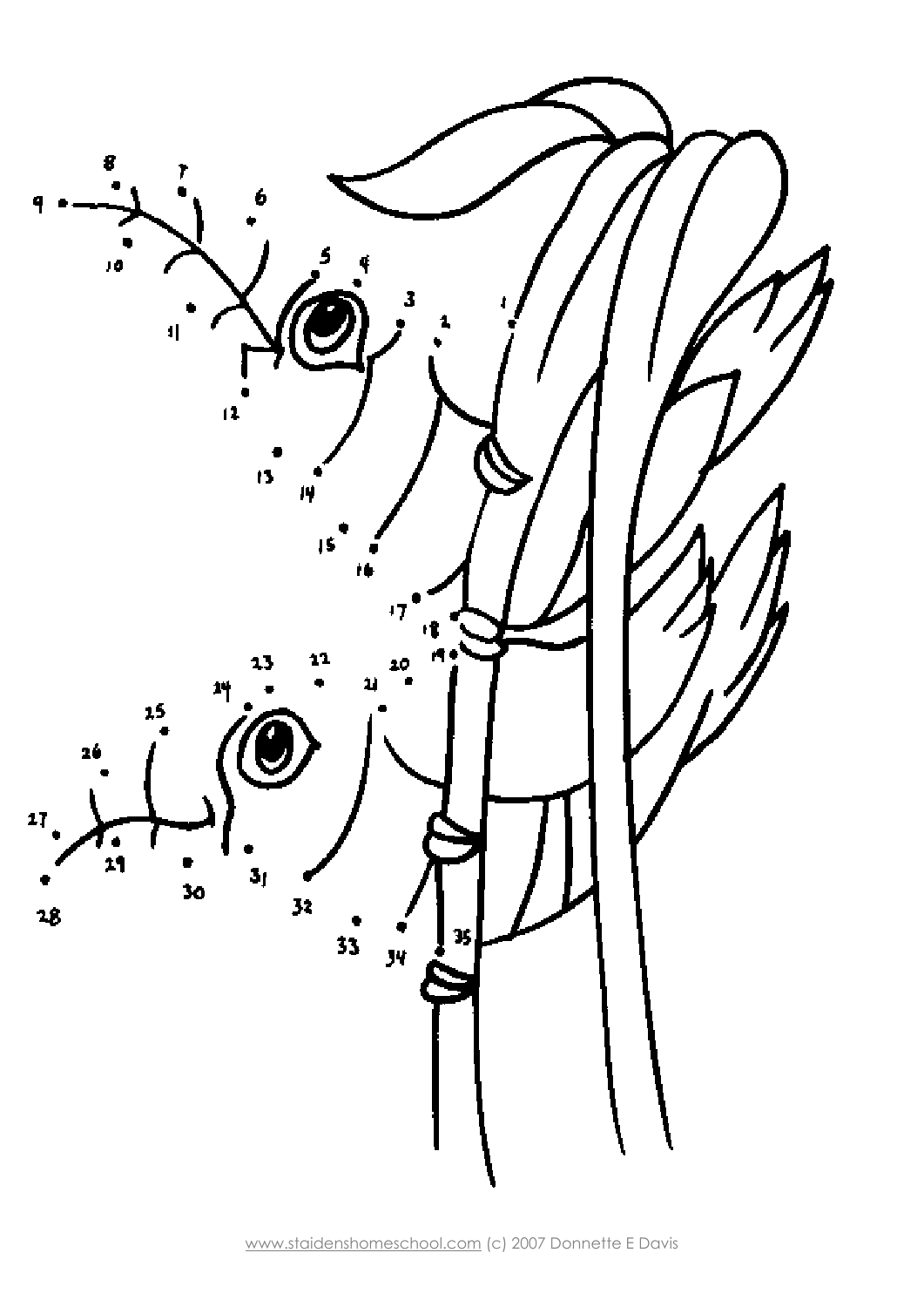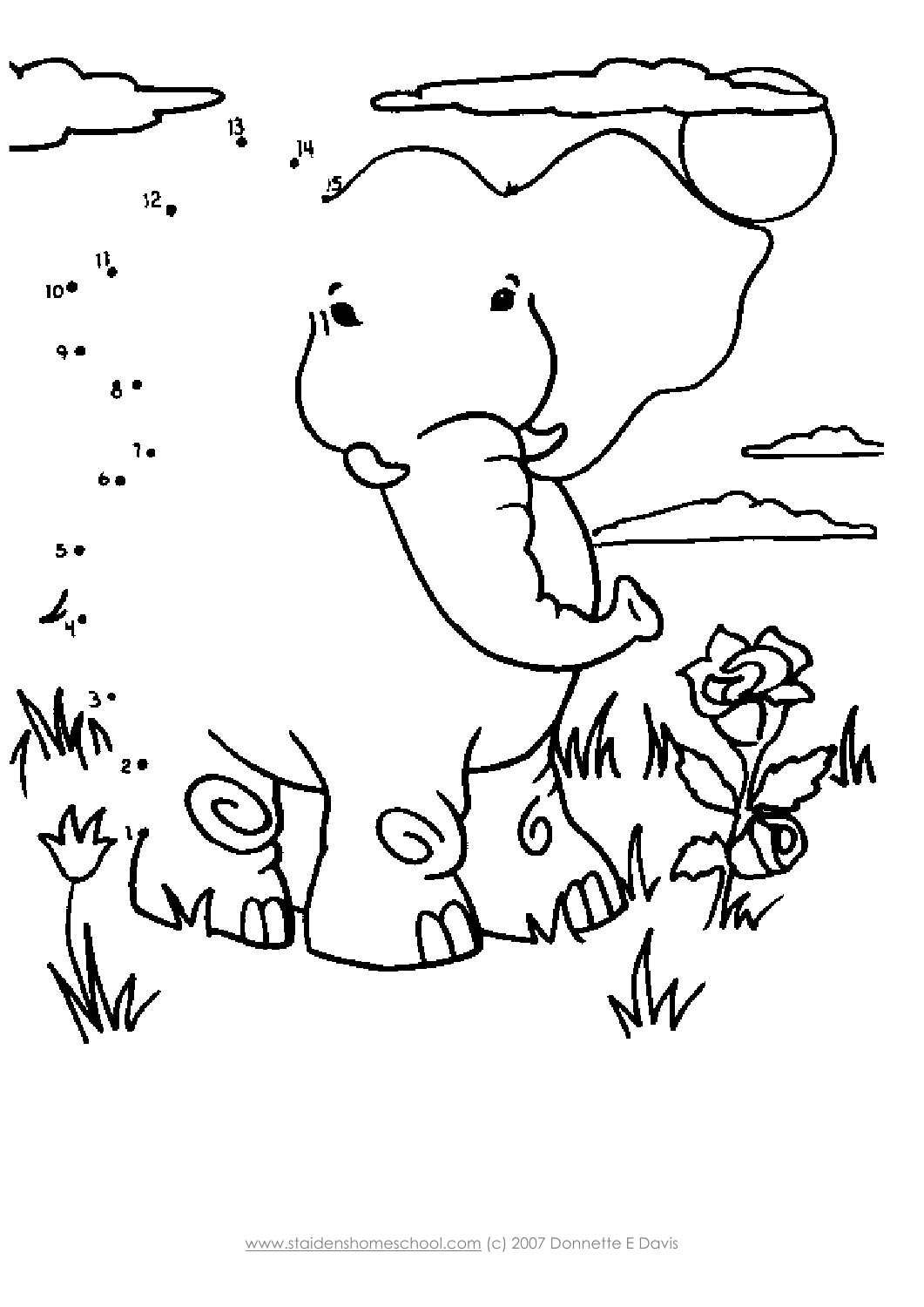

54

www.staidenshomeschool.com (c) 2007 Donnette E Davis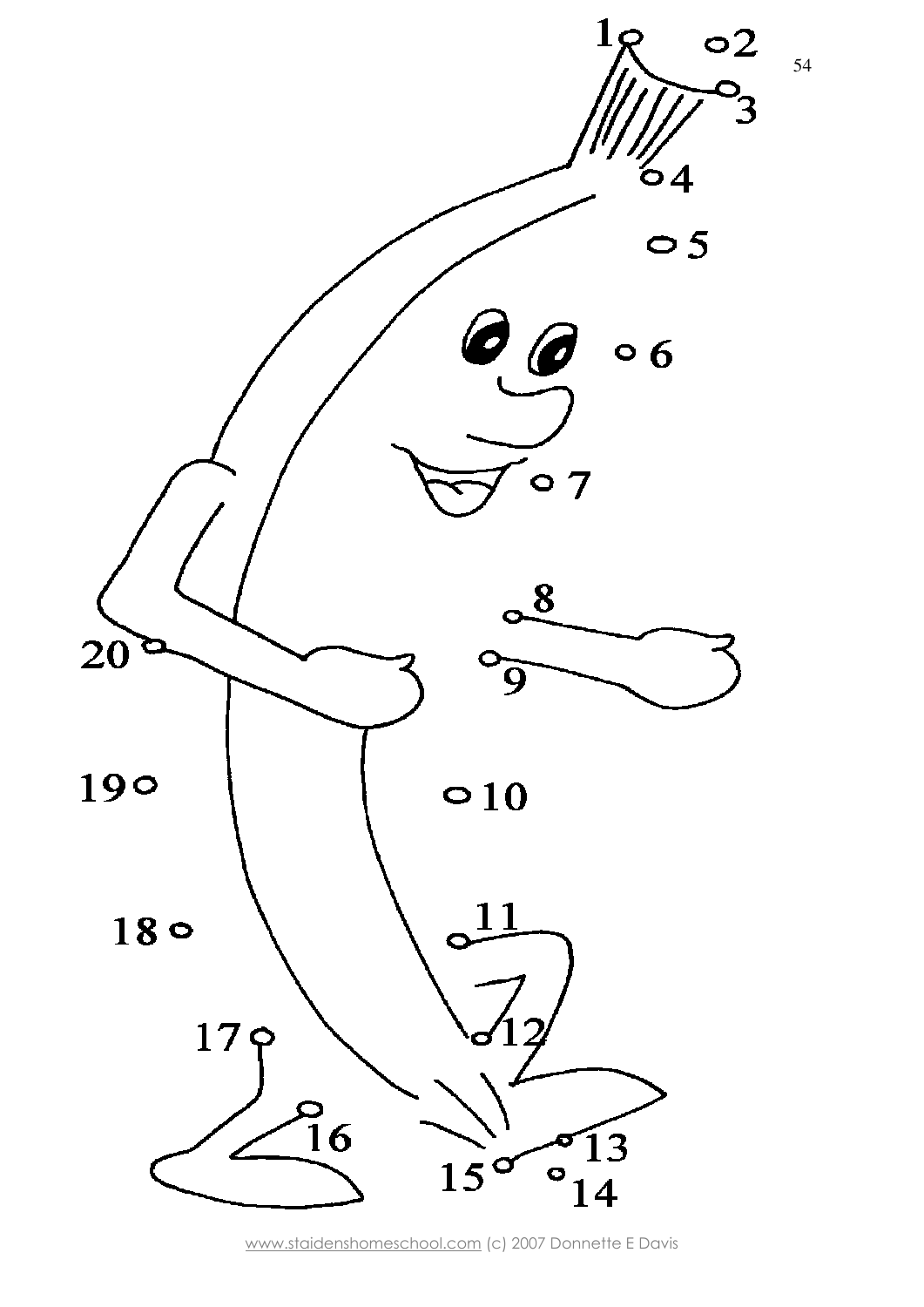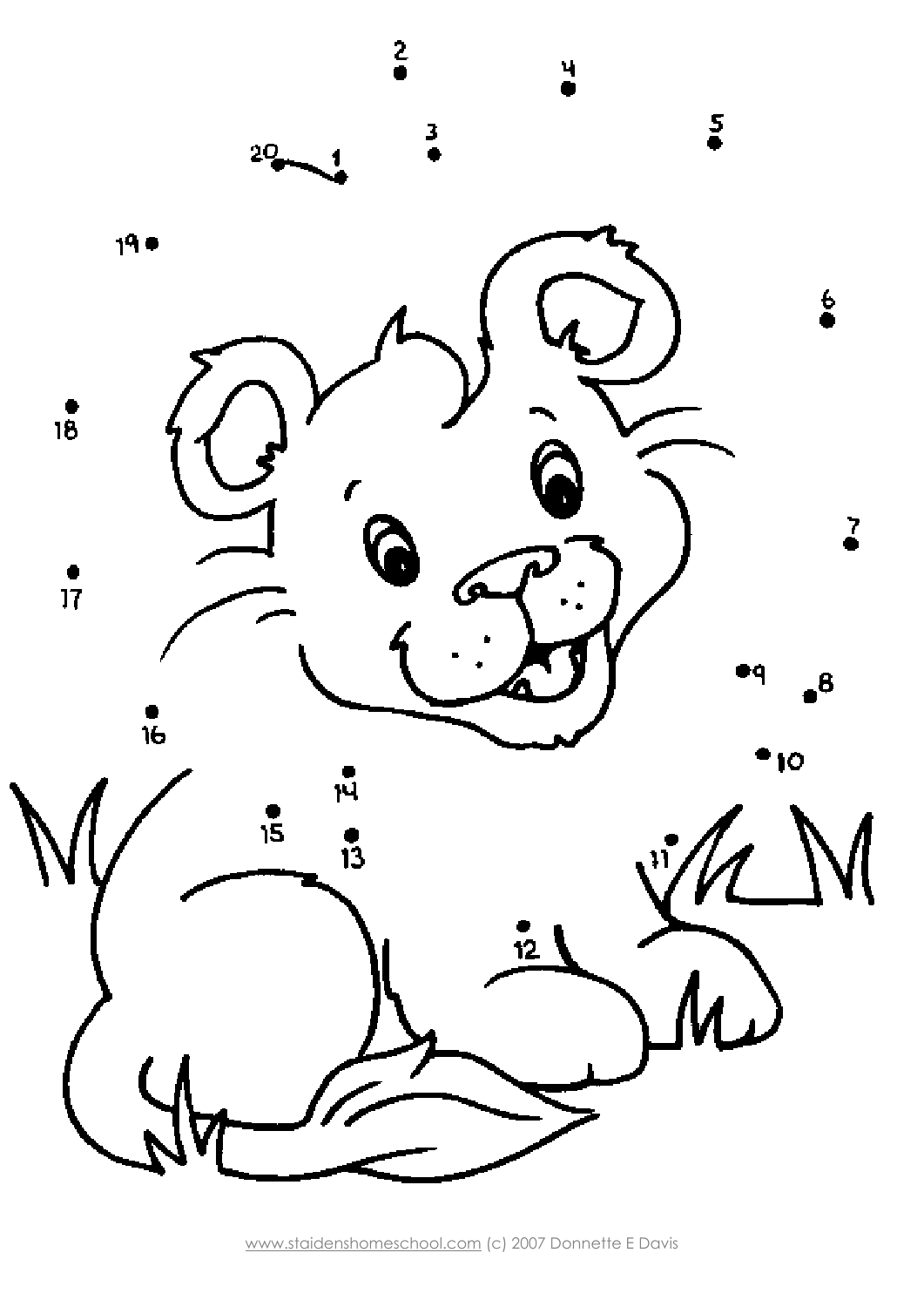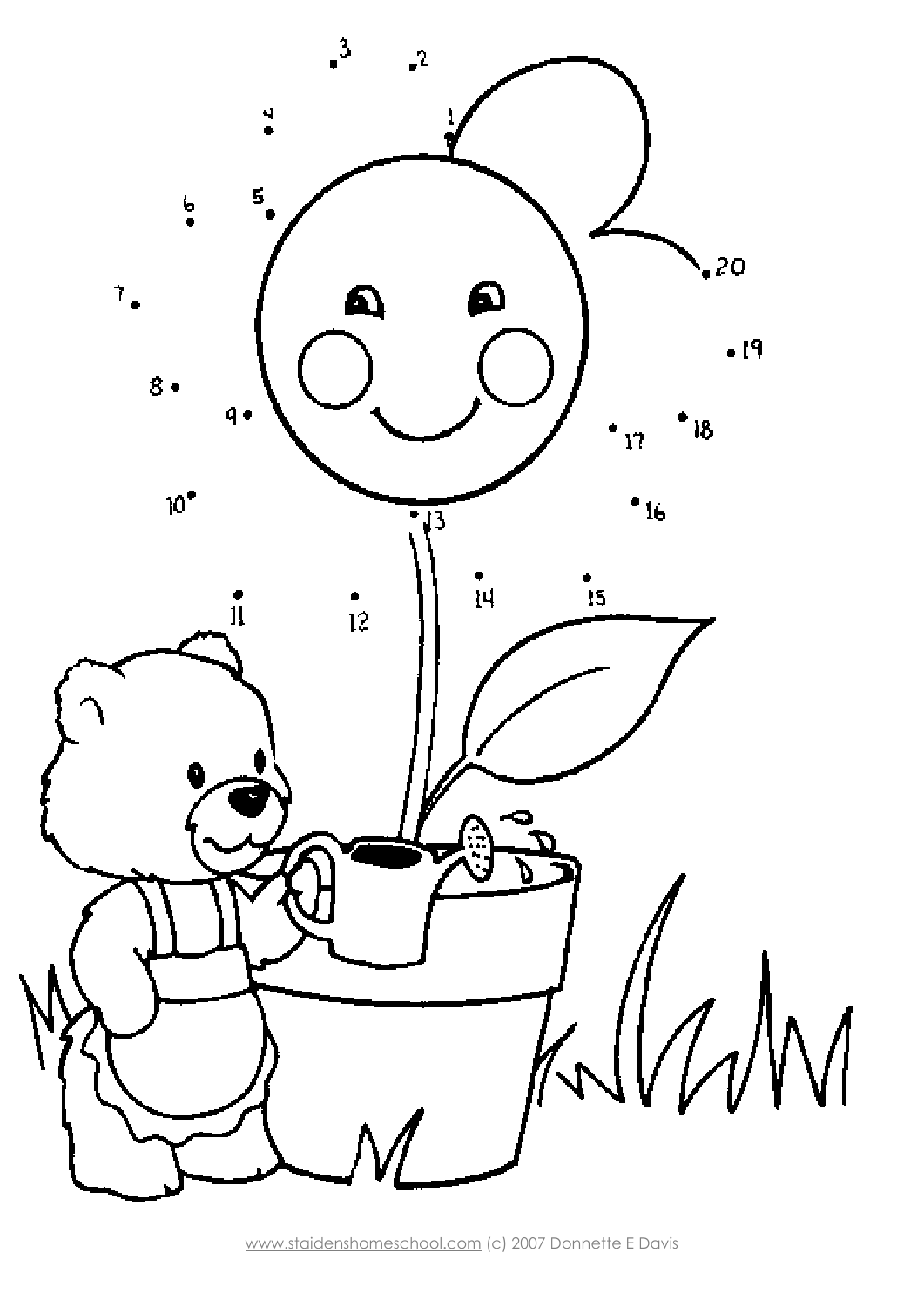

www.staidenshomeschool.com (c) 2007 Donnette E Davis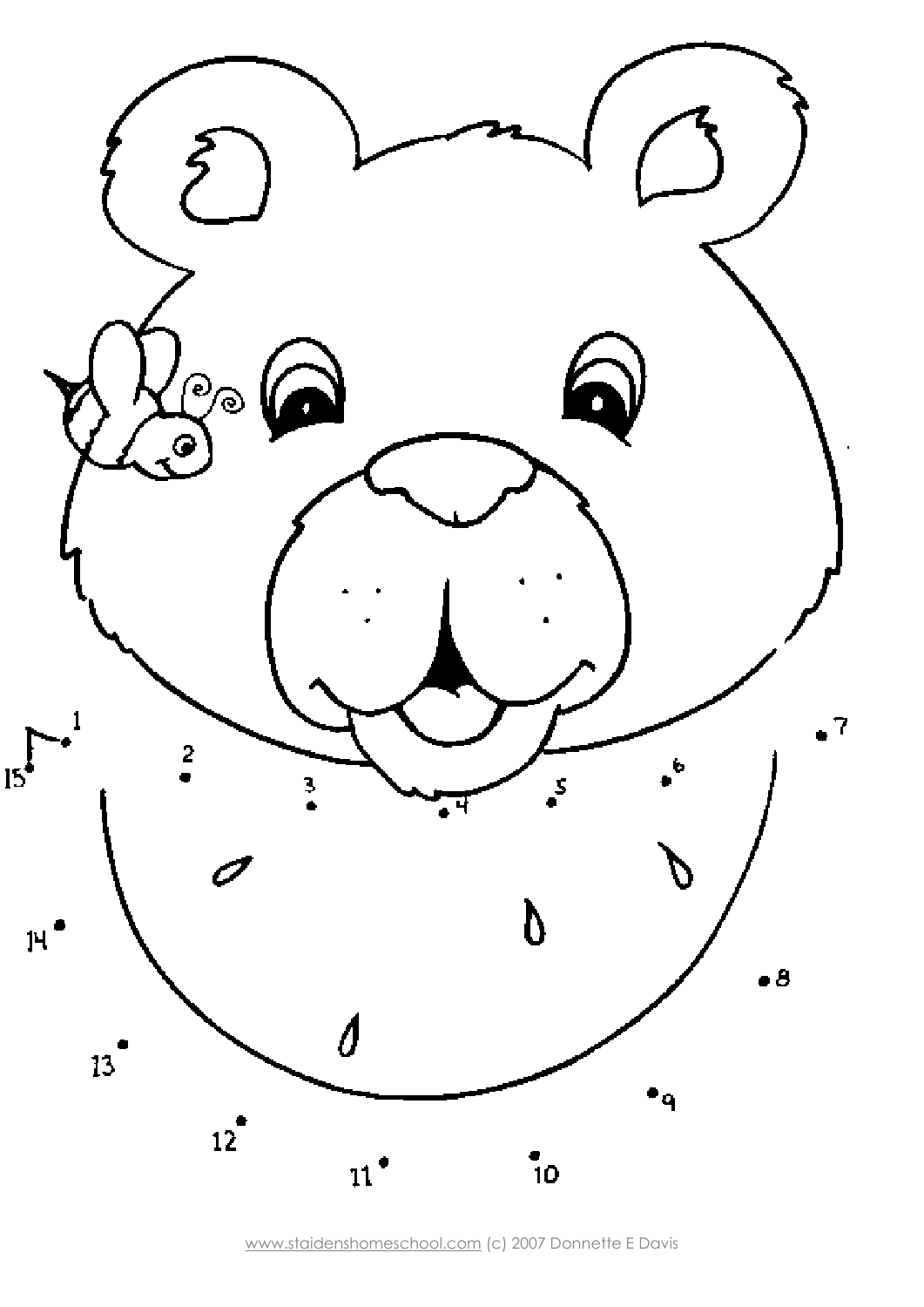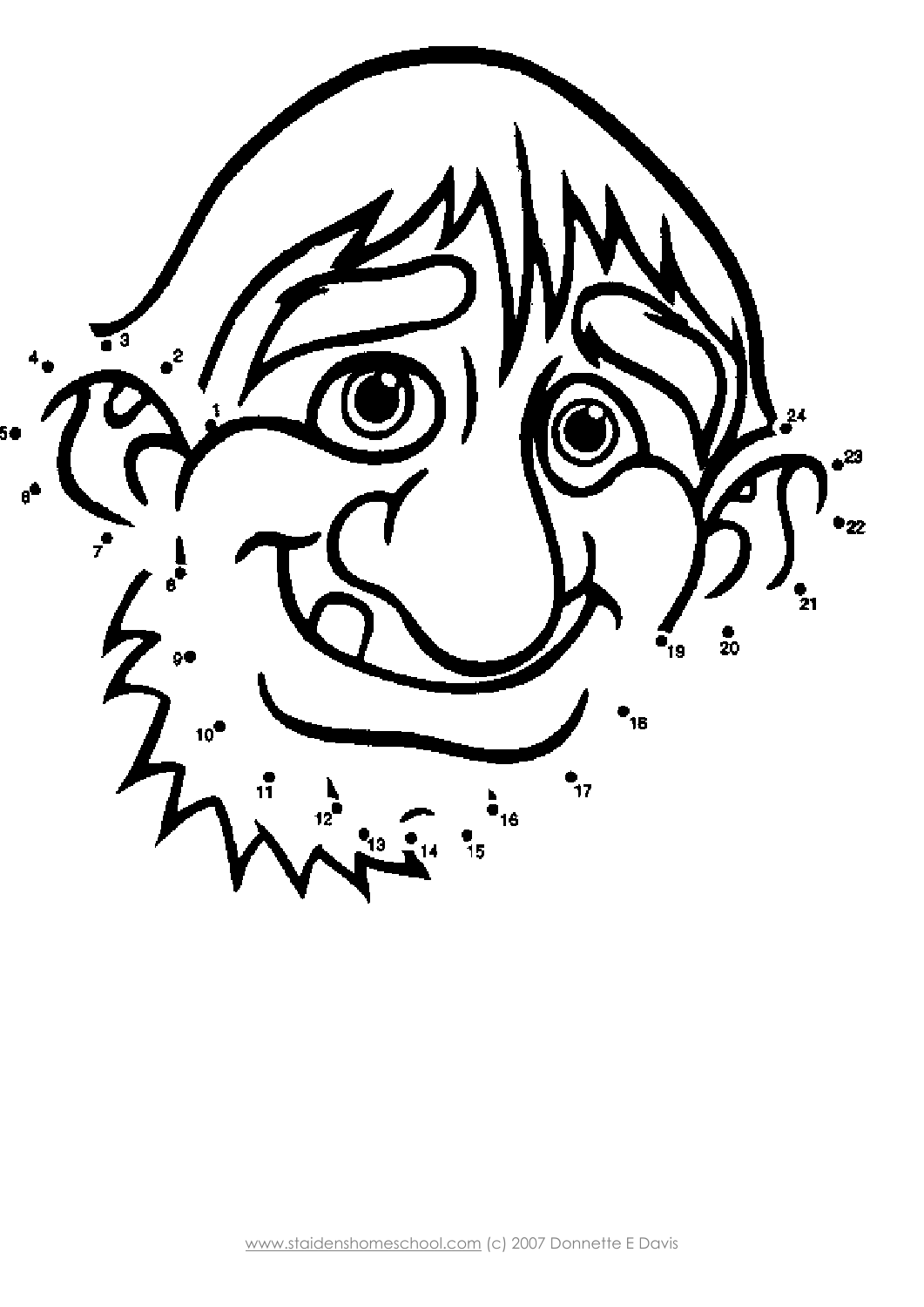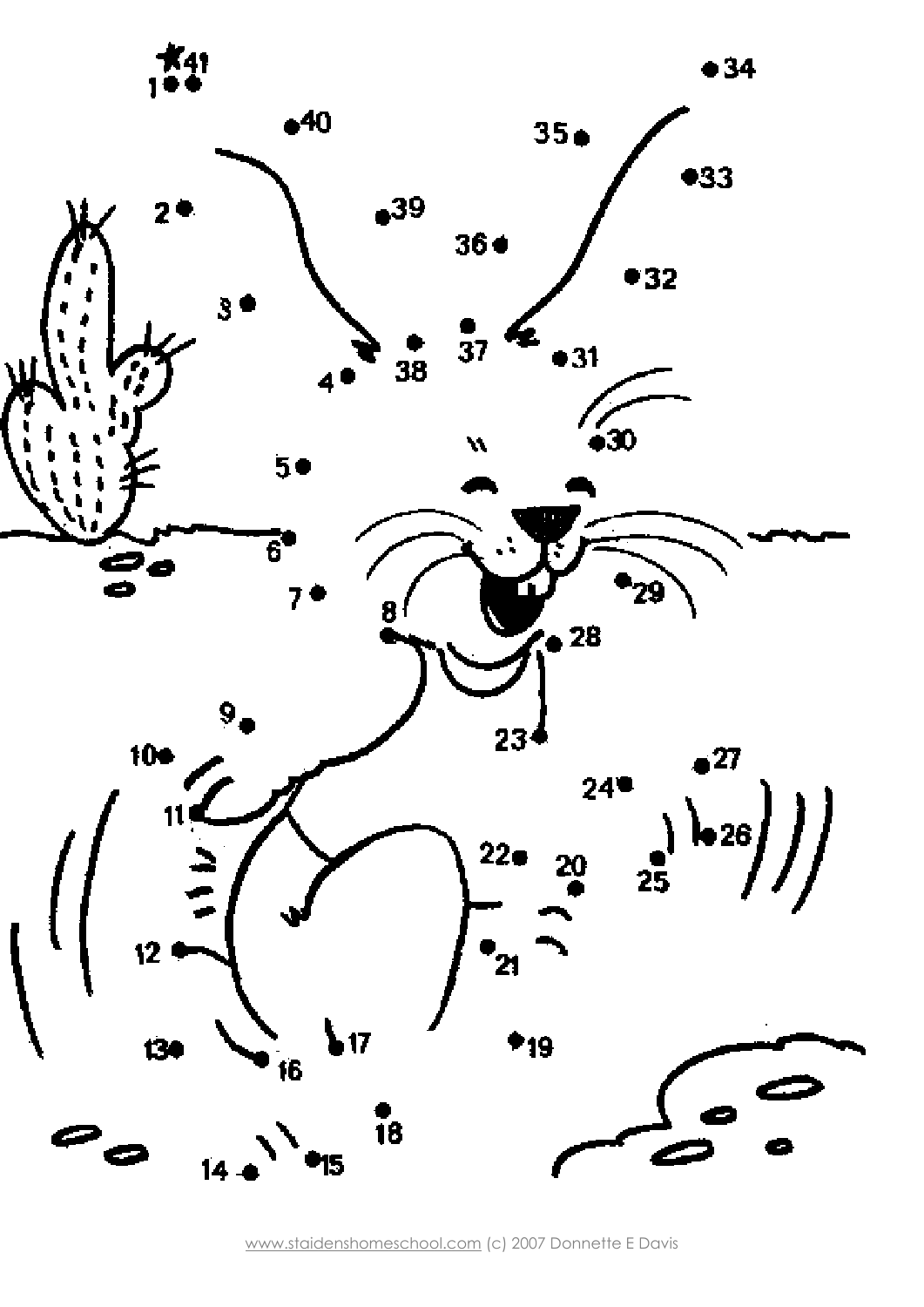Trace over the dotted lines to make a solid line, then colour the shapes



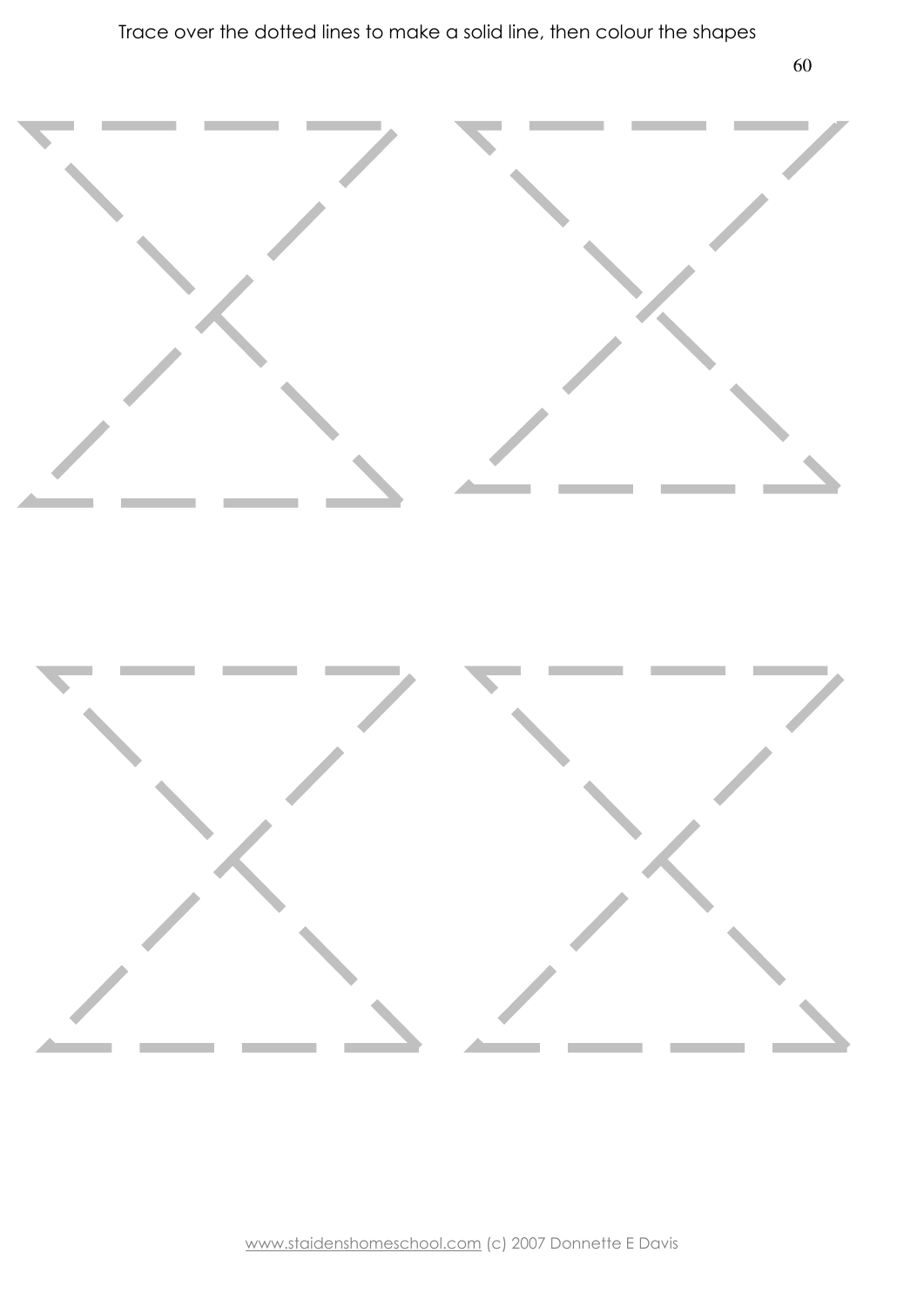Trace over the dotted lines to make a solid line, then colour the shapes

www.staidenshomeschool.com (c) 2007 Donnette E Davis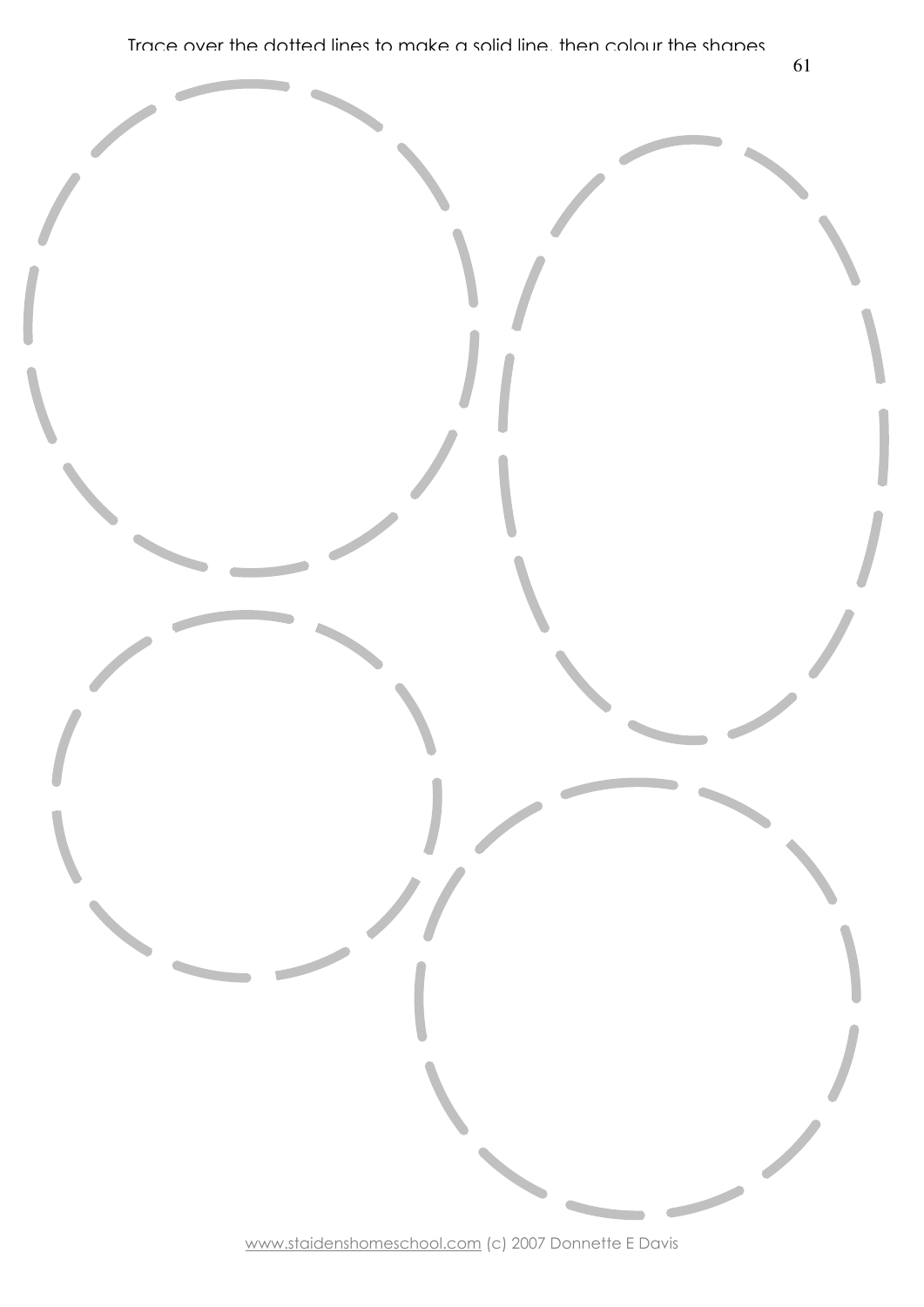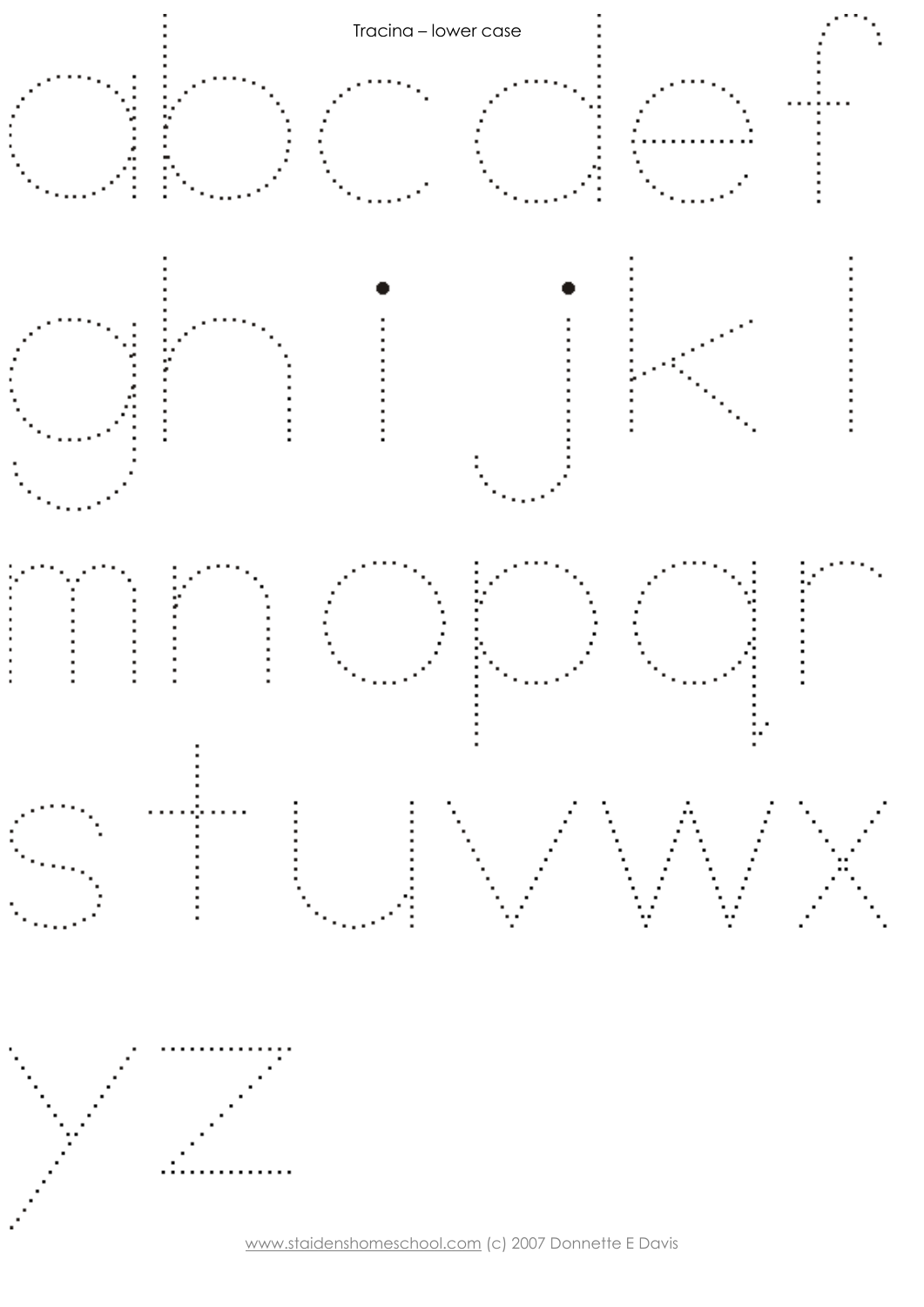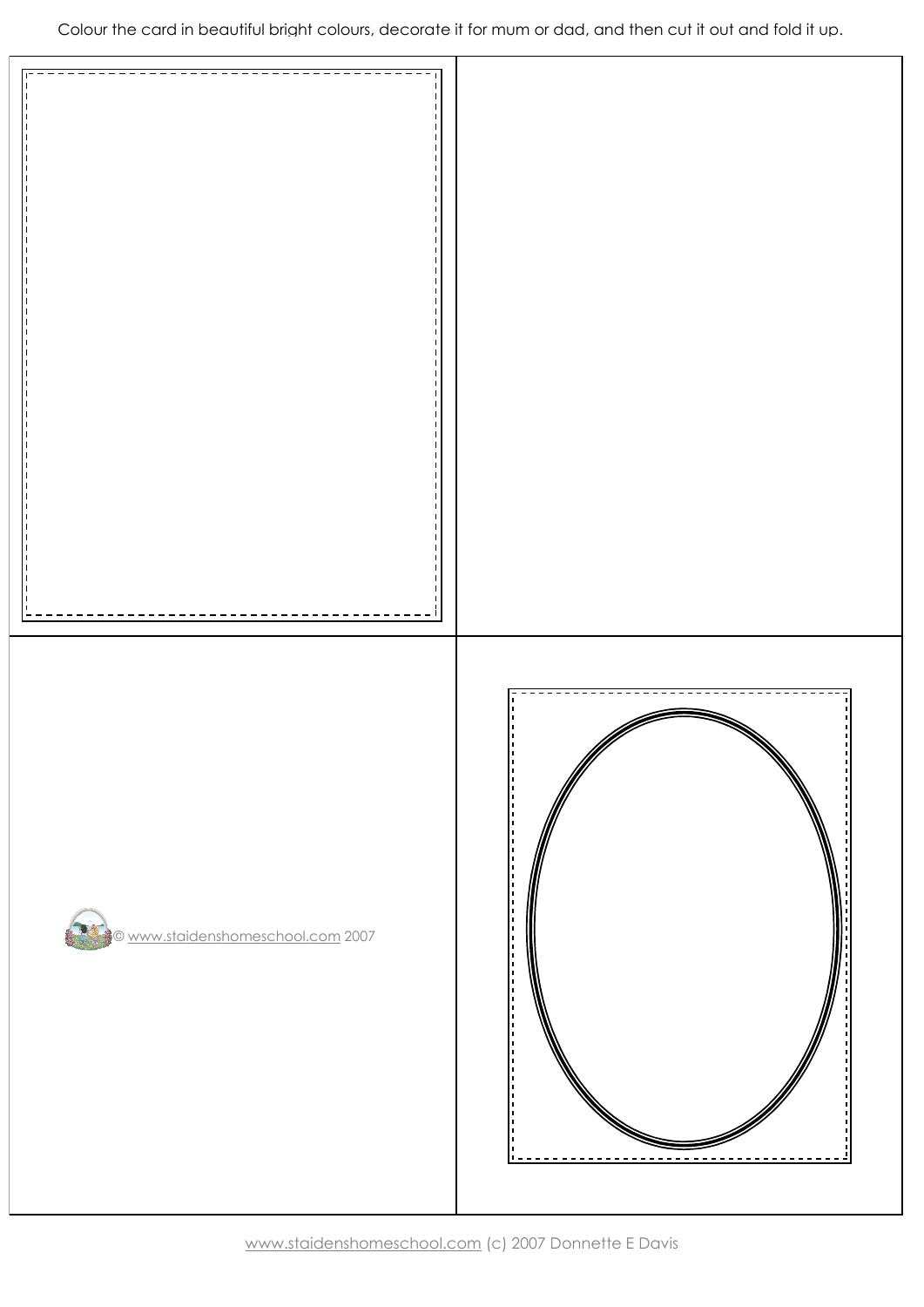Letter Tracing Activities. Let your child trace over the letter, and then try and copy it by tracing the letter and then writing on the lines underneath to the letter.

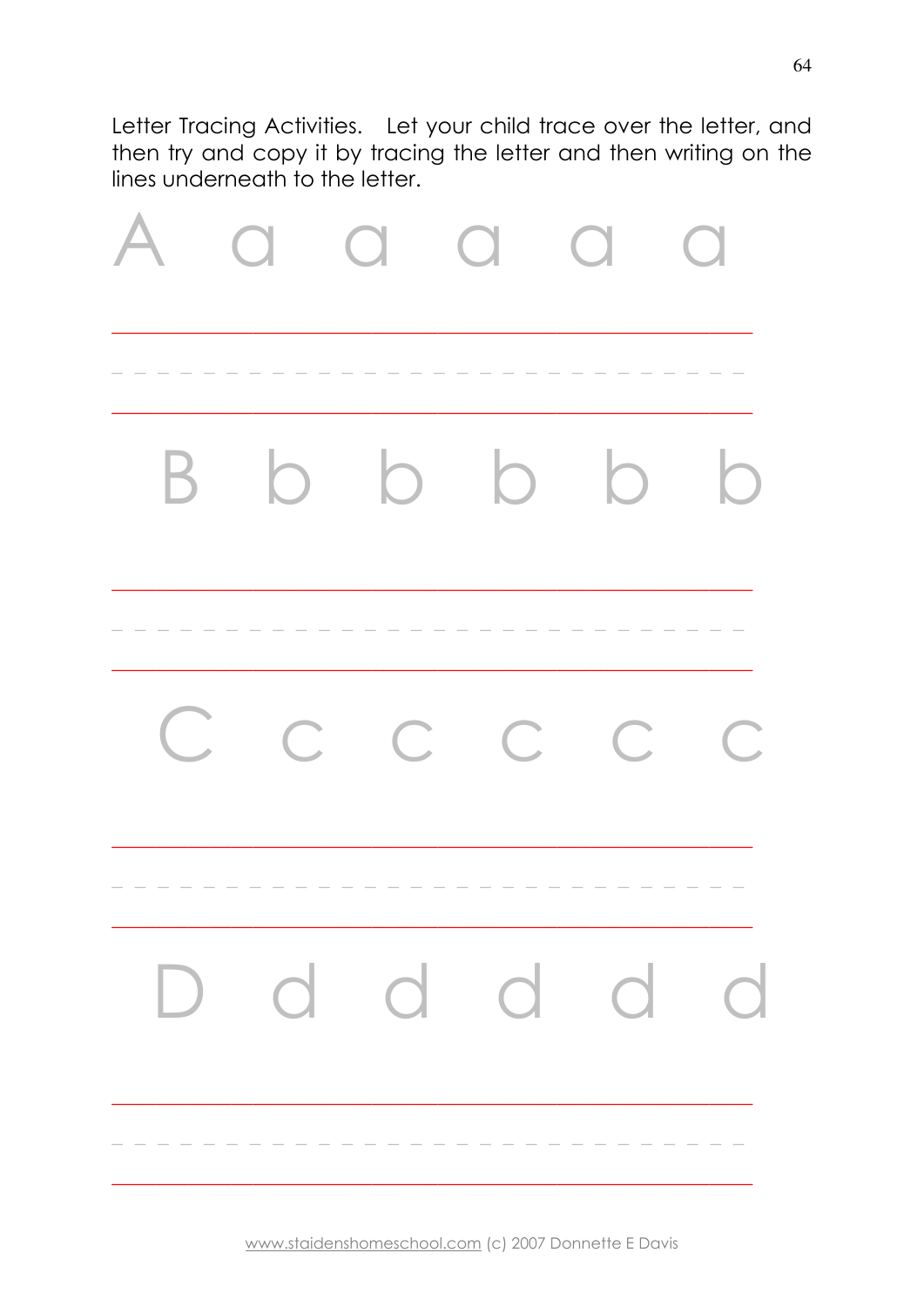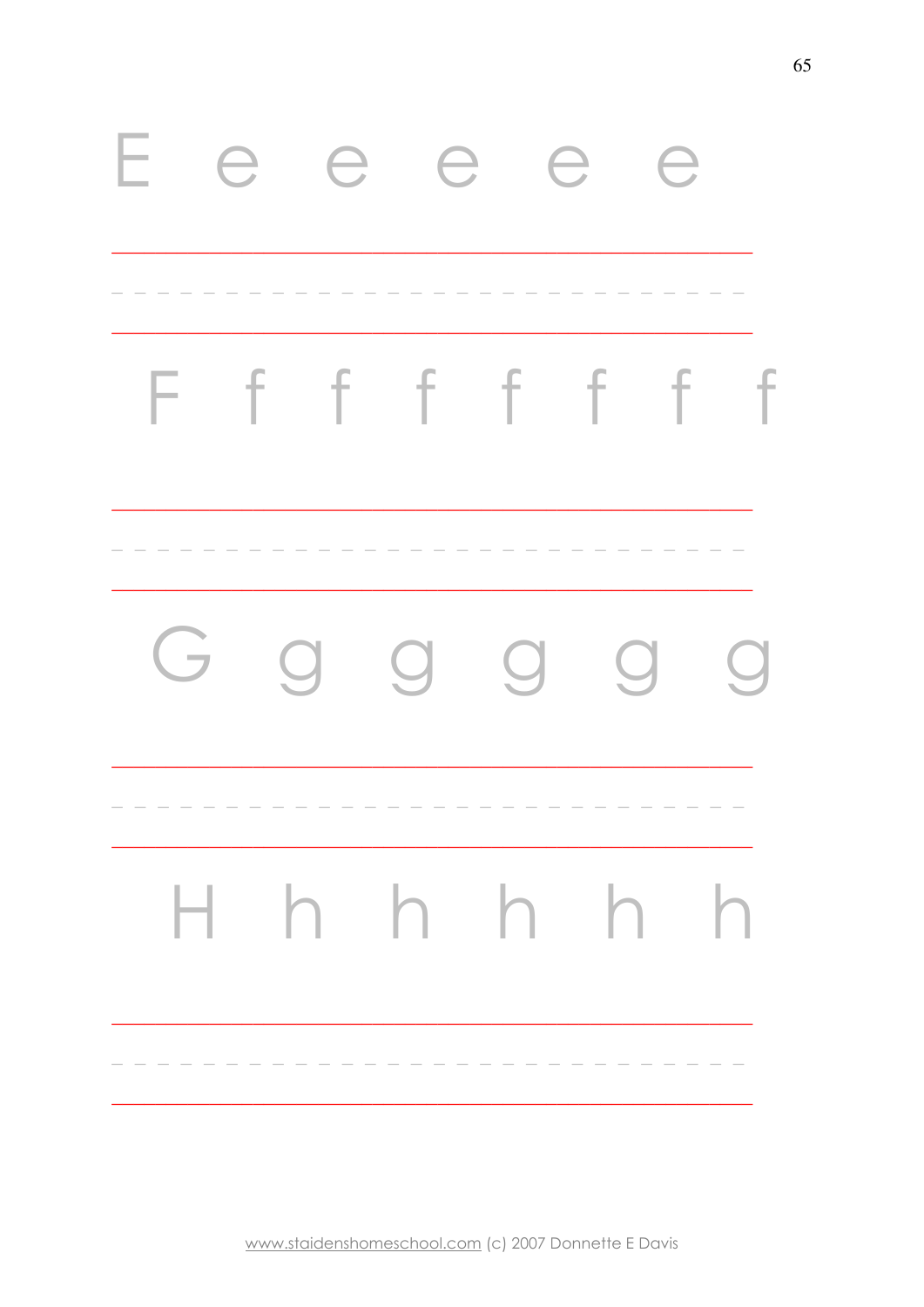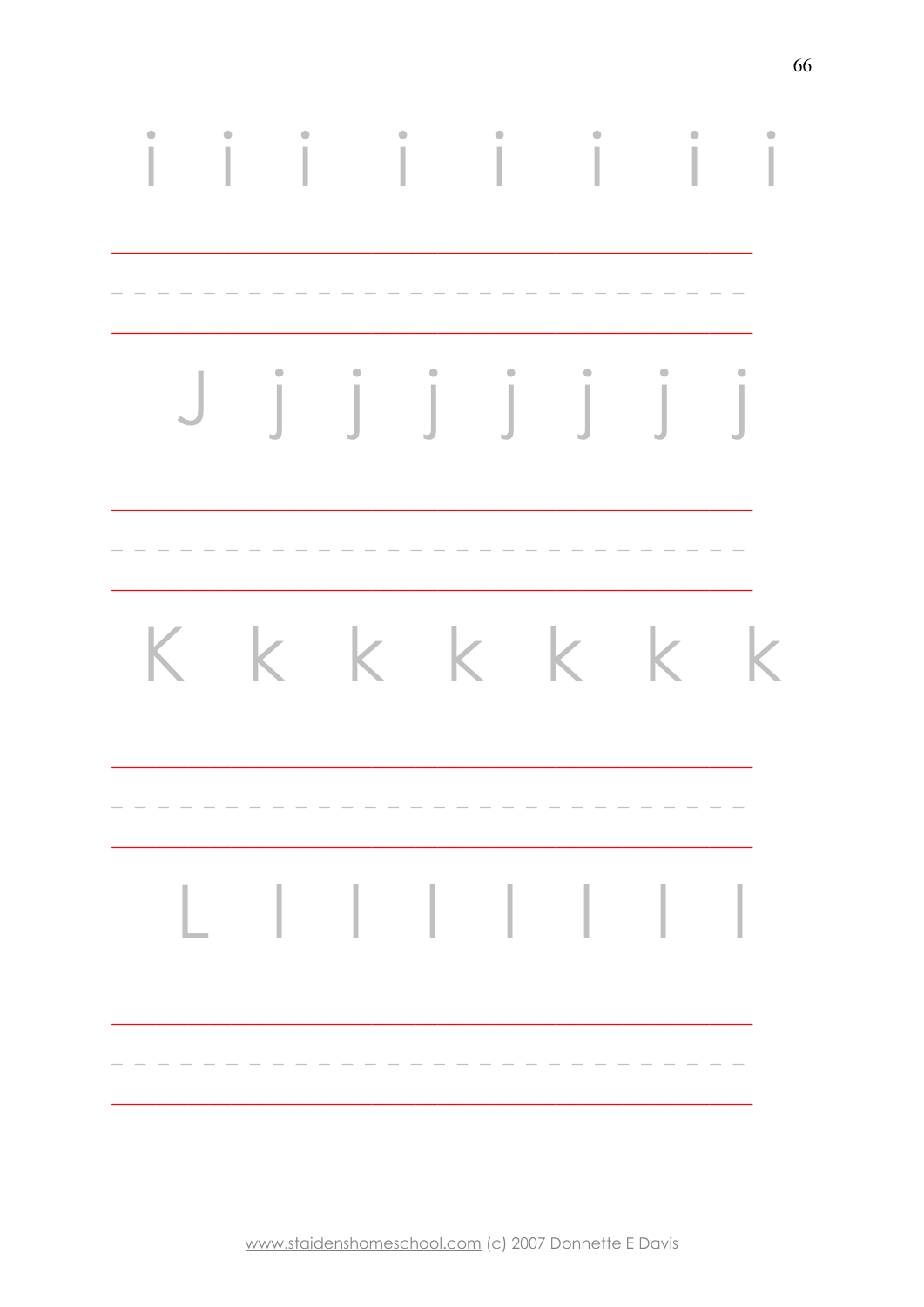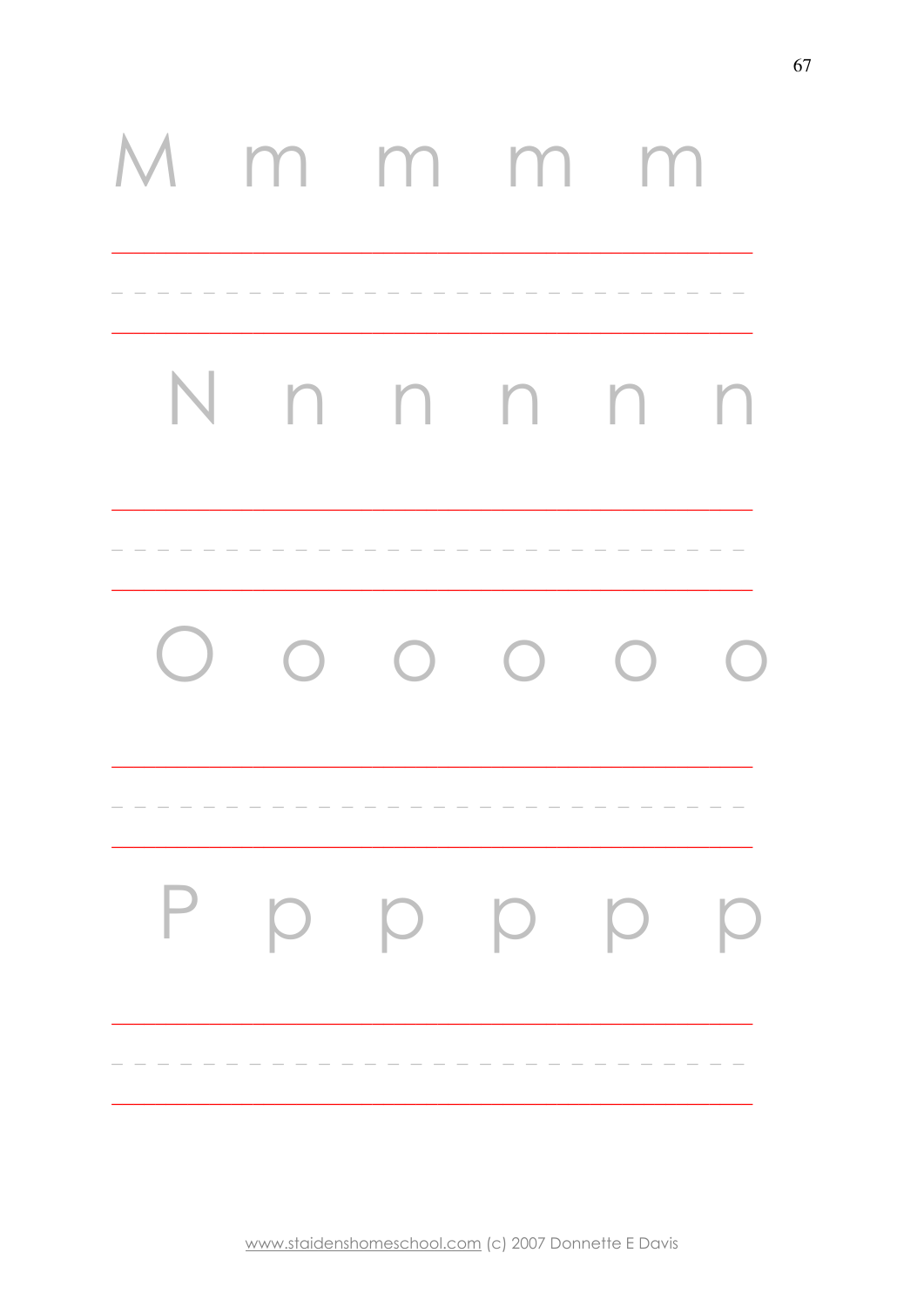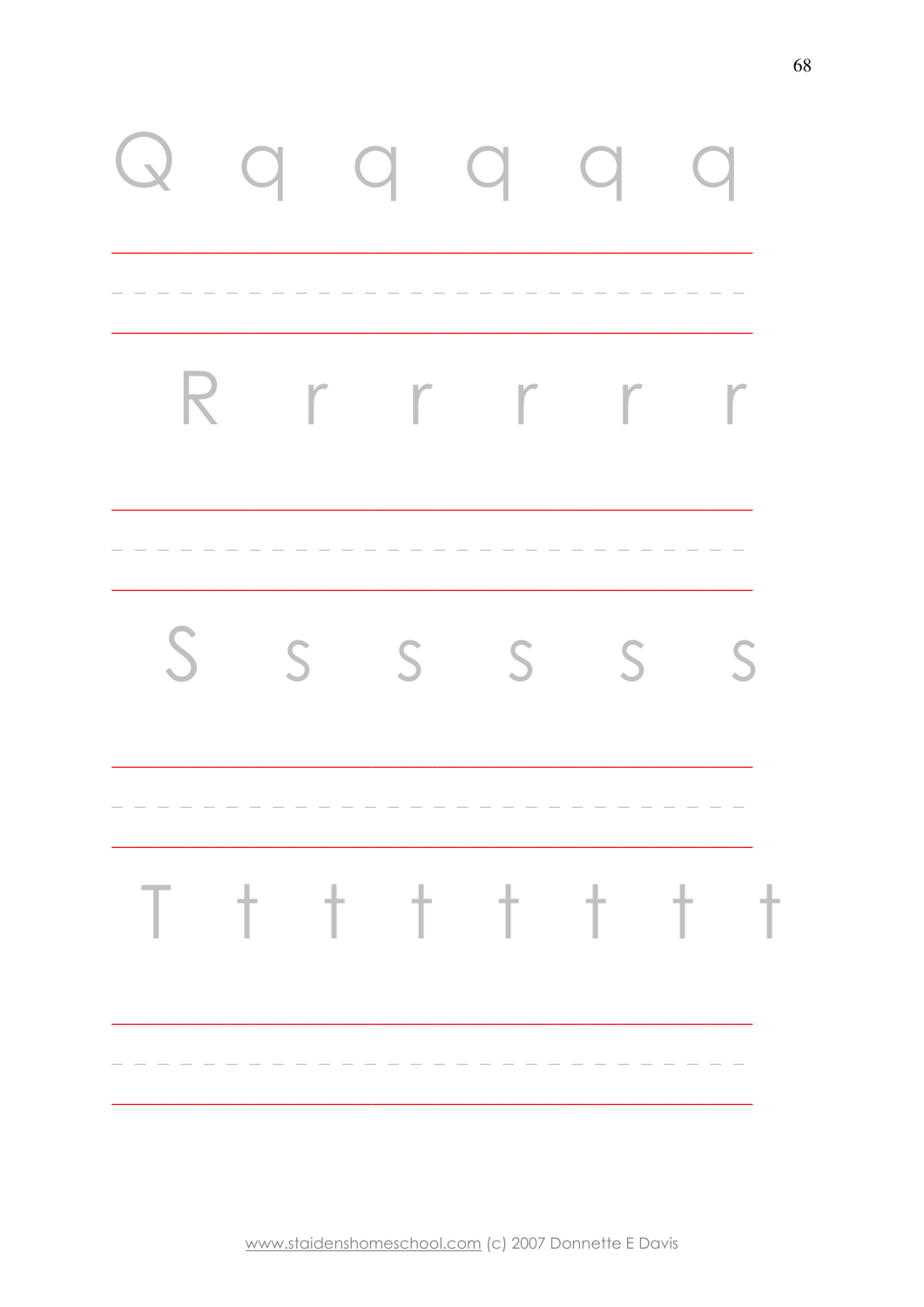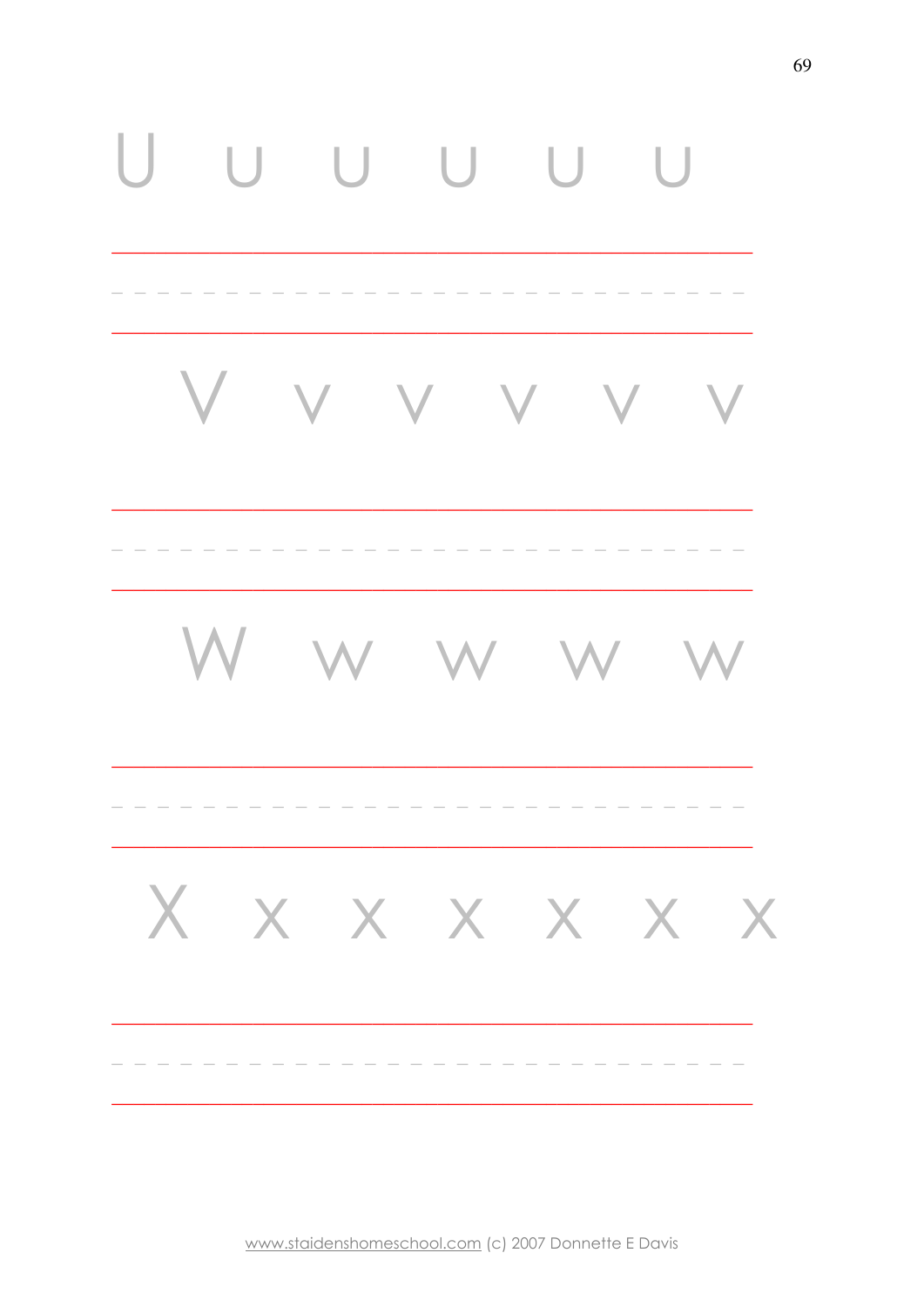|  | Y Y Y Y Y     |  | <b>V</b> |  |
|--|---------------|--|----------|--|
|  | Z z z z z z z |  |          |  |
|  |               |  |          |  |
|  |               |  |          |  |
|  |               |  |          |  |
|  |               |  |          |  |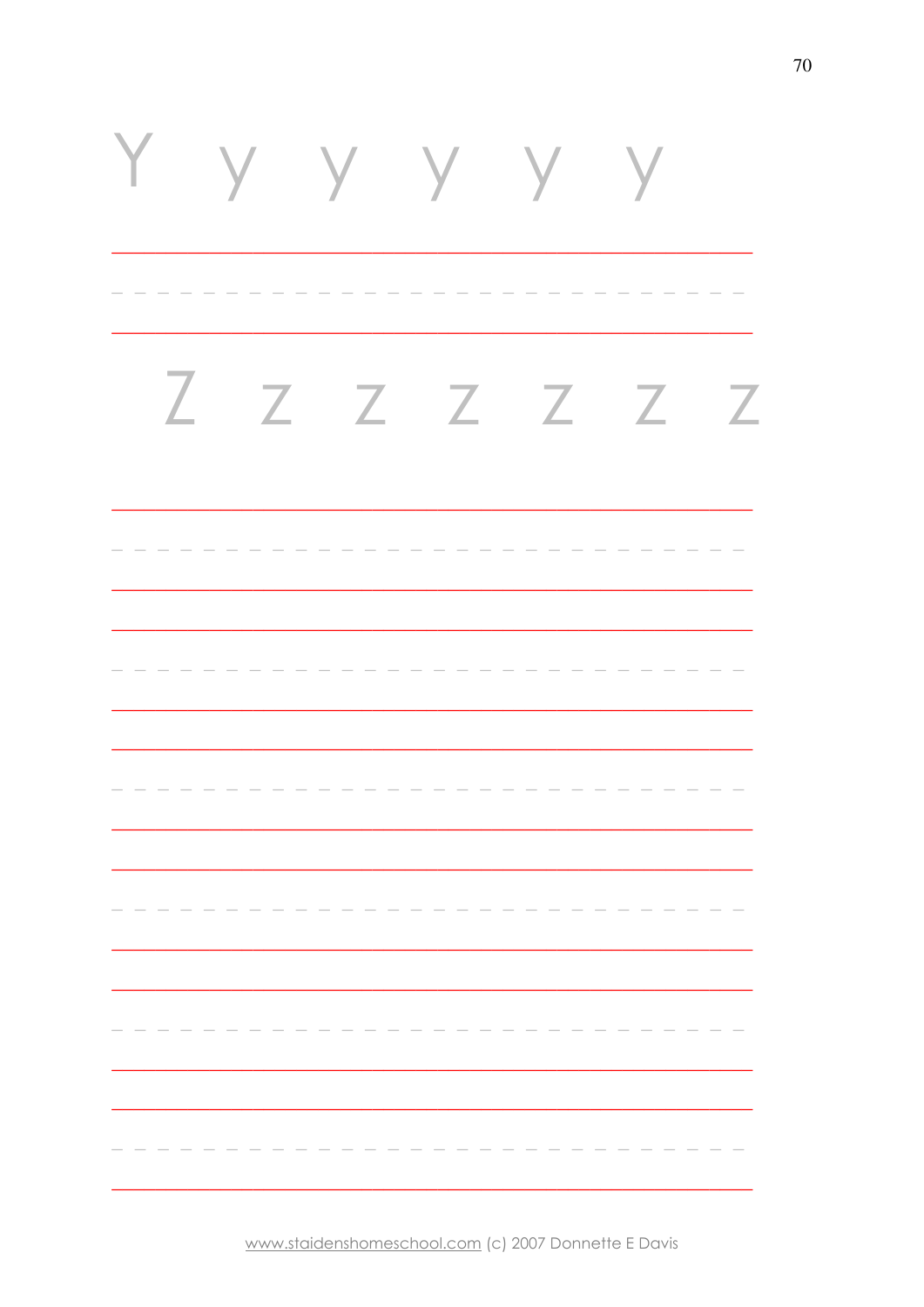

71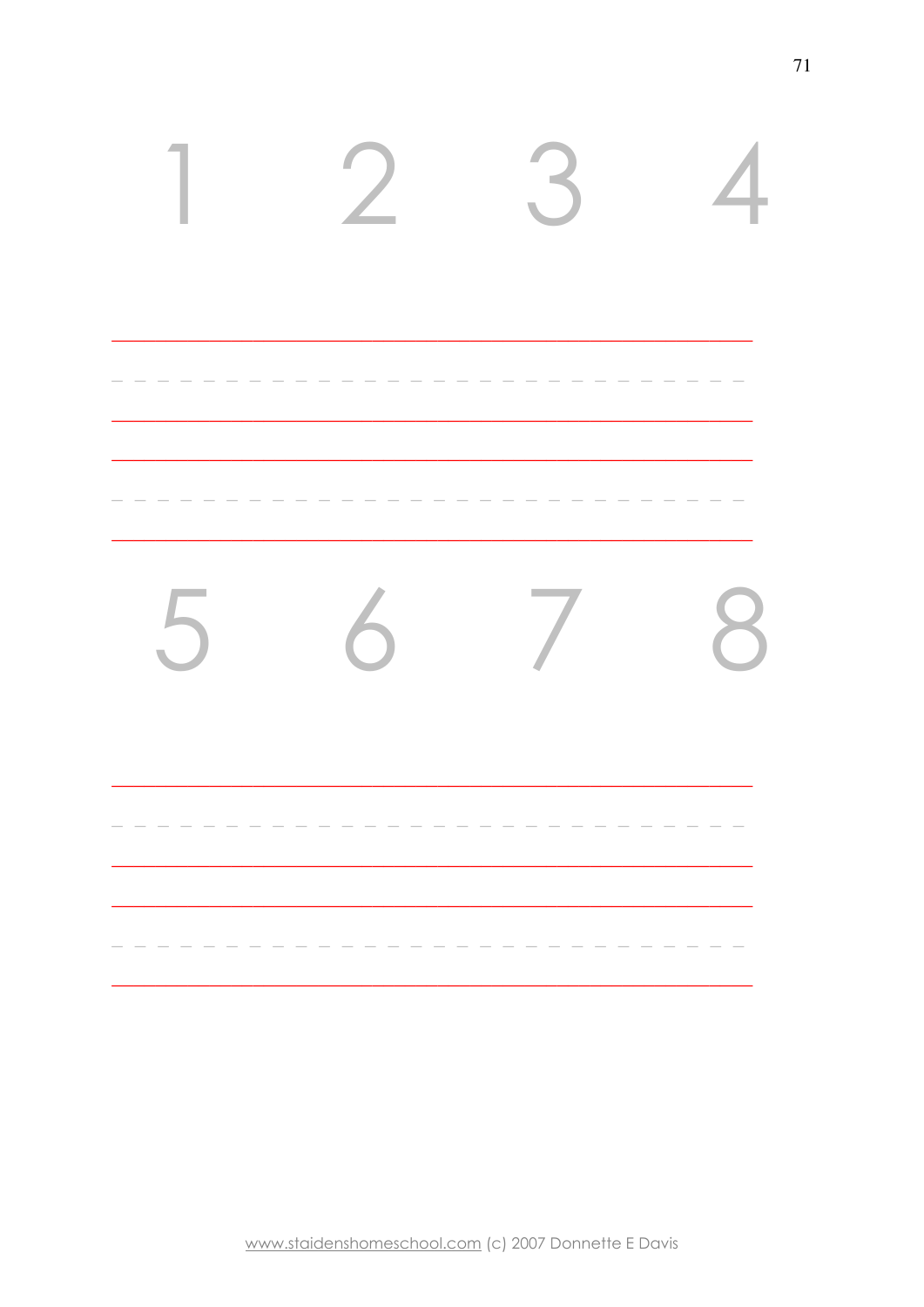Trace over the numbers

one two three four five six seven eight nine ten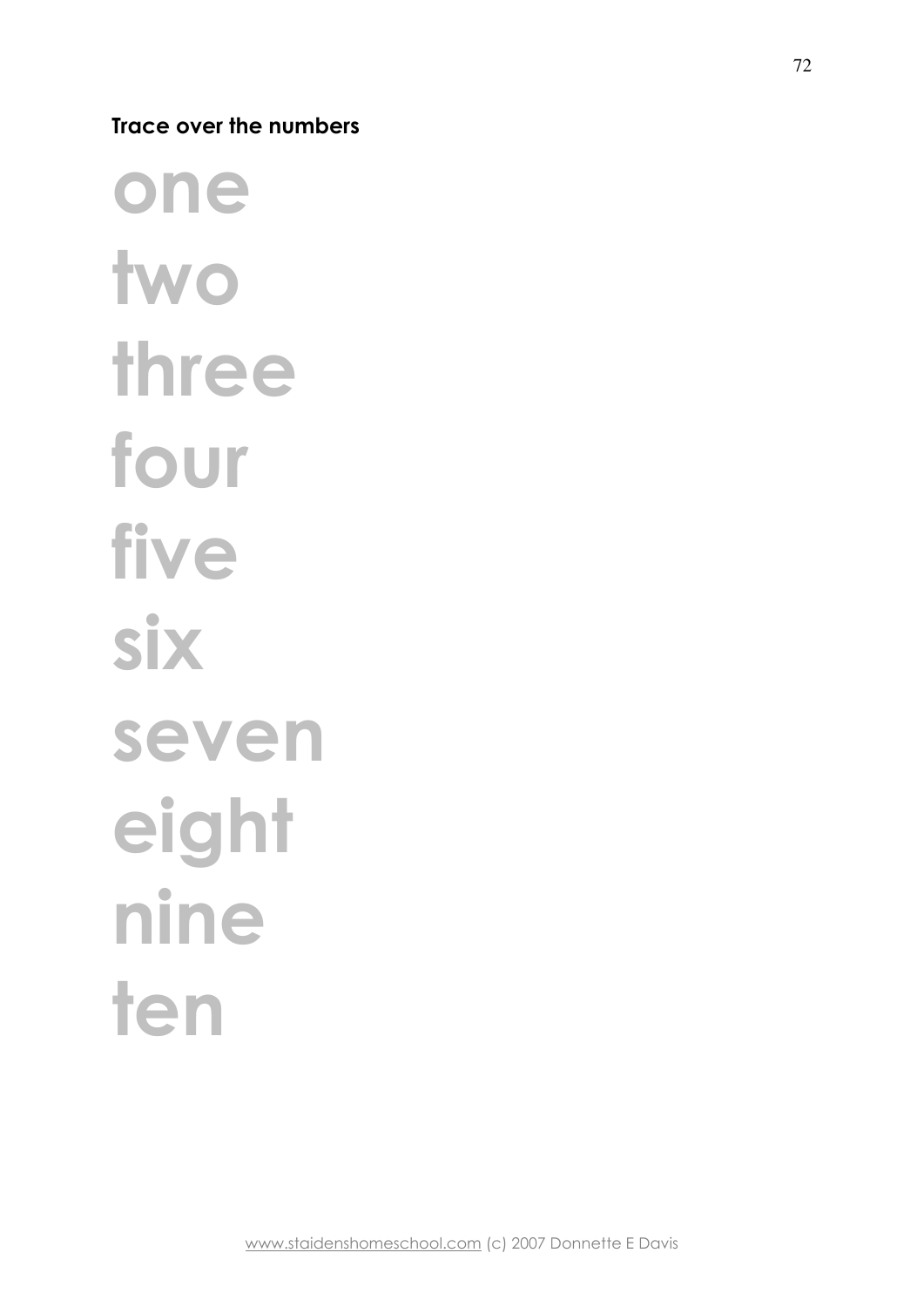$-$  - - - - - - - - - - $\overline{\phantom{a}}$  $\sim$   $\sim$  $\sim$  $\sim$  $\overline{\phantom{a}}$  $\frac{1}{2}$  =  $\frac{1}{2}$  =  $\frac{1}{2}$  =  $\frac{1}{2}$  =  $\frac{1}{2}$  =  $\frac{1}{2}$  =  $\frac{1}{2}$  $\sim$  $\sim$   $\sim$  $\frac{1}{2}$  and  $\frac{1}{2}$  and  $\frac{1}{2}$  and  $\frac{1}{2}$  and  $\frac{1}{2}$  and  $\frac{1}{2}$  and  $\frac{1}{2}$  and  $\frac{1}{2}$  and  $\frac{1}{2}$  and  $\frac{1}{2}$  and  $\frac{1}{2}$  and  $\frac{1}{2}$  and  $\frac{1}{2}$  and  $\frac{1}{2}$  and  $\frac{1}{2}$  and  $\frac{1}{2}$  a - - - - - - - - - - - - - - - $\hspace{0.1cm} - \hspace{0.1cm}$   $\hspace{0.1cm} - \hspace{0.1cm}$  $\overline{\phantom{a}}$ 

Letter Tracing Activities. Let your child trace over the letter, and then try and copy it by writing on the lines next to the letter.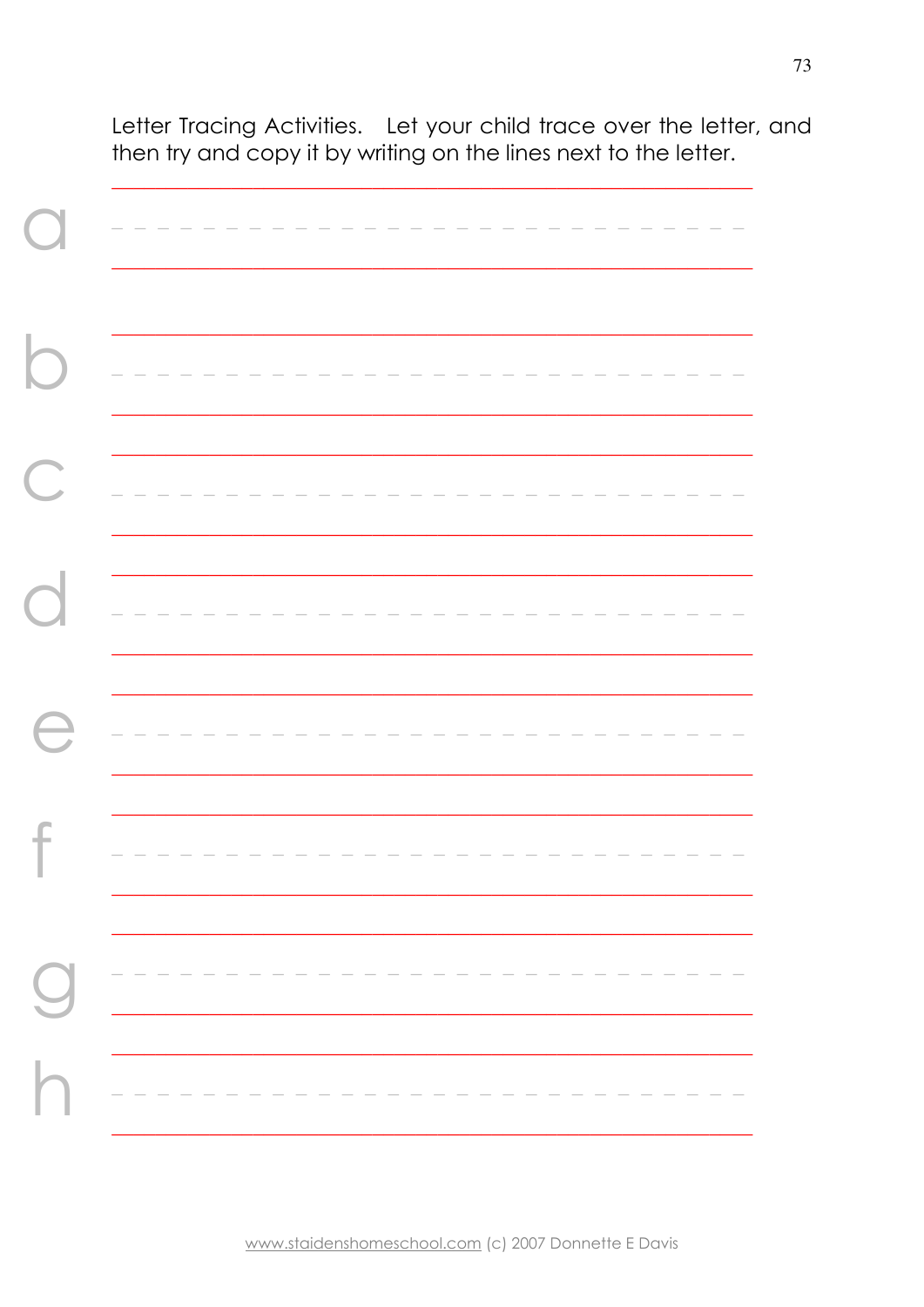Letter Tracing Activities. Let your child trace over the letter, and then try and copy it by writing on the lines next to the letter.  $\bullet$ I  $\bullet$ I  $\frac{1}{2}$  = = = = = = = = = = = =  $\sim$   $\sim$  $\sim$  $\frac{1}{2} \frac{1}{2} \frac{1}{2} \frac{1}{2} \frac{1}{2} \frac{1}{2} \frac{1}{2} \frac{1}{2} \frac{1}{2} \frac{1}{2} \frac{1}{2} \frac{1}{2} \frac{1}{2} \frac{1}{2} \frac{1}{2} \frac{1}{2} \frac{1}{2} \frac{1}{2} \frac{1}{2} \frac{1}{2} \frac{1}{2} \frac{1}{2} \frac{1}{2} \frac{1}{2} \frac{1}{2} \frac{1}{2} \frac{1}{2} \frac{1}{2} \frac{1}{2} \frac{1}{2} \frac{1}{2} \frac{$  $\overline{a}$  $\sim$  $\frac{1}{2}$  $\frac{1}{2}$  $\sim$   $-$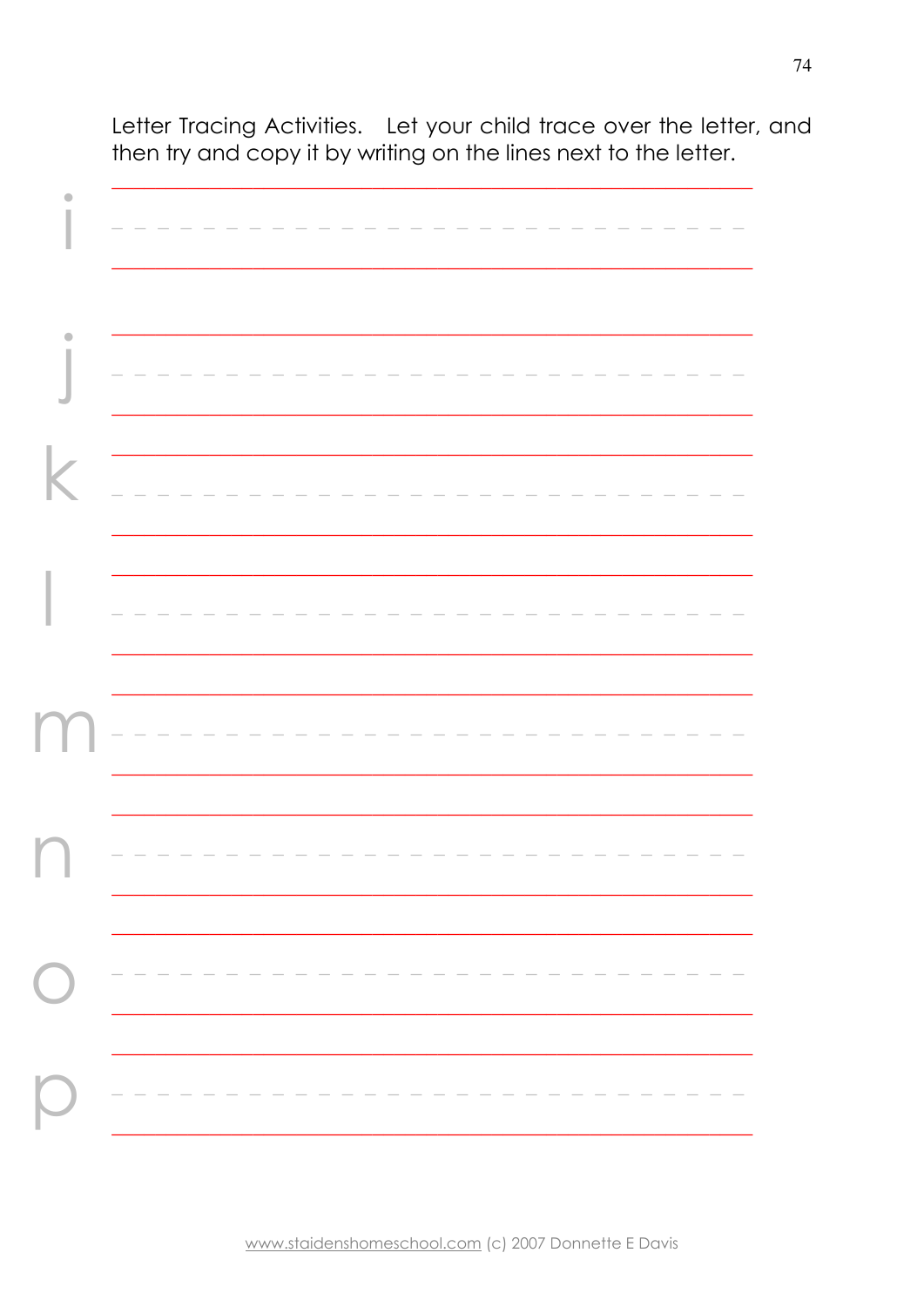|  | _ _ _ _ _ _ _ _ _ _ _ _ _ _ _ _ |  |  |
|--|---------------------------------|--|--|
|  |                                 |  |  |
|  | -----------------               |  |  |
|  |                                 |  |  |
|  |                                 |  |  |

Letter Tracing Activities. Let your child trace over the letter, and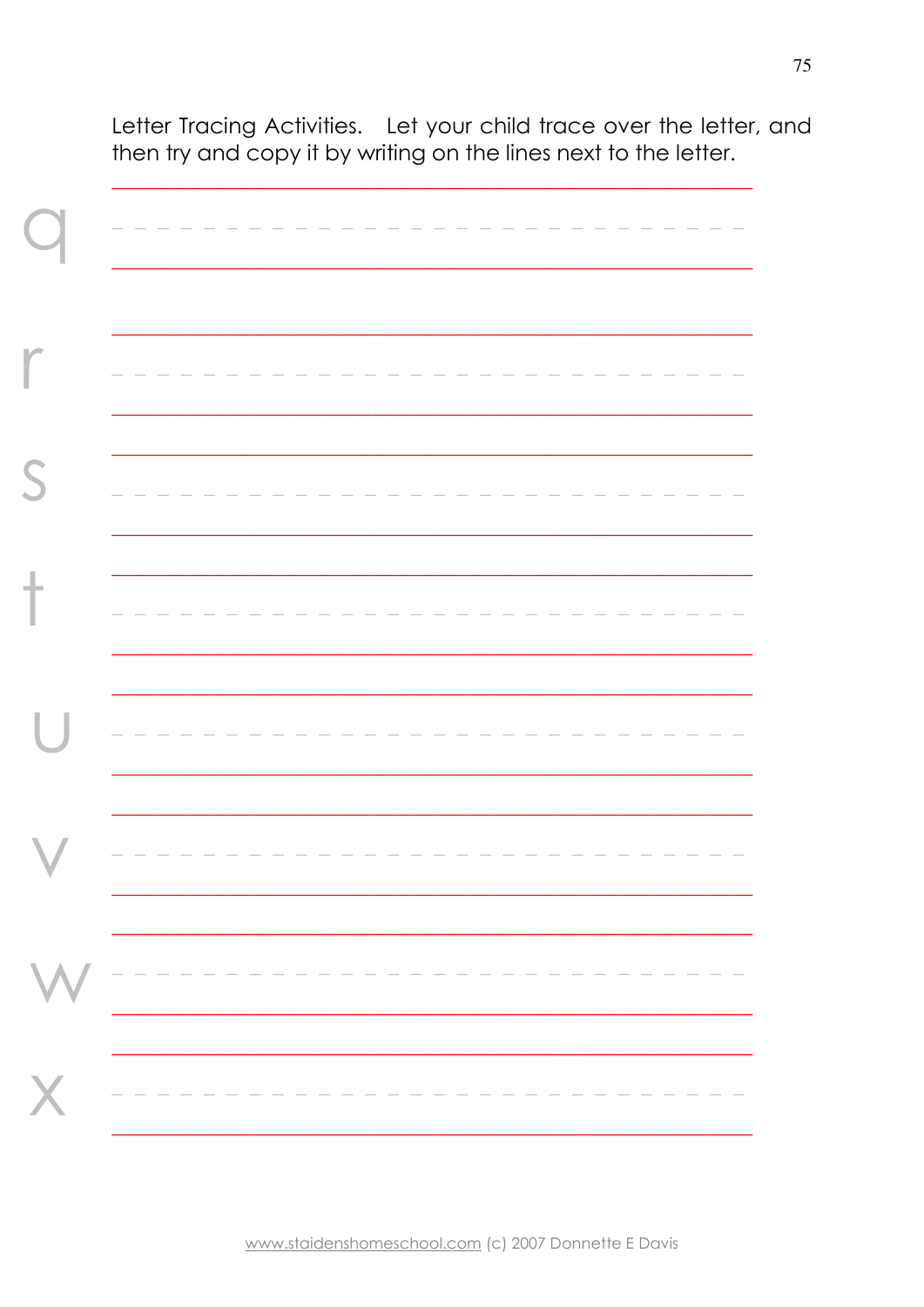$\overline{\phantom{a}}$  $\sim$ \_ \_ \_ \_ \_ \_ \_ \_ \_ \_ \_ \_ \_ \_ \_  $\sim$  $\sim$  $\frac{1}{2} \left( \frac{1}{2} \right) \frac{1}{2} \left( \frac{1}{2} \right) \frac{1}{2} \left( \frac{1}{2} \right) \frac{1}{2} \left( \frac{1}{2} \right) \frac{1}{2} \left( \frac{1}{2} \right) \frac{1}{2} \left( \frac{1}{2} \right) \frac{1}{2} \left( \frac{1}{2} \right) \frac{1}{2} \left( \frac{1}{2} \right) \frac{1}{2} \left( \frac{1}{2} \right) \frac{1}{2} \left( \frac{1}{2} \right) \frac{1}{2} \left( \frac{1}{2} \right)$  $\sim$   $\sim$   $\sim$  $\sim$  $\sim$  $\sim$  $\sim$  $\sim$  $\frac{1}{2} \left( \frac{1}{2} \right) \left( \frac{1}{2} \right) \left( \frac{1}{2} \right) \left( \frac{1}{2} \right) \left( \frac{1}{2} \right) \left( \frac{1}{2} \right) \left( \frac{1}{2} \right) \left( \frac{1}{2} \right) \left( \frac{1}{2} \right) \left( \frac{1}{2} \right) \left( \frac{1}{2} \right) \left( \frac{1}{2} \right) \left( \frac{1}{2} \right) \left( \frac{1}{2} \right) \left( \frac{1}{2} \right) \left( \frac{1}{2} \right) \left( \frac$ ------------

Letter Tracing Activities. Let your child trace over the letter, and then try and copy it by writing on the lines next to the letter.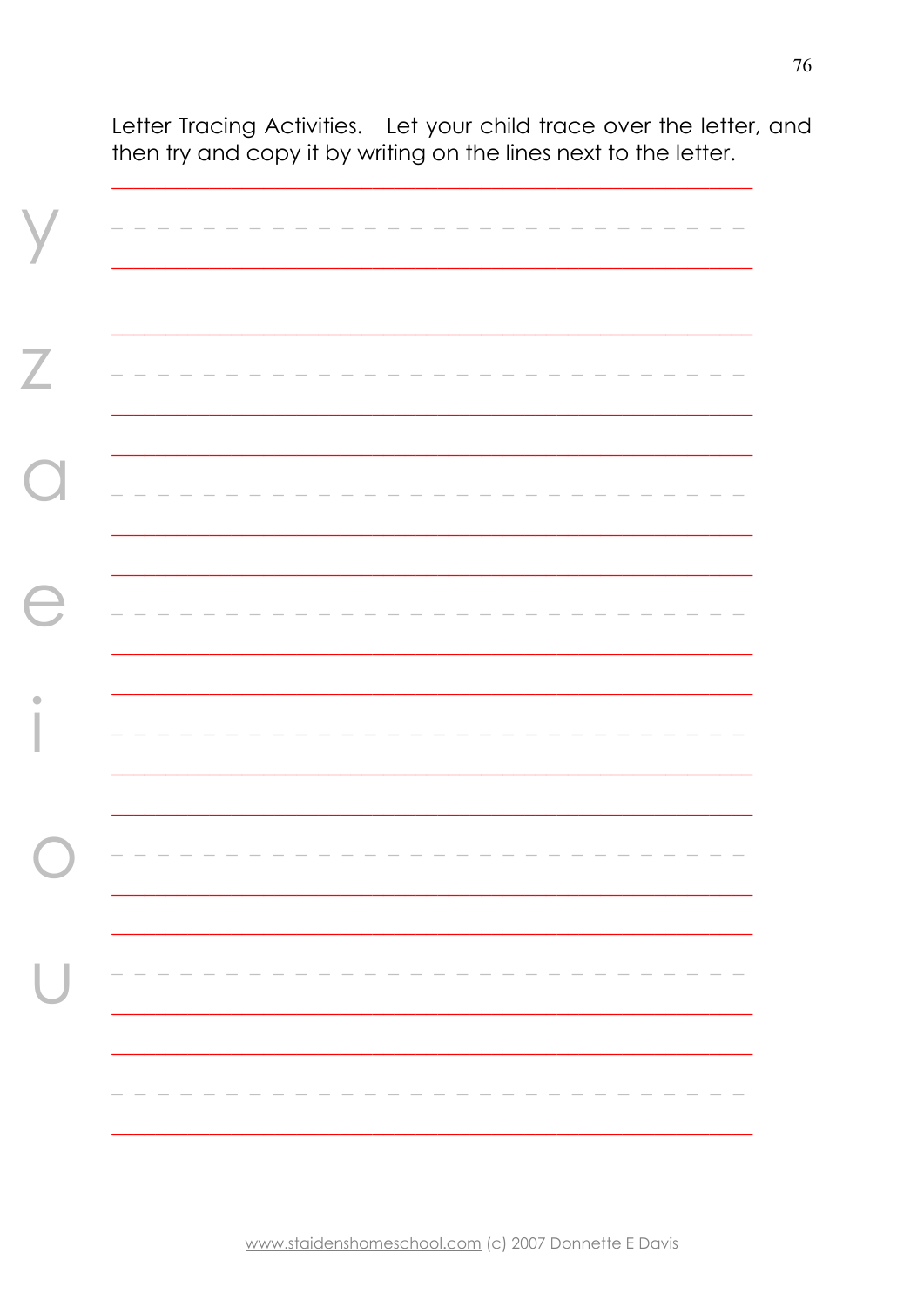77 they are all separated, on a separate sheet of paper have your child paste them into a Mosaic Tiles – Print on cardstock. Have your child cut out the different shapes. When picture, creating a stained glass or collage effect. For your convenience a page of blank shapes are included to print extra copies or for your child to colour him or herself.

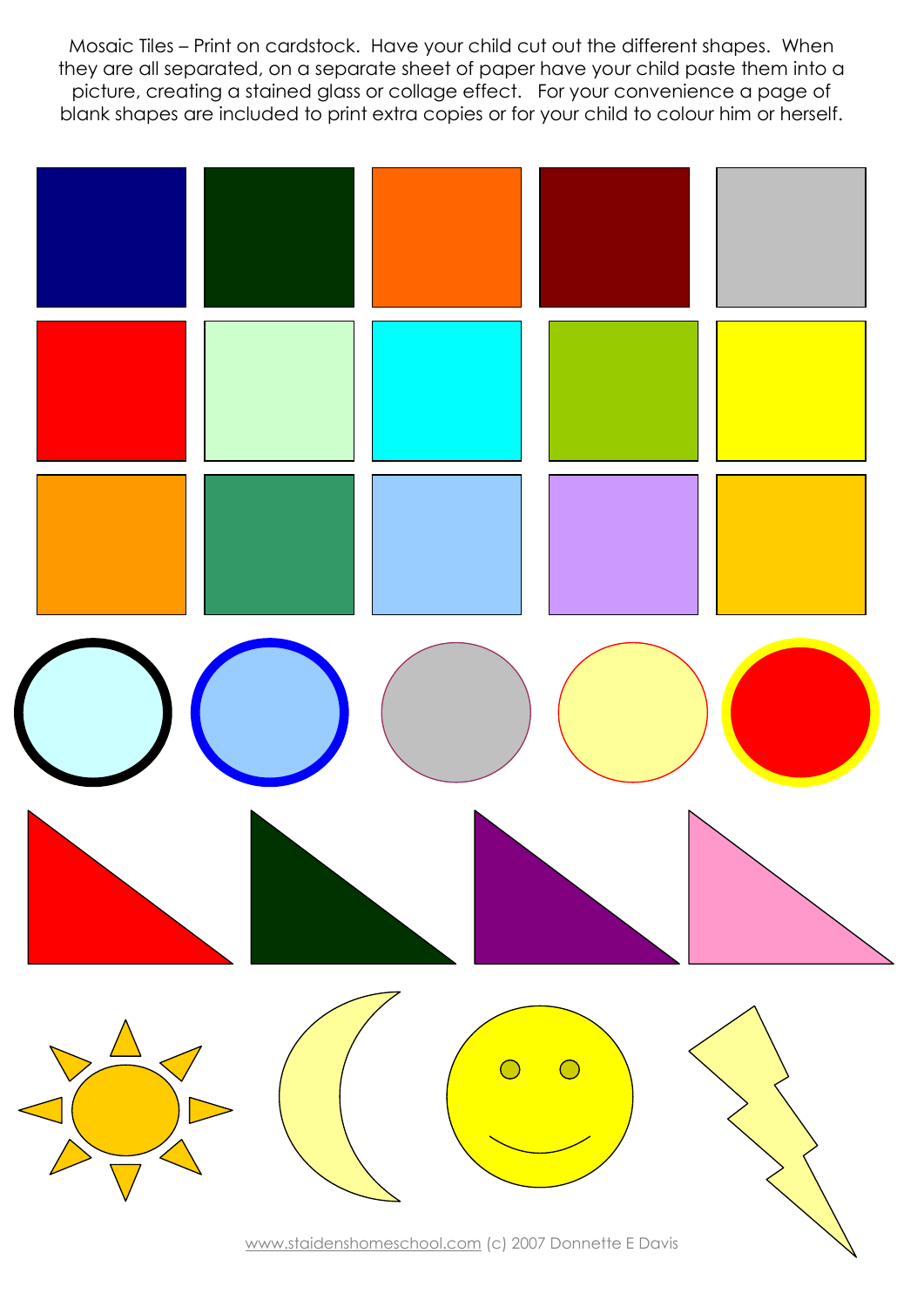they are all separated, on a separate sheet of paper have your child paste them into a Mosaic Tiles – Print on cardstock. Have your child cut out the different shapes. When picture, creating a stained glass or collage effect. For your convenience a page of blank shapes is included to print extra copies or for your child to colour him or herself.

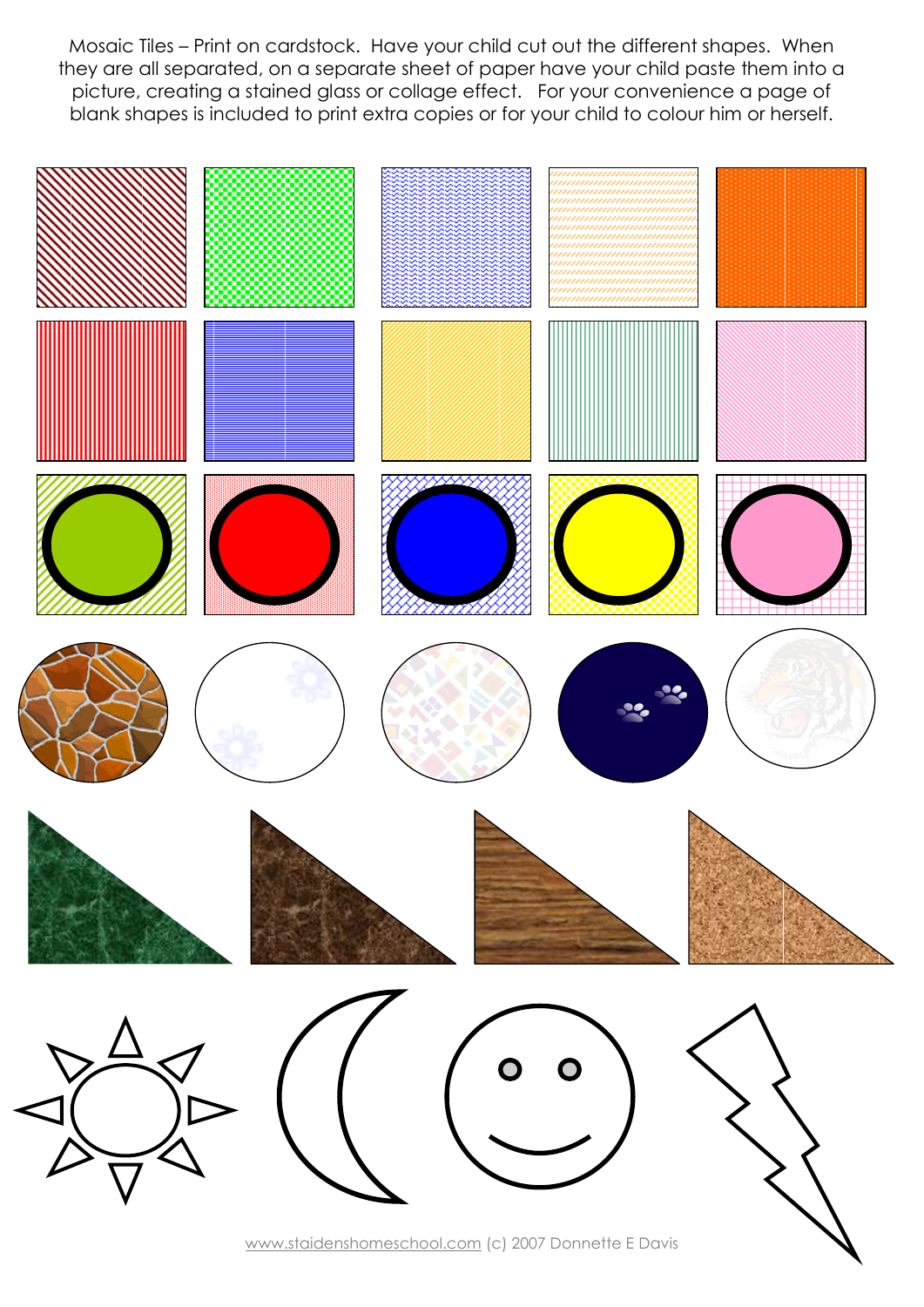they are all separated, on a separate sheet of paper have your child paste them into a Mosaic Tiles – Print on cardstock. Have your child cut out the different shapes. When picture, creating a stained glass or collage effect. For your convenience a page of blank shapes are included to print extra copies or for your child to colour him or herself.

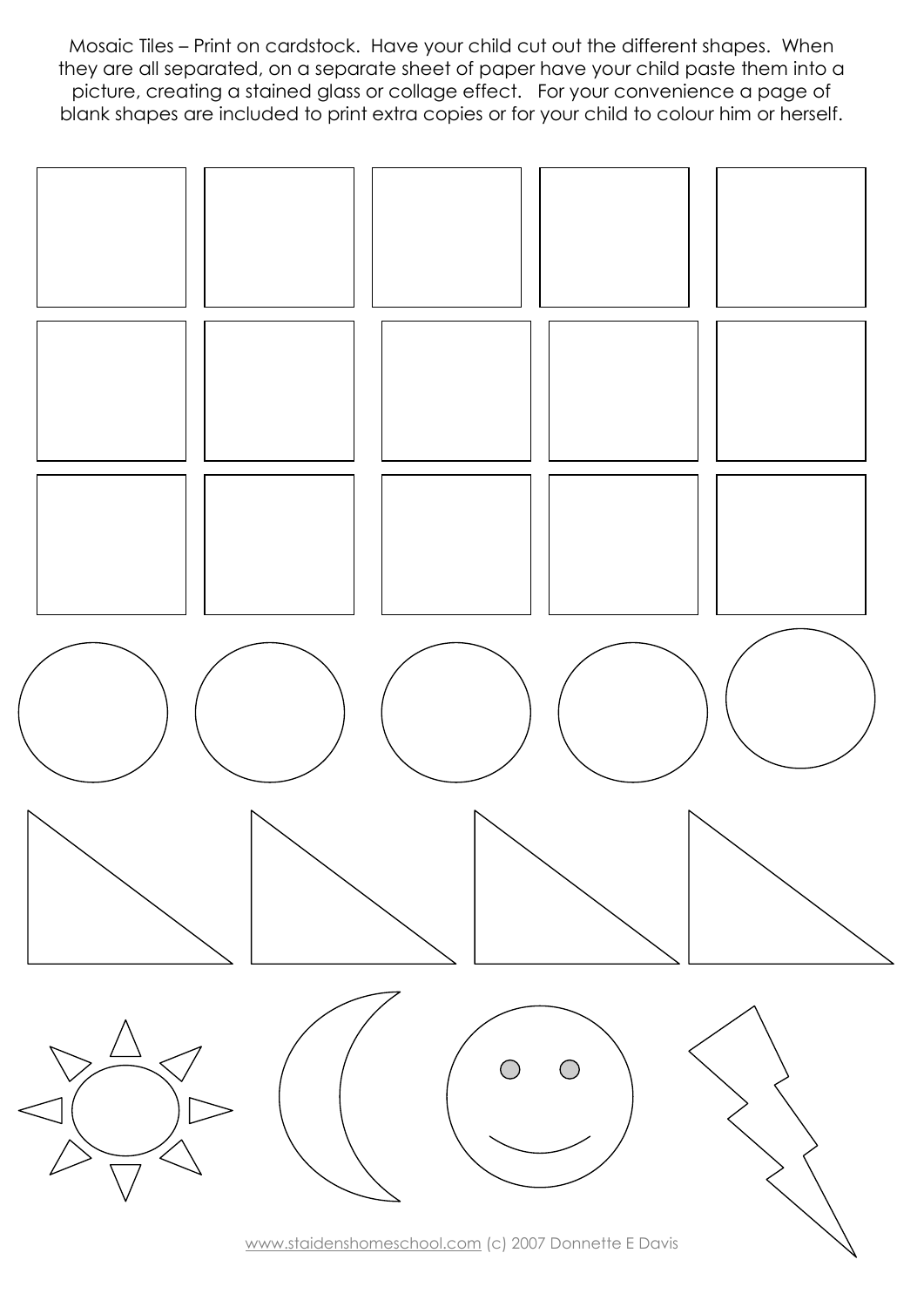

Create your picture here using brightly coloured tiles, in this frame.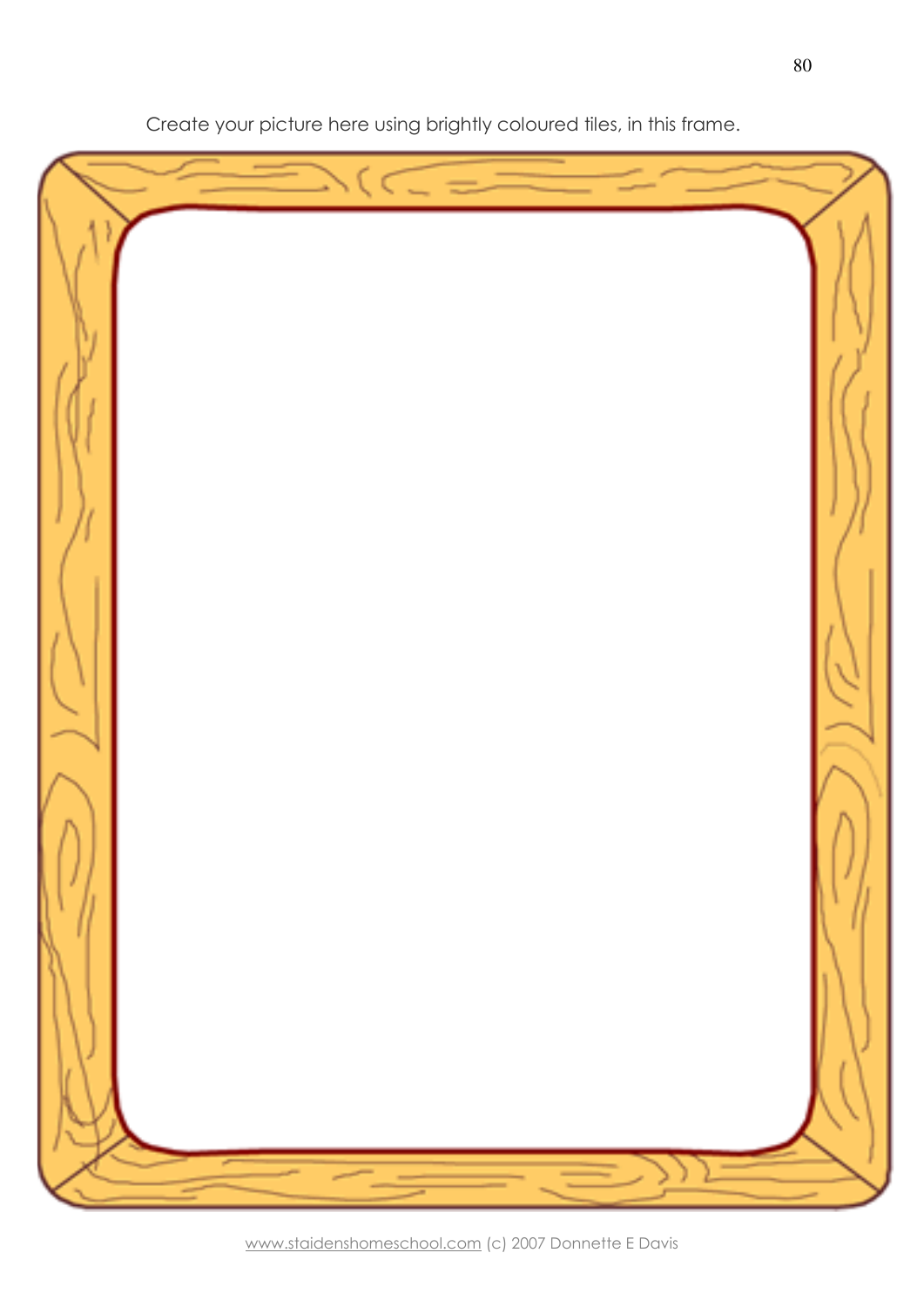Create your picture here using brightly coloured tiles in this frame.

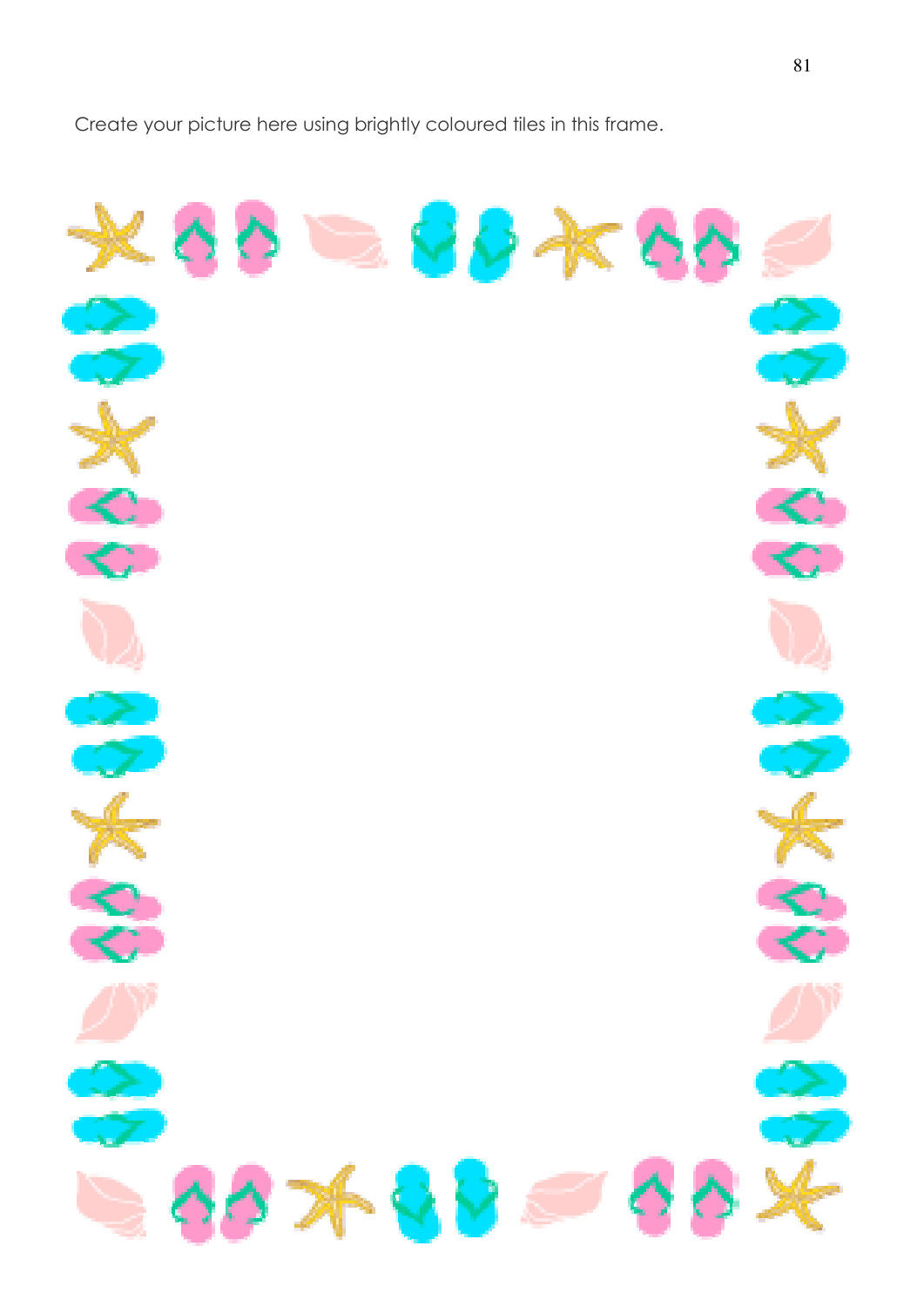Mazes are an excellent fun activity for your child to develop handeye coordination. Help the princess get to the castle

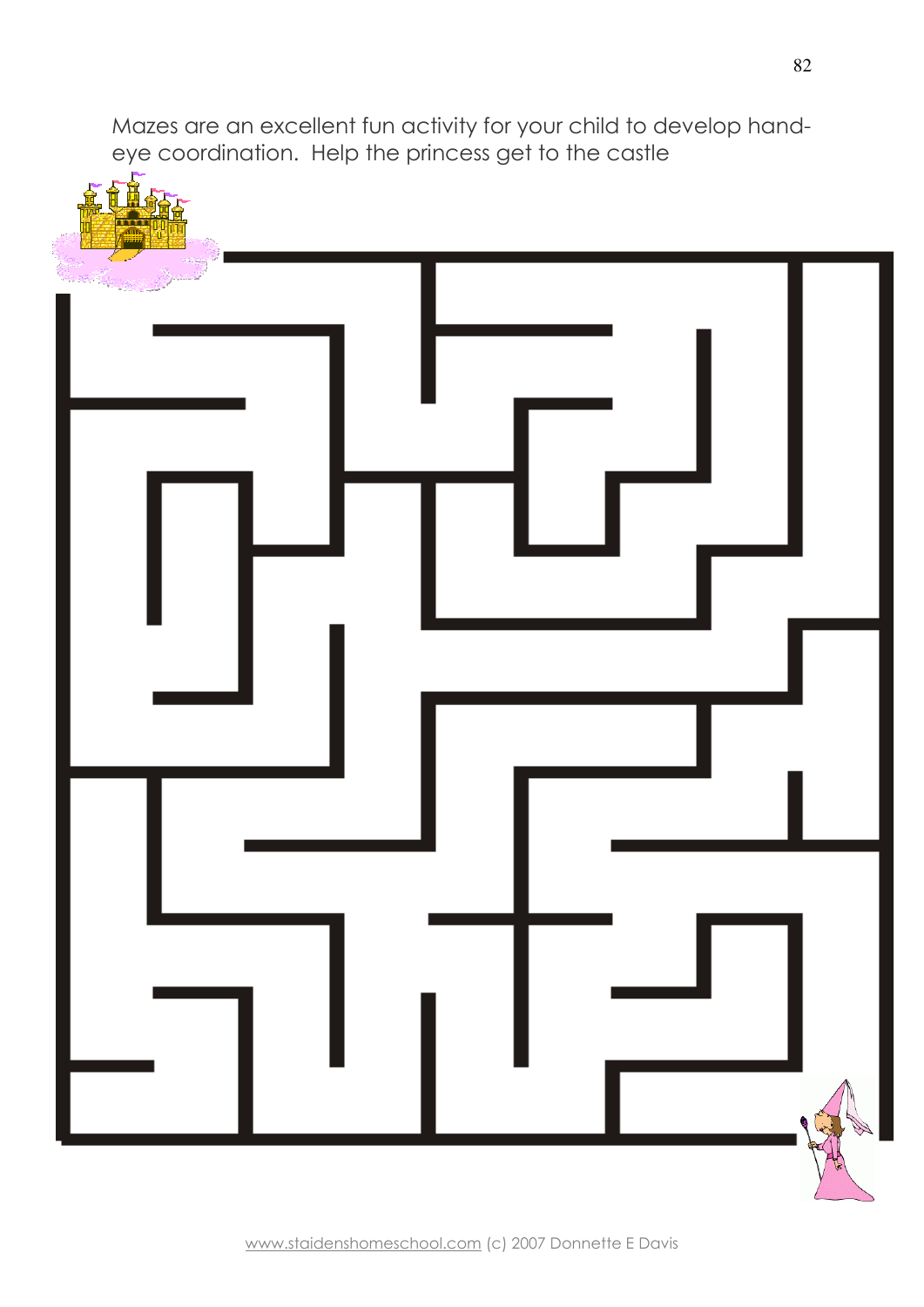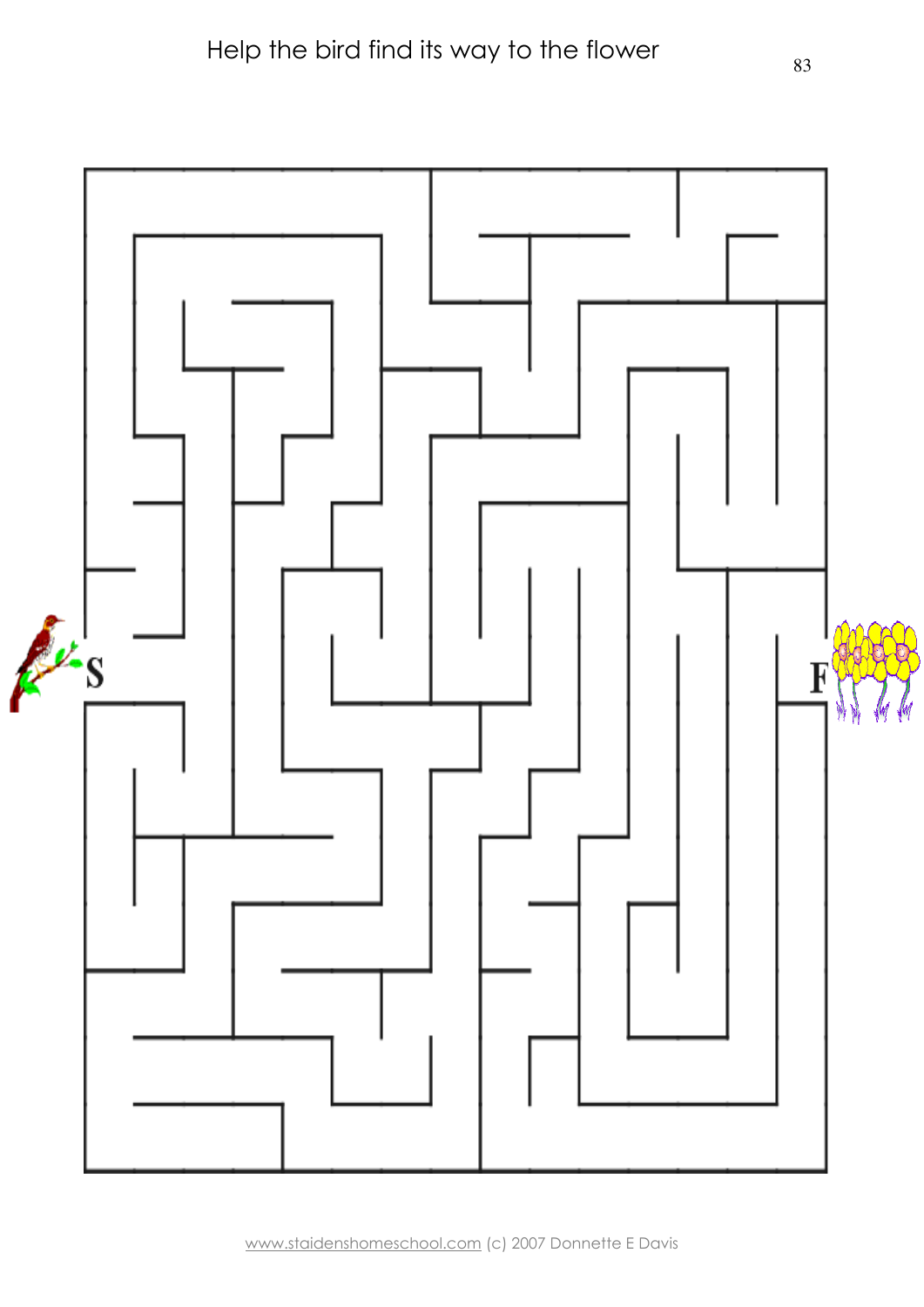Trace the rays around the smiling sun and then color the beautiful sun



# How many points of sunshine rays can you count?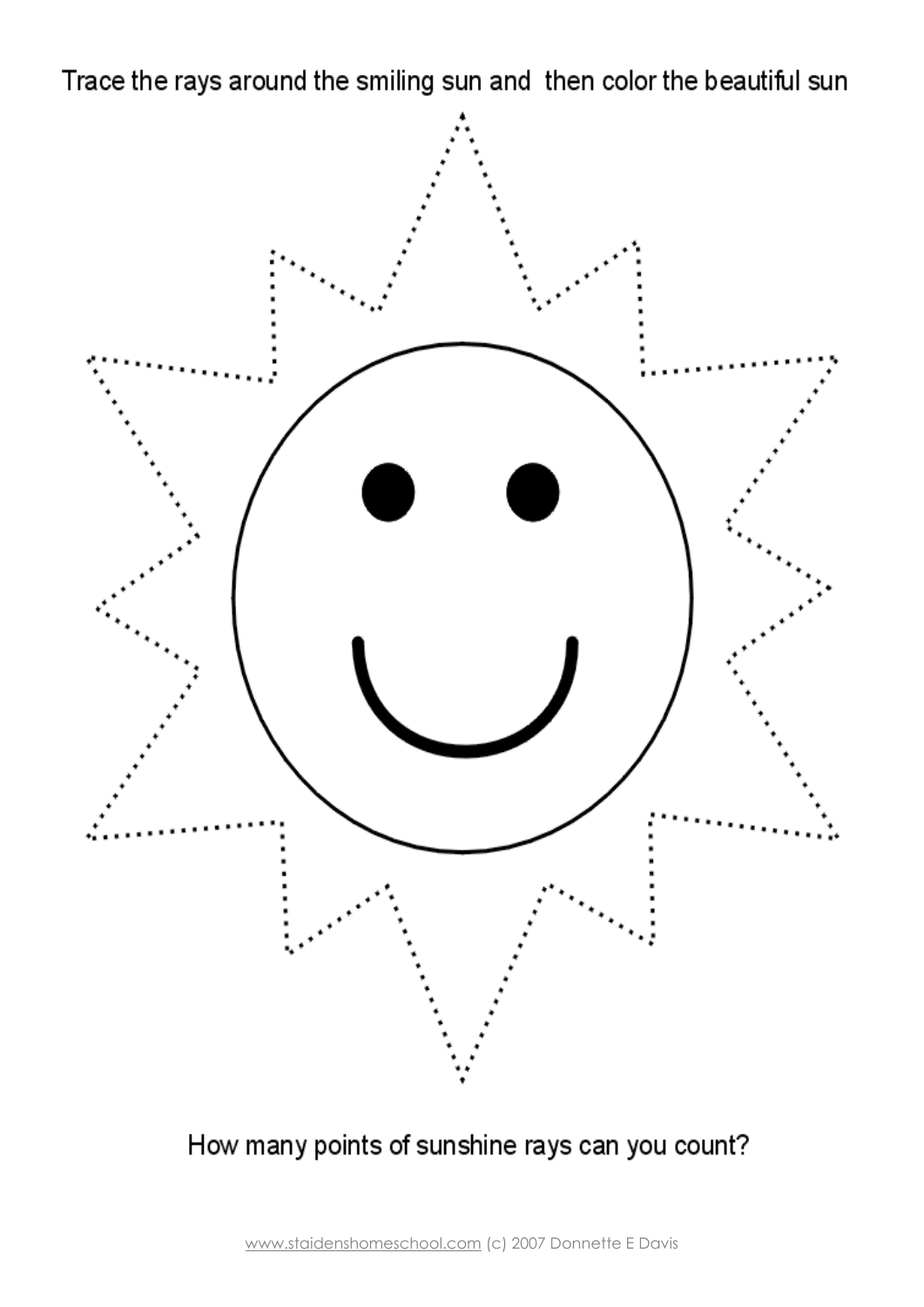Trace the flower petals and leaves then color the beautiful flower

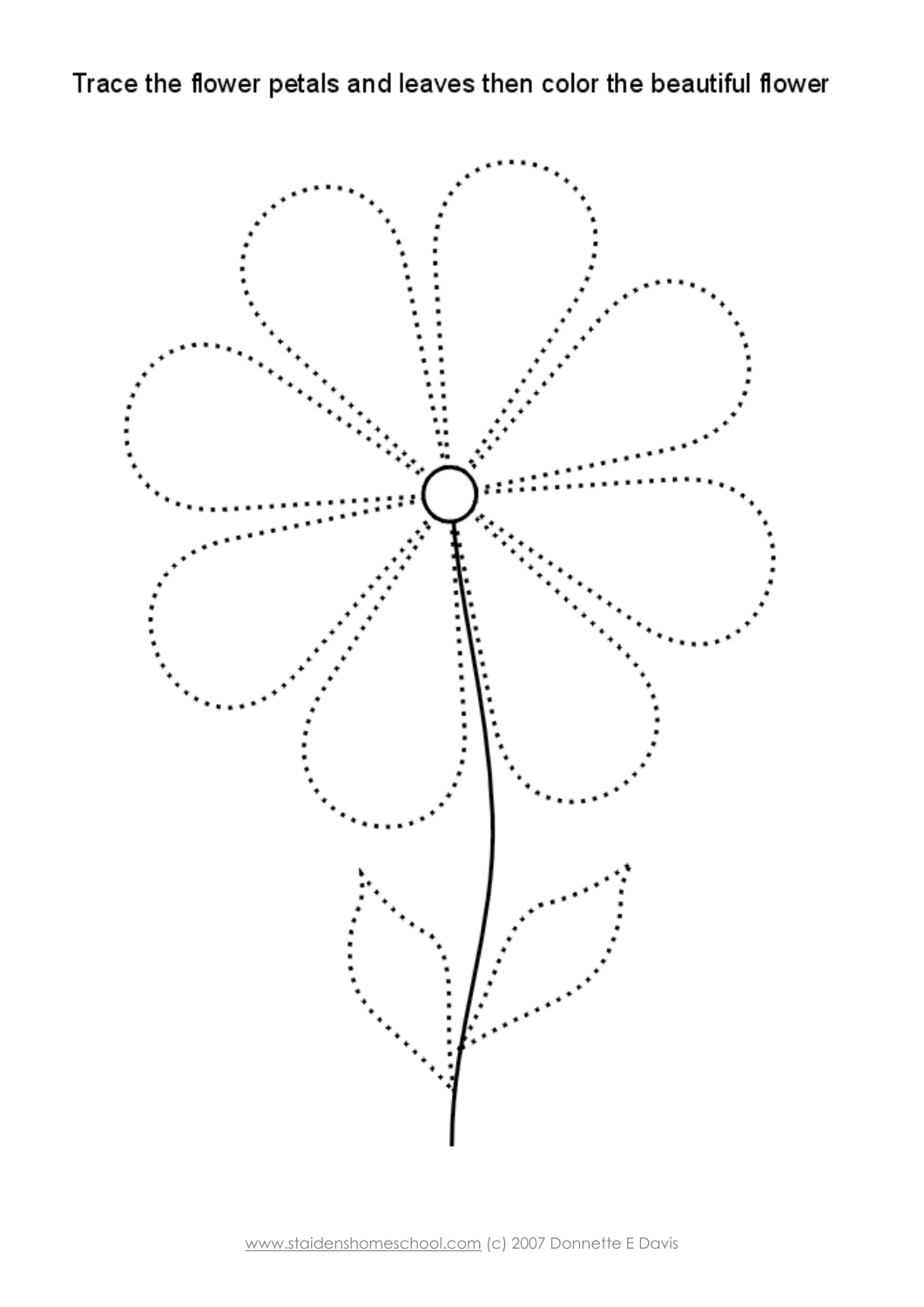### FINE MOTOR ACTIVITIES & FINGERPLAYS

**Taco Bell Cups:** If you like Taco Bell taco salads like I do, save those little plastic cups that the tomato sauce comes in. They can be used for so many things. For example, children can tear tiny pieces of brown paper and glue them onto the outside of the cups to create "animal dens." They can tear green and red paper for gluing on them to create "holiday ornaments." Or, they can glue tiny squares, circles, or other shapes all over them for reasons known only to them. But what wonderful fine motor practice the activity provides. I remember being told over and over again in school that the more an activity requires children to use the fine muscles of their fingers, the better.

Self-Help Skills Board: Find a child sized pair of pants (thrift store). Cut off the legs so that only the zipper, snap/button & button hole, and belt loops remain. Place a stiff piece of cardboard into the pants to maintain the shape. Children can then practice zipping, snapping, and placing a belt through the loops.

### Show children how to chain paper clips together.

#### Grasp objects with spring-snap clothespins.

Flour & Beans: Provide two large bowls, one empty, and one having a flour and dried beans mixture in it. Children place a sifter into the empty bowl then spoon out some of the flour/bean mixture into it. They sift out the flour, while the beans, of course, won't go through. When done, they dump the beans back into the flour and start over again.

**Silly Putty:** Pour one part liquid starch into two parts glue, a little at a time, and mix. Add more starch if needed (if the mixture is sticky). Cover and refrigerate it overnight. This stuff feels great!

#### Tweezers Fun:

1. With tweezers, children pick up paper clips (coloured ones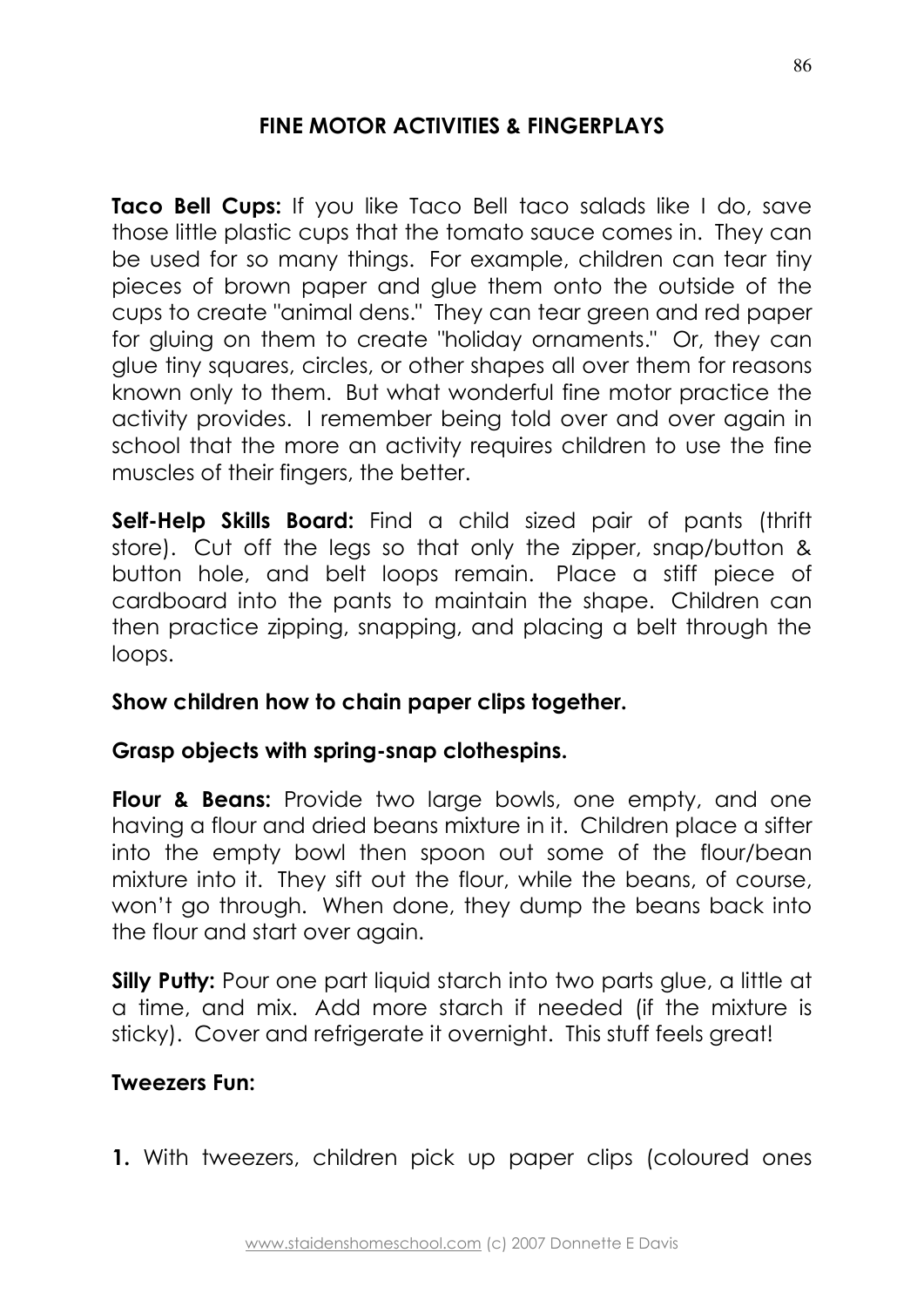make it more interesting) from a bowl, one at a time, and place one in each compartment of a 12-cup muffin pan. They then place the clips back into the bowl, again one at a time, using the tweezers.

2. Purchase a small bag of tiny craft items in lots of colours (tiny beads, pom-poms, buttons, etc) from a thrift shop. Place them all in a bowl with a pair of tweezers. Children use the tweezers to transport each tiny item individually to another bowl. This is such great exercise for those small finger muscles.

**Pre-Math Extension:** Provide enough bowls so that children can sort the items (beads in one bowl, pom-poms in another, and so on). Children can also sort the items by colour.

Quick Puzzles: Have children bring a cardboard product box from home that features a picture on the front that they like (cereal box, cat food box, cookie box, etc). Cut the front from it then cut it into pieces to form a puzzle. Children can take their puzzles home.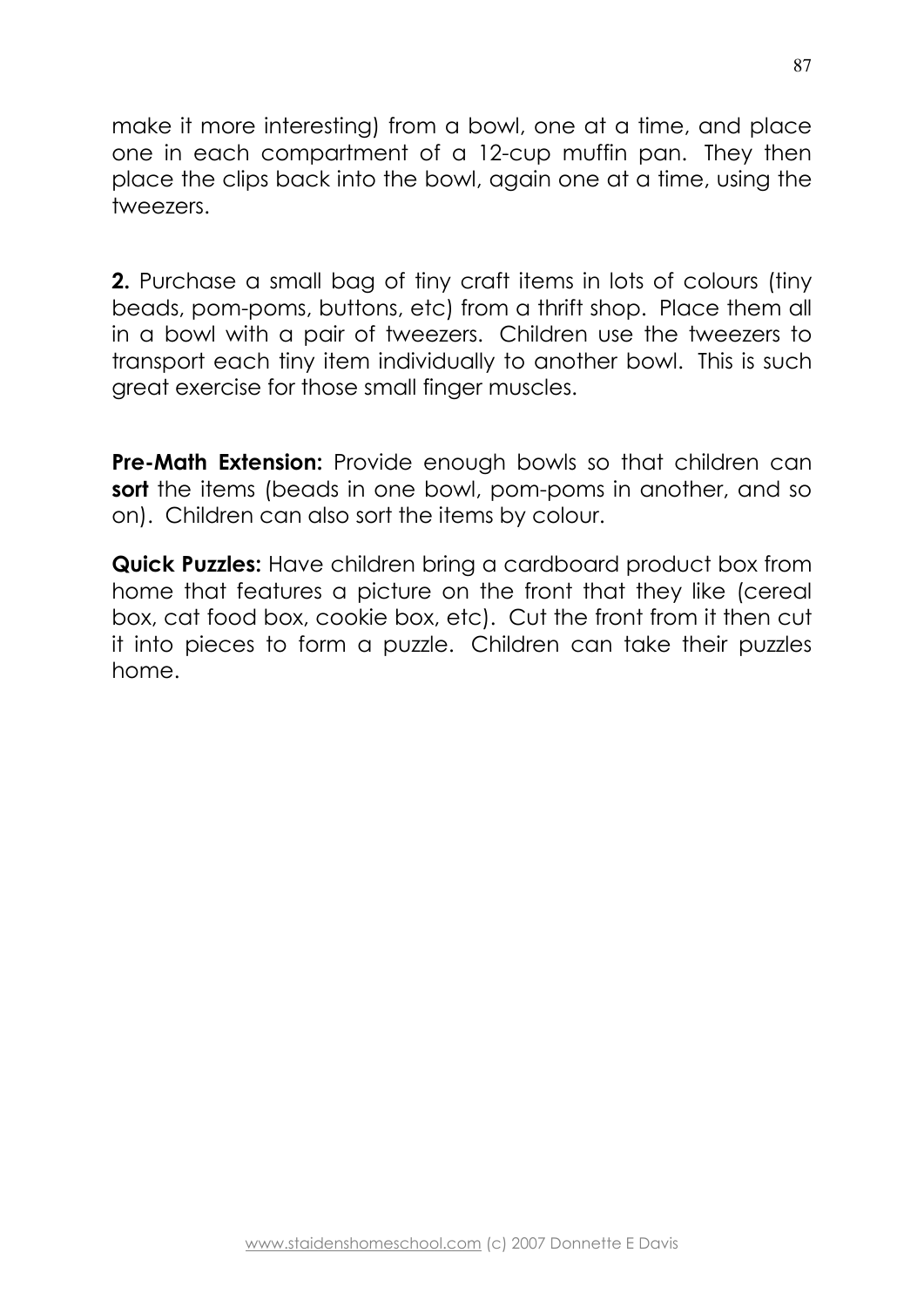## FUN RECIPES

#### PLAYDOH NOTES/TIPS/RECIPES

1 cup Flour 1 cup Water 1 Tablespoon Cream of Tartar 1 Tablespoon Oil 1/2 cup Salt Food Colouring (colour of the month) Mix all ingredients and cook over med-low heat; Cool; Knead. Store in a sealed container or bag.

Playdoh Toys: Plastic or small metal knives, metal forks and spoons; craft sticks make good cutting tools, pairs of children's scissors, plastic straws, cookie cutters (of course), hand-held potato mashers, smaller tubular blocks from sets of wooden blocks make great rolling pins.

#### Microwave Play Dough

3 cups plain flour 1/2 cup salt 6 teaspoons cream of tartar 3 tablespoons oil 3 cups water food colouring

Mix all the ingredients in a microwave dish. Cover and microwave on high for about 7 minutes, stirring half way through. If it is still too moist, just put it back in the microwave for another minute or so. Knead when cool.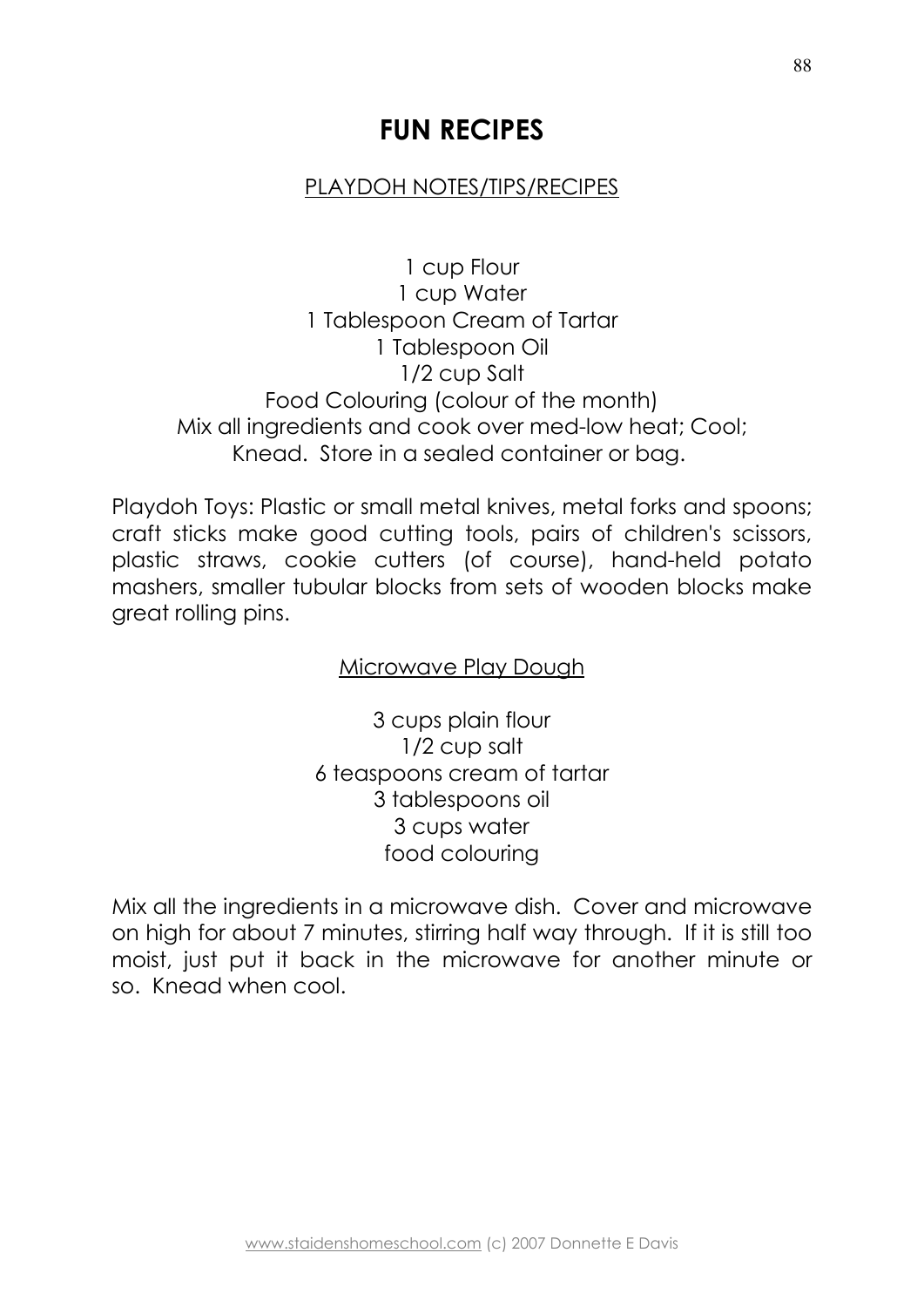### Salt Dough

600 grams plain flour 600 grams salt (600 grams = about 2 2/3 cups) 2 tablespoons oil approx. 450 ml water (450 ml = about 2 cups) food colouring

Mix the flour, salt, oil, and food colouring, and add the water a little at a time. Knead thoroughly. The children can create anything they like with this dough -- their creations can either air dry or be baked in a moderately hot oven.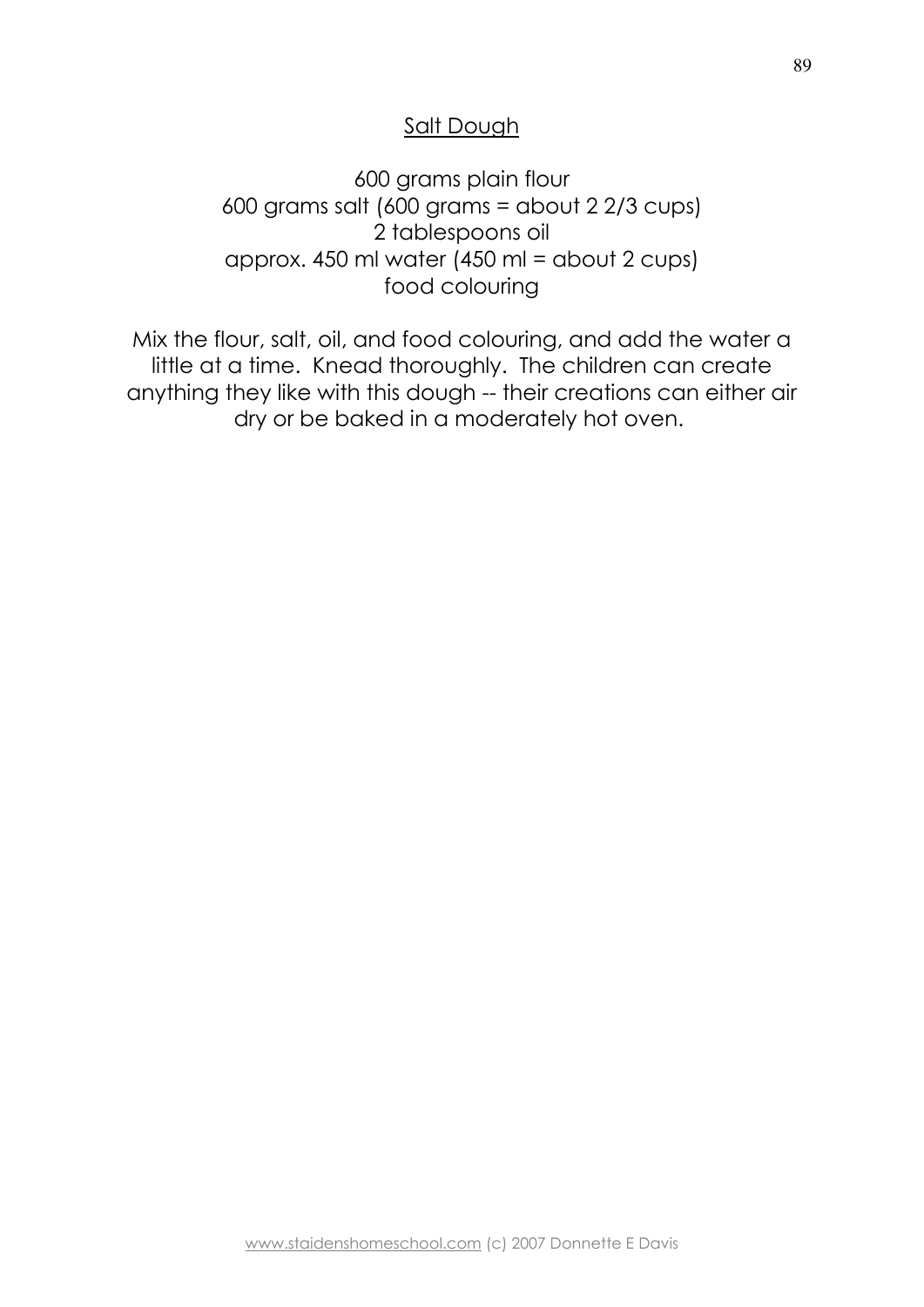# FINGERPLAYS

### OPEN, SHUT THEM

Open, shut them, open, shut them; Give your hands a clap Open, shut them, open, shut them; Lay them in your lap Creep them, crawl them, creep them, crawl them right up to your chin

Open up your little mouth, but do not let them in.

This is one of those fingerplays that children love just as much on the last day of school as they do the first day. It's very much a fingerplay in the greatest sense of the word as you do the motions using your hands and fingers (getting those little fingers ready for later writing).

After the children learn the words, say the words in these ways while doing the motions: Say the words very slowly, say them quickly, whisper them, mouth them making no sounds, "think" the words, now think the words with your eyes closed (children love this one), now think the words quickly with your eyes closed, and the list can go on forever.

Remember, go through the motions of the fingerplay with each way you say the words. It's just the greatest!

Oh, and hey, try this: Do the rhyme standing up--what happened to our "lap?"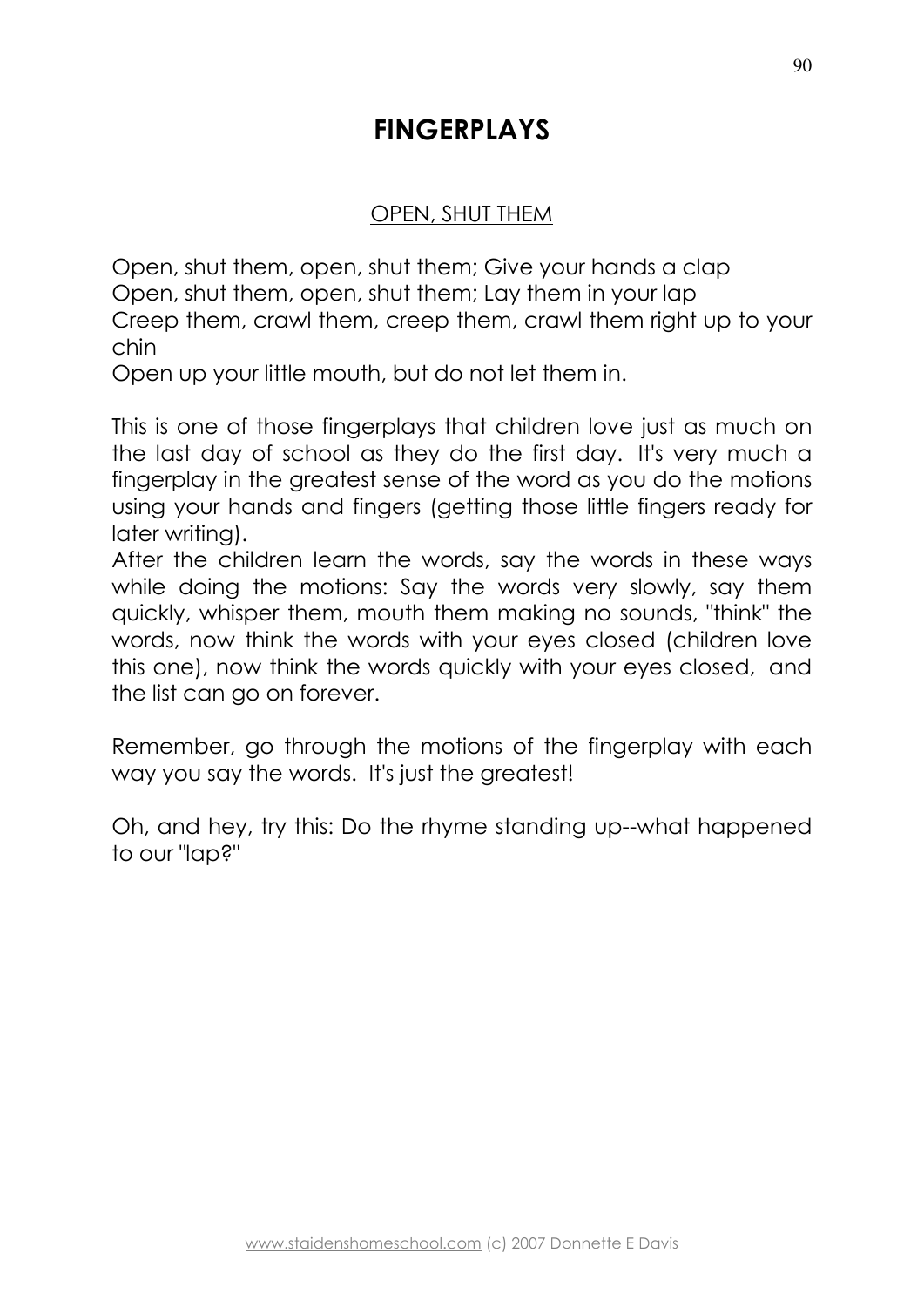# LETTER & NUMBER ACTIVITIES

Word Matching:

Begin collecting household product boxes (two of each). Cut the labels from each box (Tide, Crest, Cat Chow, Cheerios, etc), and try to cut them as near the same size as possible (but you can't always). Mix all the labels together then have children match the two words that are the same. Because box labels usually have background colours, this is a good activity for children even younger than four as they will probably match the colours, but they are still being exposed to "words."

Child Stars:

1. Cut a huge star from posterboard and add glitter to its edges. Each time you do a new alphabet letter, post that letter in the middle of the star, then place pictures of the children whose names begin with that letter around the star. Print their names under their pictures, highlighting the first letter.

2. Make crowns for children to wear whose names begin with the letter you're learning about. Print that first letter in a different color and highlight it in some way.

Sorting Letters:

Make two sets of D'Nealian letters on small posterboard squares or index cards. Let children sort various types of letters at various times throughout the school year.

For example:

1. Sort upper-case letters that have lines in them (A, B, D, E, F, H, etc)

2. On another day, week, or month, sort lower-case letters that have lines in them (b, h, k, etc)

3. Another time, sort d's and b's, or a's and e's, or i's and j's, etc

4. Another time, sort upper-case letters "with tummies" (B, P,

etc). Then, sort lower-case ones.

5. And so on!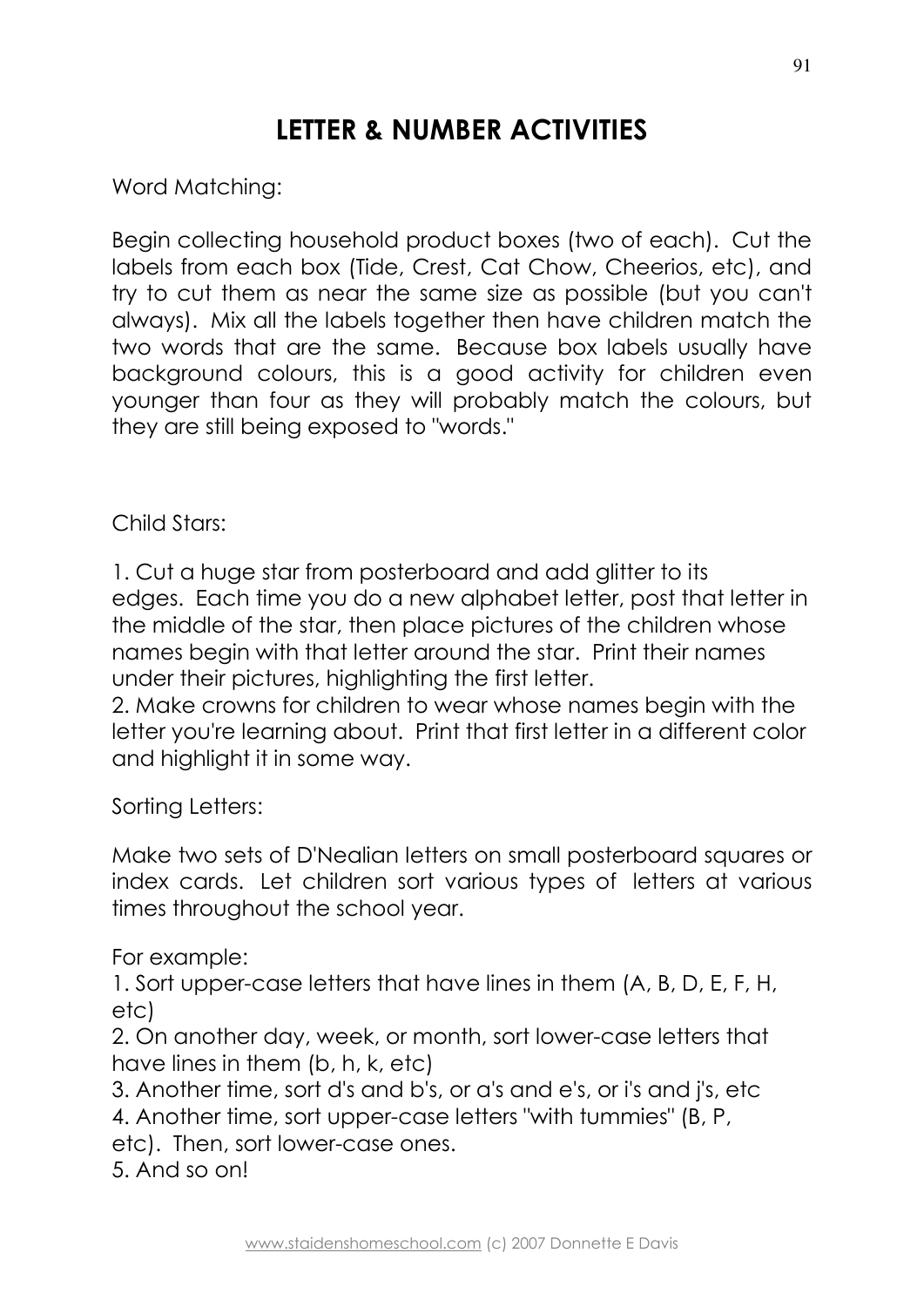Teaching Letters:

1. Provide a sign-up sheet for parents to bring a snack beginning with the letter of the week (you might even make suggestions). 2. For Show-N-Tell, have children bring in a toy or other item beginning with the letter of the week.

3. Have children bring in magazine pictures of items beginning with "our letter." They place the pictures in shoe boxes (with lids) that have the letter printed on the outside. Once we've focused on the letter, the box is left in the Language Centre. By the time you get to "Z," you will have 26 boxes with magazine pictures in them. By way of review days and as a culminating activity, children can look at all the pictures, name them (focusing on beginning sounds), then glue them on murals. You might like to print the words under the items. (If 26 shoeboxes are hard to get, use large manilla envelopes.)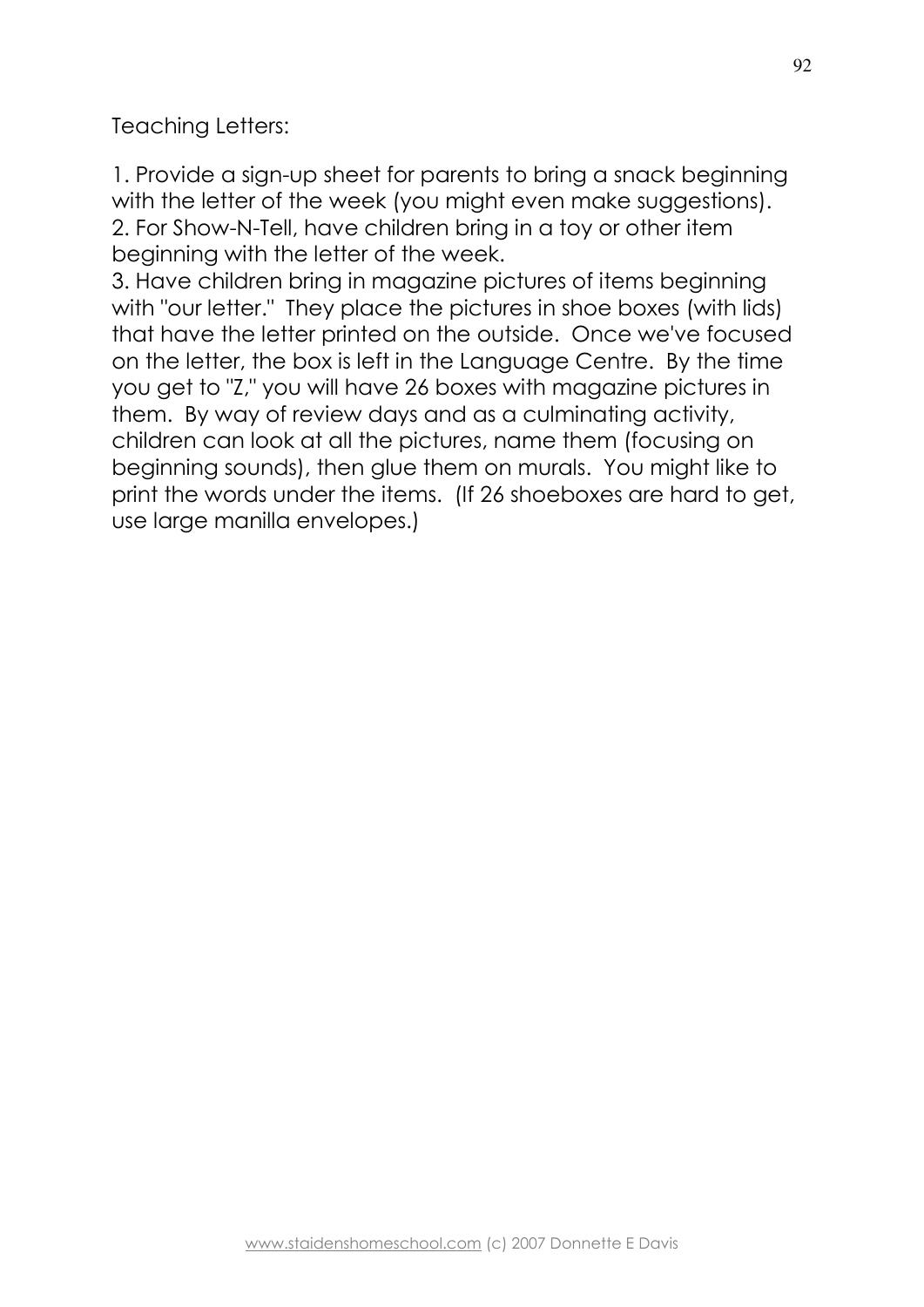## NUMBER & COLOUR ACTIVITIES

Stickers Matching Game: Next time you're at a thrift store, search for a set of poker chips or checkers. Buy two sets of matching stickers. Place a sticker on each chip/checker. These are so much fun to match because children can easily slide them around on a table top when finding matches or mixing them. Variation: Save the tops from various plastic milk and juice containers to use for this which are also flat and can be moved around easily.

Circles: Paper Plate & Bowl Art: Give each child a large butcher paper circle and 3-5 small white paper plates and/or bowls. After decorating their plates and bowls, children then glue them onto their butcher paper rounds.

Circles: Snack: Bananas & Cereal Faces: Give each child a brightly colored paper plate then have them create faces on the plates from banana rounds and large-holed round colored cereals. On a budget (and who isn't?), use plain white paper plates. Variation: Children create faces on toast rounds.

All Purpose Shapes: One of the most often used teaching tool I have are "My All Purpose Shapes." Cut shapes from various colours of posterboard and in several sizes then laminated them. These can be used endlessly in a preschool classroom: sorting, matching, at group time, in the math center, individually, with fingerplays, with stories, etc. Until you make yourself a set, you won't appreciate just how often you'll use them.

Squares/Rectangles: Save lots and lots of boxes -- especially tissue boxes. They can be used for so many things, but they are especially great for children to see the differences between squares and rectangles since so many boxes have both shapes on them. Activities might include allowing children to figure out ways of stacking the boxes. For example, can you stack all the boxes so that just the squares face forward? How about upward? Now, stack them with all the rectangles facing forward (or upward). Or, children can decorate all the square sides of a box one way and all the rectangle sides another way.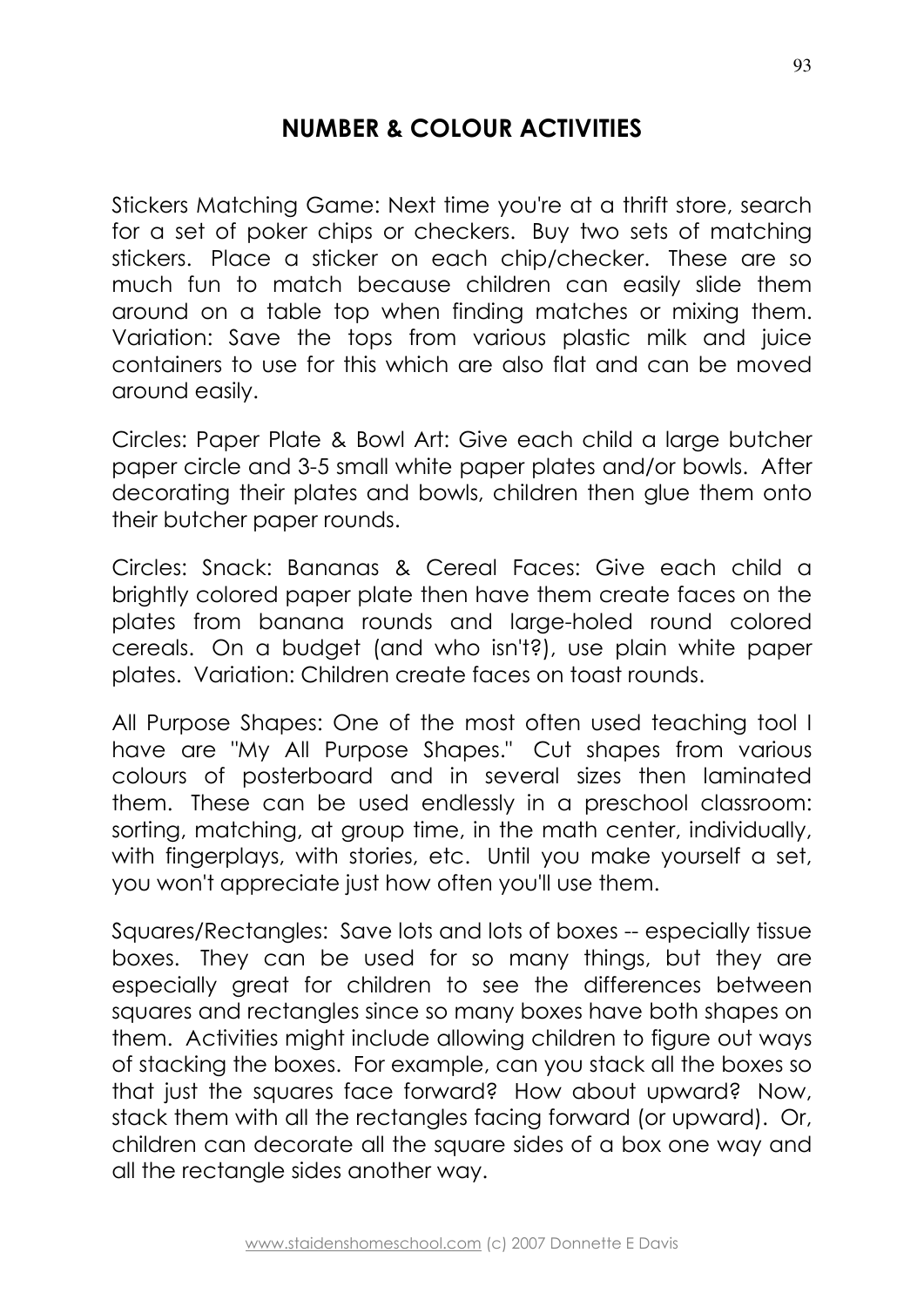Fine Motor: Shape Lacing:

Cut shapes from thick cardboard. Punch holes all the way around the edges of the shapes. Laminate them. Children can now lace the cards (similar to sewing cards). Make sure you punch the holes in far enough from the edges so that after they have been laced a few times, the lacing holes won't begin to tear. One thing I've done that I think helps to prevent this is to place colourful reinforcements around the hole punches before laminating the shapes.

Two Games In One: Textured Shapes:

Cut out several posterboard shapes in 3-5 different sizes. Glue cotton, rope, or some other "textured" material just around the edges of them -- following the outline of the shape. Then, when children "sort" the shapes by size, they can also "feel" the shape To decrease the difficulty: Cut out shapes that are all the same size.